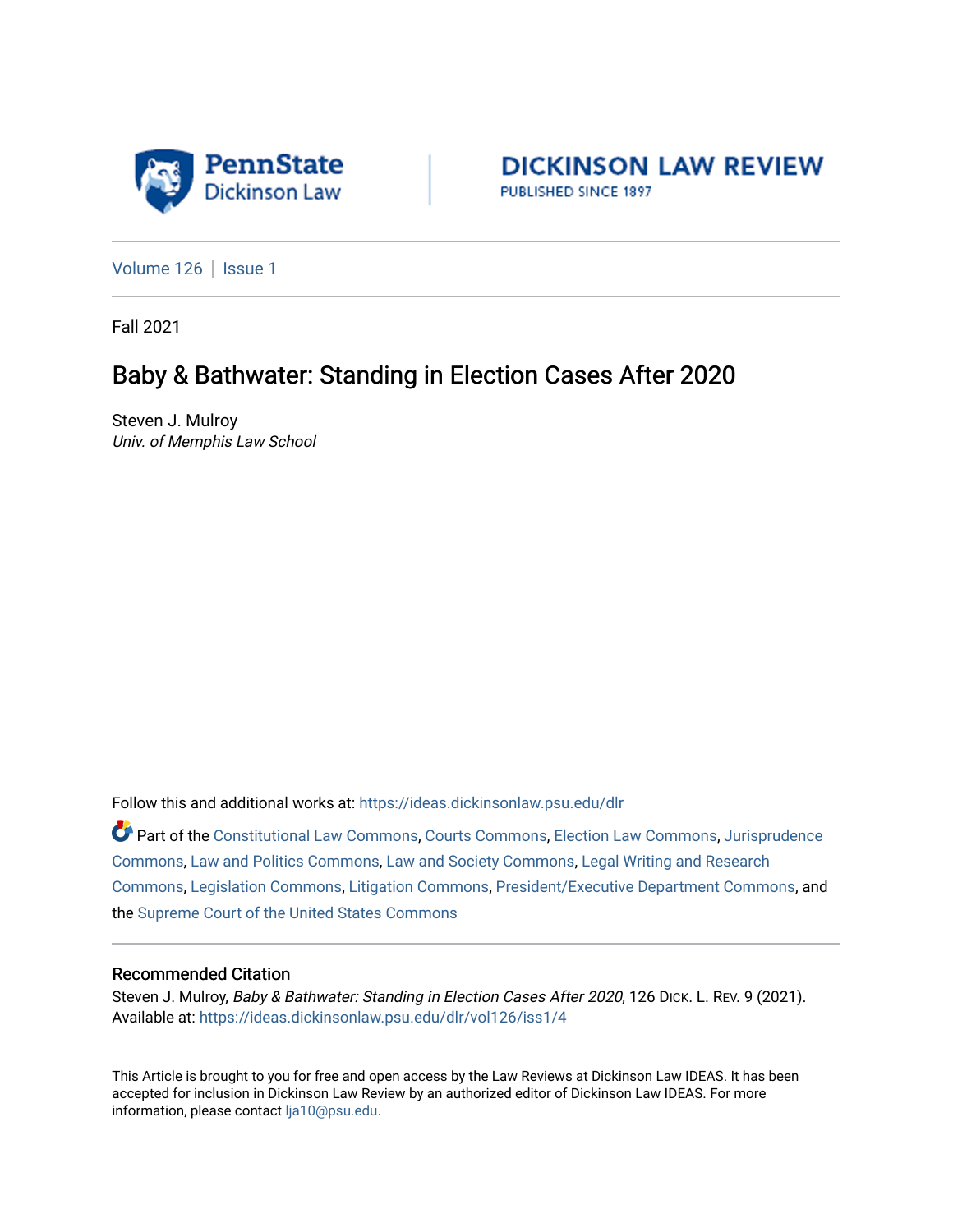# **Articles**

## Baby & Bathwater: Standing in Election Cases After 2020

## Steven J. Mulroy\*

## **ABSTRACT**

The current consensus among commentators is that the flood of cases challenging the 2020 presidential election results was almost completely meritless. This consensus is correct as to the ultimate result, but not as to the courts' treatment of standing. In their (understandable) zeal to reject sometimes frivolous attempts to overturn a legitimate election and undermine public confidence in our electoral system, many courts were too quick to rule that plaintiffs lacked standing. These rulings resulted in unjustified sweeping rulings that voters were not injured even if their legal votes were diluted by states accepting illegal votes; that campaigns did not share interests with the voters who supported them; and that only state legislatures, and not Electoral College nominees, had standing to sue under the Electors Clause (a relatively untested area). Moreover, many courts confused standing doctrine with the merits. All this threatens to create

<sup>\*</sup> Bredesen Professor of Law, University of Memphis. The author thanks Prof. Richard Pildes of the New York University School of Law and Prof. Eugene Mazo of the Brandeis School of Law, University of Louisville for their advice on this article, and Memphis law students Harrison Hight and Rachel McCallister for their research assistance. The Article additionally draws upon some research conducted for the *Sugarmon* litigation, discussed *infra*, by Peter Bautz of the Hogan Lovells law firm.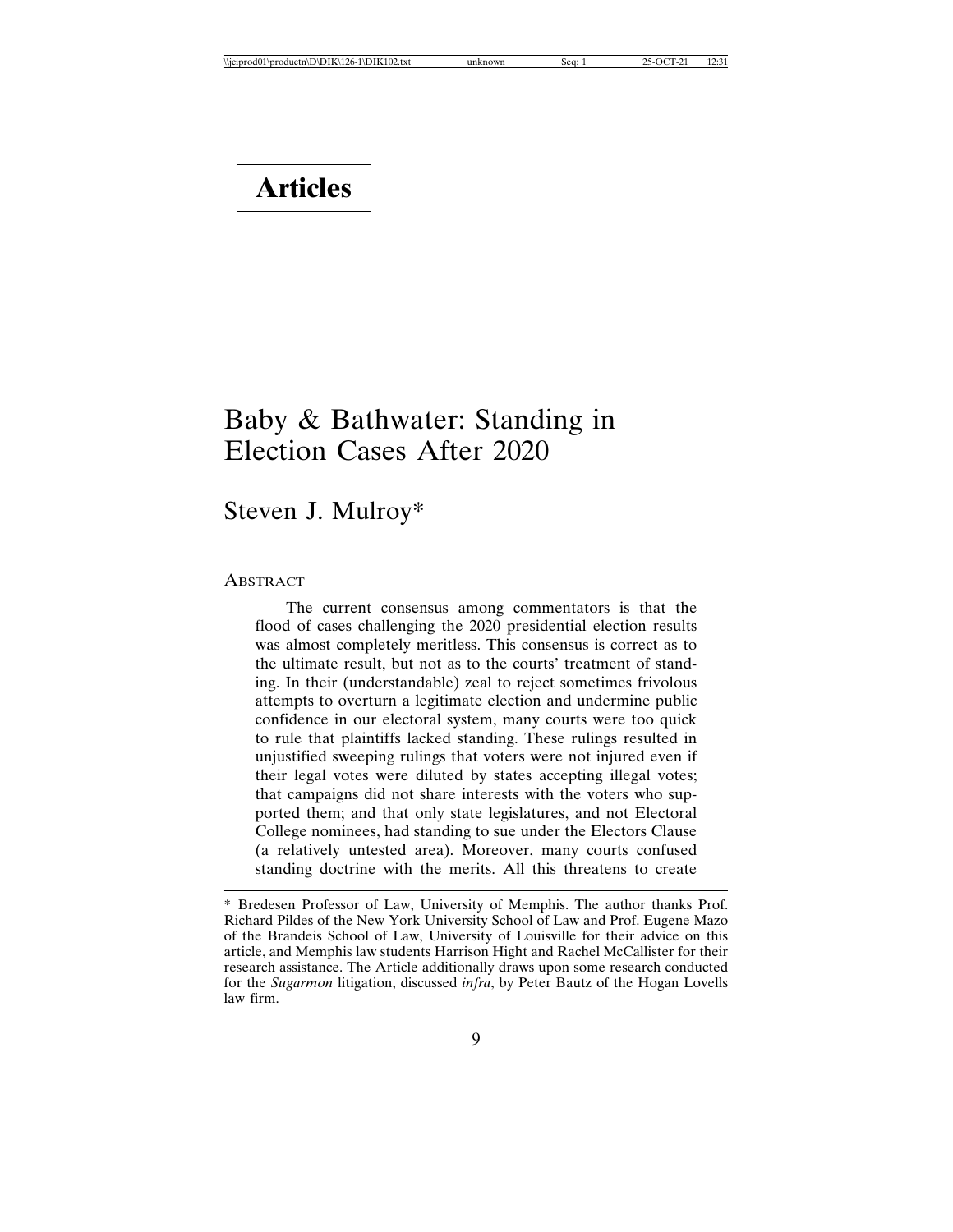dangerous precedent which would improperly prevent full consideration of the merits of future meritorious voting rights and election suits.

Getting standing right is particularly important in election cases. Election challenges like these will recur regularly. Because elections ensure democratic health, and because the political process is often not incentivized to fix electoral problems, judicial intervention is particularly necessary. In addition, election cases raise unique standing challenges, because the asserted harms are often diffused. And they present timing problems: sue too far in advance, and courts will reject the alleged harms as speculative; sue later, and courts may decline relief under the Supreme Court's "Purcell doctrine" cautioning against disrupting electoral rules on the eve of an election. This Article synthesizes the lessons to be derived from the 2020 election cases regarding election case standing, critiques where the courts' analysis seems incorrect, and proposes general standing rules for voters, candidates, campaigns, Electors, and elected officials.

## TABLE OF CONTENTS

|    | 11                                                                                                                   |    |
|----|----------------------------------------------------------------------------------------------------------------------|----|
| L. | PRE-2020 STANDING LAW, IN GENERAL                                                                                    | 16 |
| Н. | CANDIDATE STANDING                                                                                                   | 21 |
|    |                                                                                                                      | 21 |
|    | $\mathcal{I}$ .                                                                                                      | 21 |
|    | 2. "Competitive Standing"                                                                                            | 22 |
|    | "Organizational Standing"<br>3.                                                                                      | 23 |
|    | $B_{\cdot}$                                                                                                          | 24 |
|    | Appropriate Acknowledgments of Standing<br>$\mathcal{I}$ .                                                           | 24 |
|    | 2.                                                                                                                   | 25 |
|    | <b>Undue Limits on Elections/Electors Clause</b><br>$\mathcal{R}$                                                    |    |
|    |                                                                                                                      | 27 |
|    | Confusing Standing with the Merits &<br>4.                                                                           |    |
|    |                                                                                                                      | 31 |
|    | Unwarranted Limits on "Competitive"<br>5.                                                                            |    |
|    |                                                                                                                      | 32 |
|    |                                                                                                                      | 35 |
|    |                                                                                                                      | 35 |
|    |                                                                                                                      | 38 |
|    | $\textit{Fraud Theories} \dots \dots \dots \dots \dots \dots \dots \dots \dots \dots \dots \dots$<br>$\mathcal{I}$ . | 38 |
|    | "Illegal Votes Cast Vote Dilution" Theory<br>2.                                                                      | 40 |
|    | Cases of "Public Importance"<br>3.                                                                                   | 46 |
|    | Availability of Post-Election Remedies;<br>4.                                                                        |    |
|    |                                                                                                                      | 47 |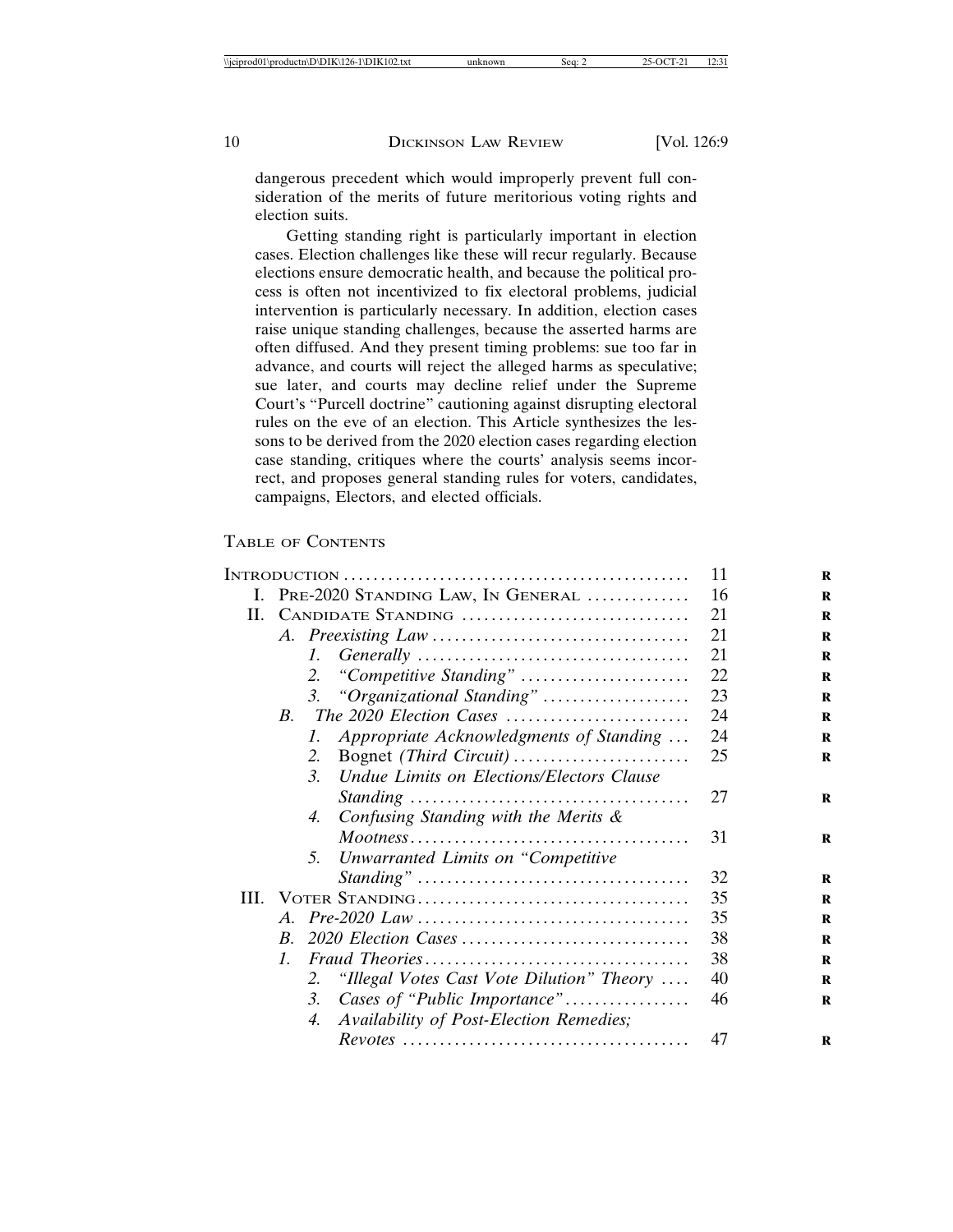| 2021] | <b>STANDING IN ELECTION CASES AFTER 2020</b> |                                        |     |
|-------|----------------------------------------------|----------------------------------------|-----|
|       |                                              |                                        |     |
|       |                                              | 6. Other Troubling Standing Doctrine   |     |
|       |                                              | Pronouncements                         | -51 |
|       |                                              | 7. Appropriate Rejections of Standing  | 53  |
|       |                                              | IV. CAMPAIGN/ORGANIZATION STANDING  55 |     |
|       |                                              |                                        | 55  |
|       |                                              |                                        | 56  |
|       |                                              | 59                                     |     |
|       |                                              |                                        | 64  |
|       | 66                                           |                                        |     |
|       |                                              |                                        |     |

#### **INTRODUCTION**

The virtually universal consensus among scholars, $1$  media, $2$  and other commentators is that the spate of presidential election lawsuits on behalf of President Trump and Republicans challenging the 2020 presidential election results were almost completely meritless and that the roughly 60 different court decisions<sup>3</sup> dismissing the suits were correctly decided.

2. *See, e.g.*, Rebecca Davis O'Brien, *Trump Lawyers Face Rebukes Over Election-Fraud Claims*, WALL ST. J. (Jan. 12, 2021, 8:31 AM), https://on.wsj.com/ 3BB6j4h [https://perma.cc/Y83M-8X95] (reporting on the media criticisms leveled at President Trump's attorneys for filing frivolous lawsuits); Alana Abramson, *Congressional Republicans Won't Overturn Biden's Win. But Their Objection Are Still Dangerous*, TIME (Jan. 5, 2021, 10:54 AM), https://bit.ly/2VdrB7i [https:// perma.cc/YU7K-LDAB] (remarking that the legal campaign challenging the election results has had little effect in courtrooms but could have negative ramifications more broadly); William Cummins et al., *By the Numbers: President Donald Trump's Failed Efforts to Overturn the Election*, USA TODAY, https://bit.ly/ 371L7Gw [https://perma.cc/89TH-CNFU] (Jan. 6, 2021, 10:50 AM) (breaking down the lawsuits resulting from Trump's "relentless campaign" to reverse President Biden's Electoral College win).

3. *See Voting Rights Litigation Tracker 2020*, BRENNAN CTR. FOR JUST., https://bit.ly/3j35ZTt [https://perma.cc/BUM9-3NJP] (last visited Feb. 2, 2021) (compiling, and organizing by state, a list of the litigation related to the 2020 election). This article does not focus on the cases brought during the spring and summer of 2020 seeking to expand access to mail voting because of the pandemic. Because those cases involved voters challenging rules directly affecting their right to cast a ballot and/or the manner in which they could do so, standing was less of

<sup>1.</sup> *See, e.g.*, Richard Pildes, *As Biden Administration Ramps Up, Trump Legal Effort Drags On*, ELECTION L. BLOG (Nov. 26, 2020, 1:10 PM), https://bit.ly/ 3y6OU0X [https://perma.cc/X2WZ-PJVC] (describing the election challenges as increasingly "outlandish"); Ilya Somin, *Group Statement on the 2020 Election*, VOLOKH CONSPIRACY (Nov. 23, 2020, 3:48 PM), https://bit.ly/3j2CXmX [https:// perma.cc/QN9J-VMQD] (calling on then-President Trump to "recognize that he lost the 2020 election and to stop promoting unsubstantiated conspiracy theories about alleged voter fraud"); Richard L. Hasen, *What's Trump's Endgame if the Race Is Called for Biden?*, SLATE (Nov. 5, 2020, 1:18 PM), https://bit.ly/3eVc4zV [https://perma.cc/3GH4-EGBS] (characterizing the lawsuits brought by Trump and affiliates, immediately after the 2020 election, as baseless).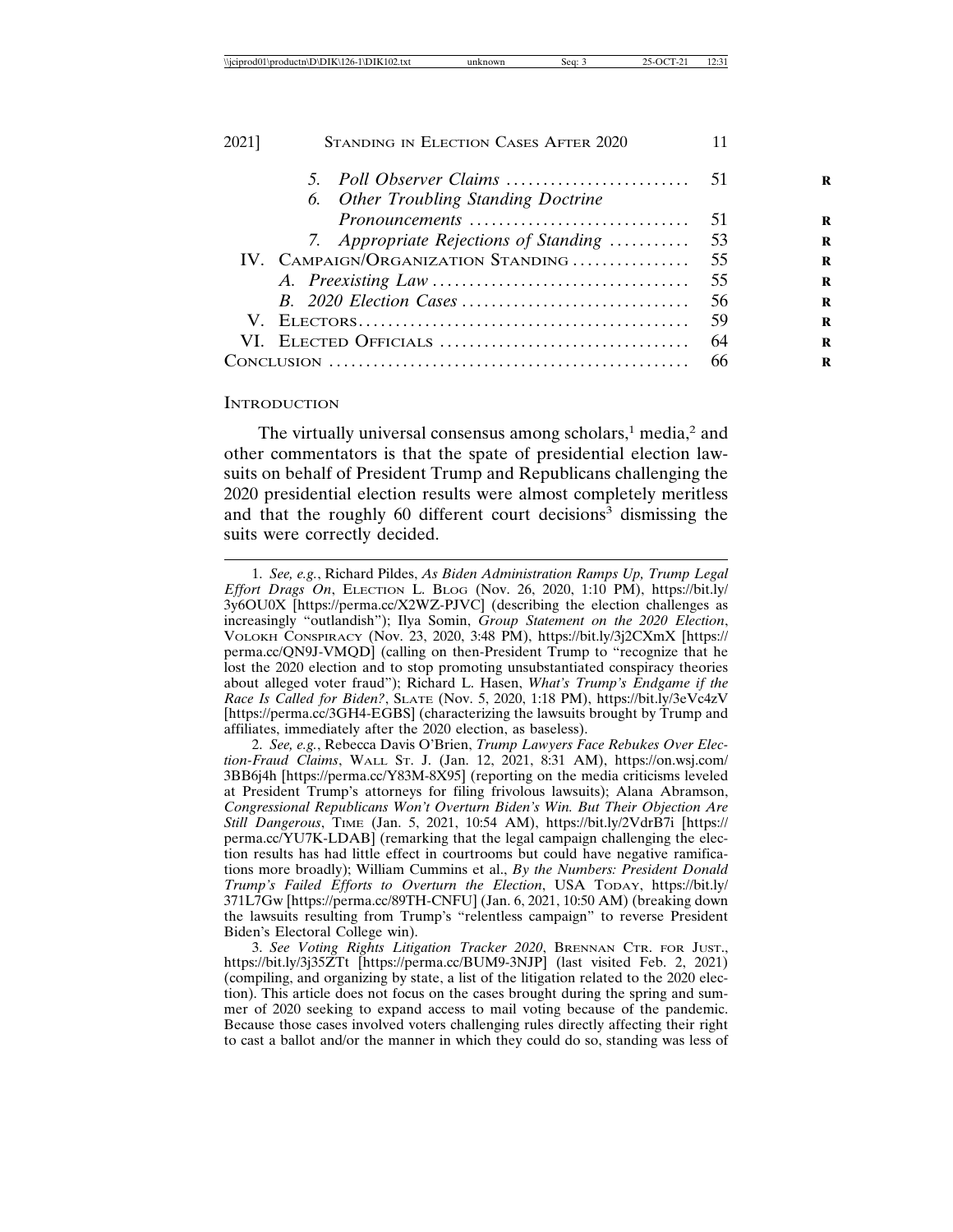That consensus is largely correct. There is no probative evidence of widespread fraud or election irregularities on any significant scale, let alone enough to change the outcome in any one swing state (not to mention the three or more swing states necessary to change the ultimate outcome). Some of the legal theories pursued were downright frivolous,<sup>4</sup> and the relief sought was often breathtakingly overambitious.<sup>5</sup> Ultimately, we can have high confidence that the 2020 presidential election result did not in fact deserve to be judicially overturned.

But not all of the arguments advanced in these suits were frivolous. Indeed, one of the main legal theories advanced commanded four votes on the U.S. Supreme Court: i.e., the theory that when state actors other than the state legislature change presidential election voting rules to deviate from statutorily prescribed norms, they unconstitutionally usurp the exclusive and plenary authority of state legislatures over presidential elections in violation of the Electors Clause<sup>6</sup> of the U.S. Constitution. Another theory, that deviations among counties within a state regarding the 'curing' of defective mail ballots violated the Equal Protection Clause, is arguably a fair extrapolation of the main opinion in *Bush v. Gore*.<sup>7</sup> These merits theories have gained some attention, and undoubtedly will gain more.

But one area receiving comparably little attention is that of standing to bring election suits. While some of these cases involved proper and uncontroversial applications of standing doctrine,<sup>8</sup> in

an issue. *See infra* Section III.A. Instead, this article focuses on the various suits brought by Republicans during the summer and fall of 2020 challenging such pandemic-inspired expansions of mail voting or challenging the election results themselves.

<sup>4.</sup> *See, e.g.*, Texas v. Pennsylvania, 141 S. Ct. 1230 (2020) (denying Texas' motion for leave to file an original jurisdiction bill of complaint in the U.S. Supreme Court, challenging the manner in which a different state, Pennsylvania, conducted its elections).

<sup>5.</sup> *See, e.g.*, Donald J. Trump for President, Inc. v. Sec'y Pa., 830 F. App'x 377, 382 (3d Cir. 2020) (remarking that plaintiffs sought to cancel millions of votes and noting that that was an inappropriate remedy).

<sup>6.</sup> U.S. CONST. art. II, § 1, cl. 2.

<sup>7.</sup> Bush v. Gore, 531 U.S. 98, 103, 109–10 (2000) (per curiam) (holding that the state court-ordered statewide recount violated Equal Protection because of, *inter alia*, a lack of uniformity across counties in vote-counting standards).

<sup>8.</sup> Perhaps the clearest example was *Texas v. Pennsylvania*, where the Texas Attorney General sued on behalf of his state, claiming that non-legislative, pandemic-inspired voting rule changes in Pennsylvania, Georgia, Michigan, and Wisconsin violated the Electors Clause (discussed *infra* Section II.B.3). Texas took the extraordinary step of seeking to file a bill of complaint of original jurisdiction in the U.S. Supreme Court. *Texas v. Pennsylvania*, 141 S. Ct. at 1230. Almost as extraordinary was the attempt to challenge election procedures in other states, with-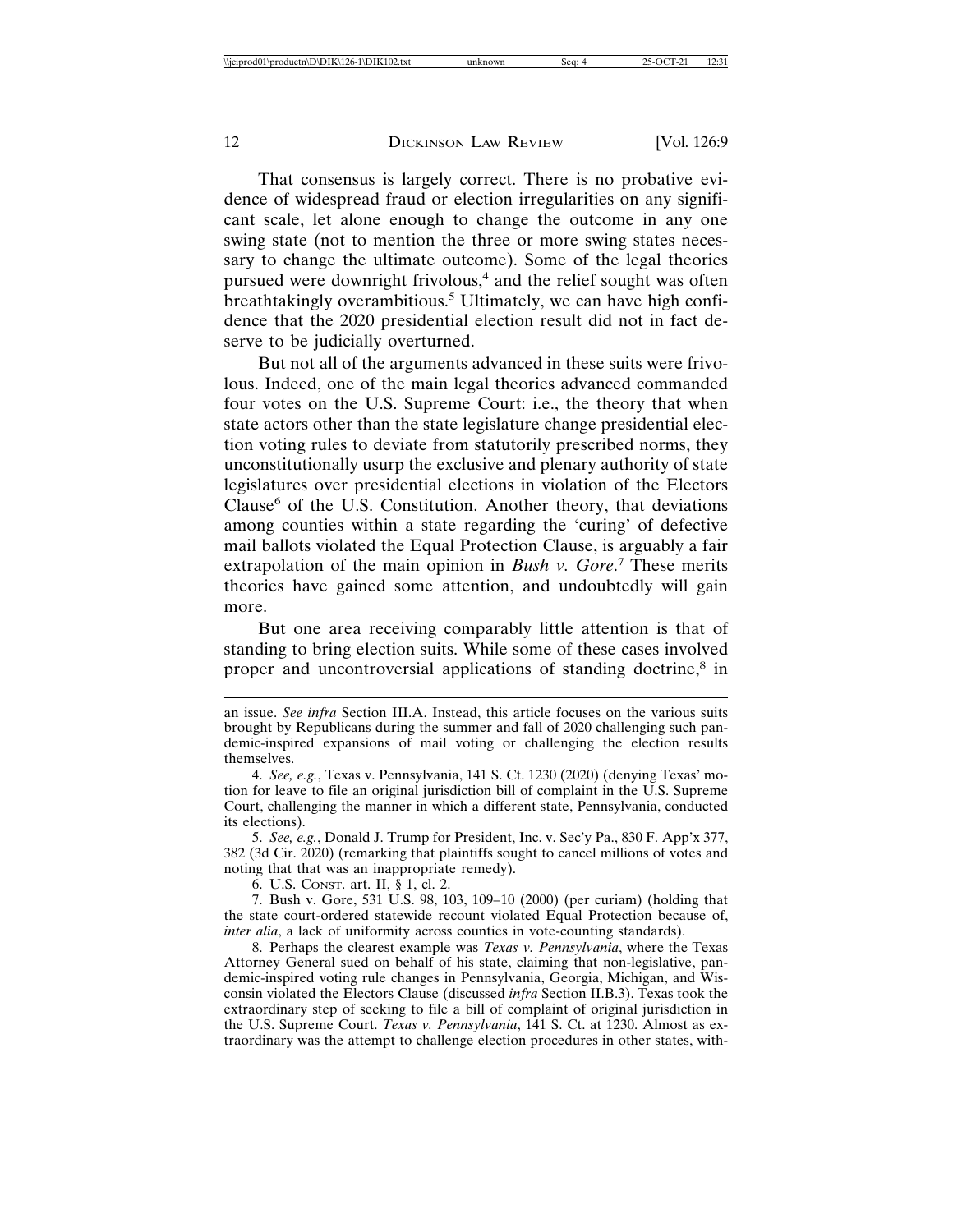many, courts took an unjustifiably strict view of standing as applied to both voters<sup>9</sup> and candidates.<sup>10</sup> These cases also explored the relatively undeveloped question of the standing of presidential Electors (i.e. potential members of the Electoral College)<sup>11</sup> and of campaign organizations.12 And they further exemplified the unique overlap between standing analysis and the merits of election cases, while in some cases also exemplifying the dangers involved in confusing the two.

On the whole, the courts in these cases seemed eager to decisively repudiate these election challenges which not only lacked merit or even advanced frivolous claims, but which also had the effect (if not the intent) of disrupting the orderly completion of the electoral process, undermining public confidence in the electoral system, and stoking baseless conspiracy theories among an already alarmingly aroused segment of the population. While this impulse was understandable, it may have resulted in courts too cavalierly dismissing legitimate claims of standing, confusing standing questions with merits questions, or both. These judicial misfires risk setting bad precedent for future cases.

Getting the standing analysis right still matters, even where the results are ultimately correct and the merits discussion sound, as they were in these cases. Wrongly dismissing the next case on standing grounds may pretermit a full consideration of the merits or a proper opportunity to develop the factual record, leading to incorrect results in future cases.

And getting standing right is particularly important in the election law arena, for several reasons. First, election cases like these will undoubtedly recur after every election. Since the election law revolution spawned by *Bush v. Gore*, 13 election litigation has spiraled ever-upward.14 We can expect the trend to not only continue but accelerate after the "*Bush v. Gore* on steroids" of 2020.

14. *See generally* Richard L. Hasen, *The 2016 U.S. Voting Wars: from Bad to Worse*, 26 WM. & MARY BILL RTS. J. 629 (2018) (documenting the rise in litigation and its effect on public confidences in the election process). *See also* Joshua A. Douglas, *Discouraging Election Contests*, 47 UNIV. RICH. L. REV. 1015 (2013)

out joining as plaintiff any voter, candidate, Elector, or organization from any of those states. The Court denied the request for lack of standing, because Texas had not "demonstrated a judicially cognizable interest in the manner in which another State conducts its elections." *Id*.

<sup>9.</sup> *See infra* Section III.B.

<sup>10.</sup> *See infra* Section II.B.

<sup>11.</sup> *See infra* Section V.

<sup>12.</sup> *See infra* Section IV.B.

<sup>13.</sup> Bush v. Gore, 531 U.S. 98 (2000).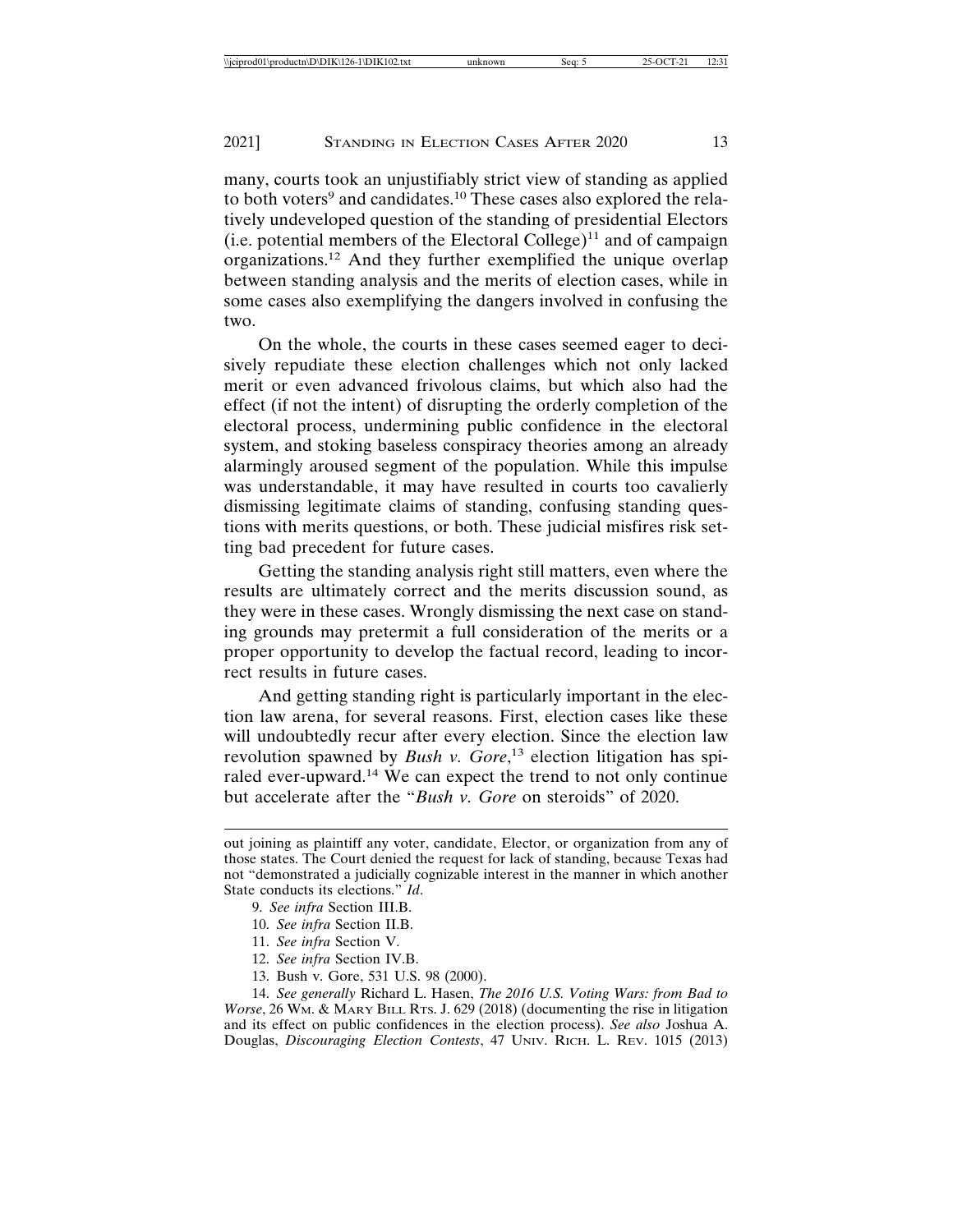Second, election cases are uniquely important to the health of our democracy. While private law cases and non-election law constitutional cases undoubtedly raise important questions affecting our everyday lives, election and voting rights cases by their very nature determine our ability to influence policymaking in all other areas of the law. As the Supreme Court has observed, the right to vote is "preservative of all rights."15 So even election-reform advocates who disagreed strongly with the merits claims and ultimate aims of the Trump-affiliated plaintiffs in the 2020 election cases should be concerned about precedent restricting access to the courts.16

Third, election law cases, like environmental law and certain types of constitutional law cases, present unique challenges to standing analysis. With the exception of candidate plaintiffs (who may not always have an incentive to litigate electoral violations), it is harder in election cases to identify parties that are uniquely and concretely harmed by violations of fair election principles than it is in the normal way we think of standing harms. Electoral violations by their nature cause widespread harm, making them paradoxically more important to litigate but simultaneously harder to clear the standing doctrine hurdle of avoiding "generalized grievances." A too-strict application of standing rules could bar access to the courts to anyone other than incumbent officeholders and governmental bodies, who are predisposed to favor the status quo and thus be less vigilant in furthering electoral reform.<sup>17</sup>

17. The author has personal experience with this phenomenon, as a participant in a case seeking to clear the way for implementation of a voter-passed move to Ranked Choice Voting for a municipality's election. The Secretary of State opposed the reform and blocked its implementation, citing purported state law conflicts. When candidates sued for a declaratory judgment that the reform was legal under state law, the State argued (ultimately unsuccessfully) that the candidates lacked standing. *See* Sugarmon v. Tenn. Election Comm'n, No. 20-0328-I (Tenn. Ch. 20th Jud. Dist. Mar. 1, 2021)*.* According to the State's asserted theory of standing, only the election officials themselves, or the municipality's City Council, would have standing to test the reform's legality. But since Ranked Choice Voting tends to make elections more competitive, incumbents tend to oppose it; existing officials would have little incentive to sue to vindicate its implementation. In this case, the City Council not only opposed it but made two unsuccessful attempts to

<sup>(</sup>proposing a range of solutions to stem the tide of election litigation in the wake of *Bush v. Gore*).

<sup>15.</sup> Yick Wo v. Hopkins, 118 U.S. 356, 370 (1886).

<sup>16.</sup> *Cf.* JOHN E. NOWAK & RONALD D. ROTUNDA, CONSTITUTIONAL LAW 92 (8th ed. 2010) (recounting how the ACLU and the Mexican-American Legal Defense & Education Fund filed *amicus curiae* briefs supporting standing for affirmative action opponents, despite disagreeing with such opponents on the merits of their claims).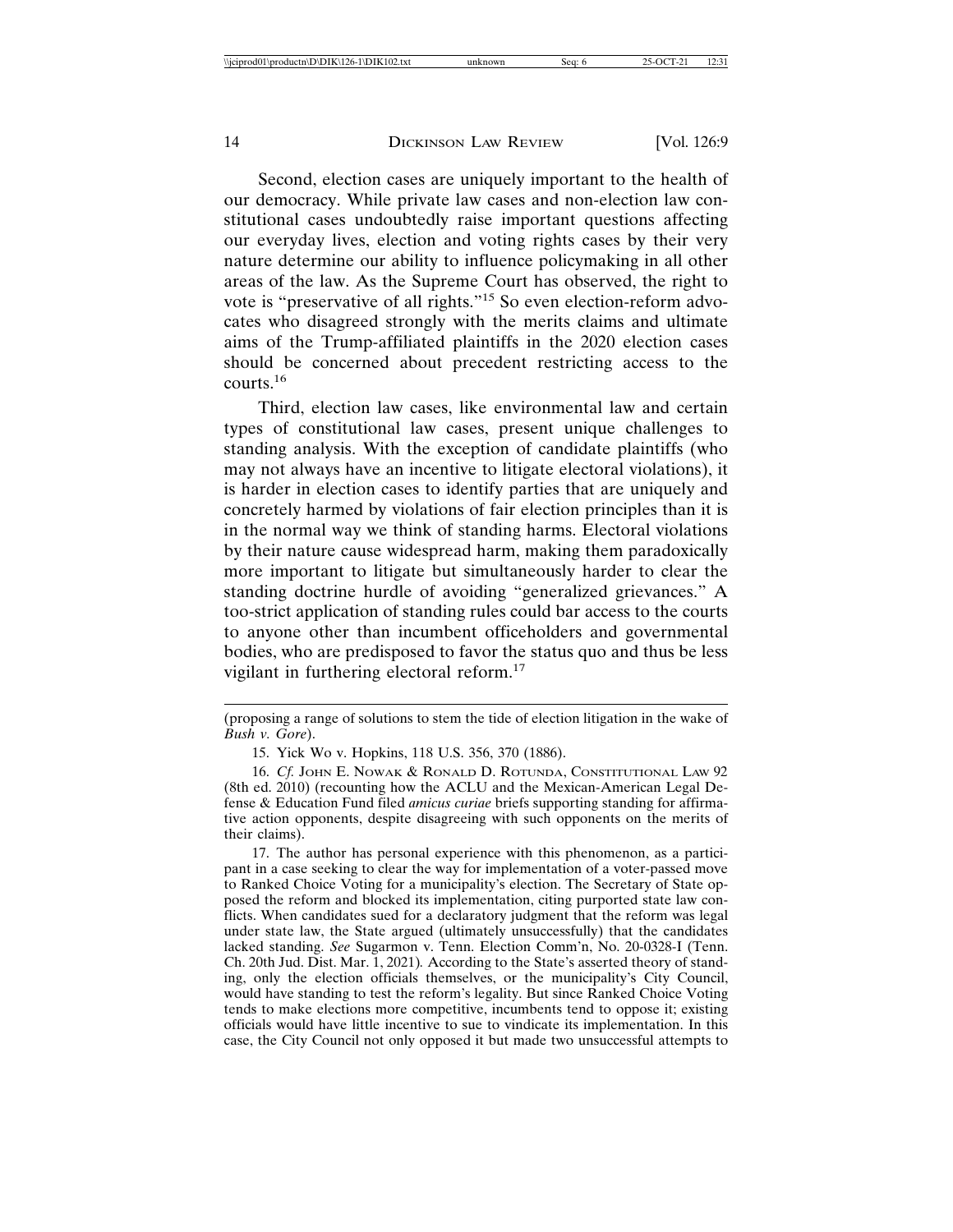A final reason applies specifically to the historically significant round of 2020 presidential election challenges. Although there is a relatively comprehensive consensus among courts, scholars, election officials, journalists, and other experts that Democrat Joe Biden won the election "fair and square" without significant election irregularities,18 there is still widespread skepticism about this among millions of Americans, right-wing media outlets, and certain corners of the Internet.<sup>19</sup> Many political commentators are understandably concerned about what this means for the perceived legitimacy of the federal government and democratic stability in the United States.20 Feeding into the election-skepticism paranoia is the widespread perception that the judges deciding these cases dismissed the cases merely on "technicalities," without examining the supposedly plentiful evidence of fraud and election irregularities.<sup>21</sup>

Against that backdrop, it would be helpful to clarify that some of the court decisions couched as the "technicality" of standing were actually decisions on the merits. And being honest about when the Trump-adverse procedural decisions were wrongly decided may help assuage fears that "elites" colluded to deny Trump

19. Amy B. Wang, *Republicans Call for Unity but Won't Acknowledge Biden Won Fairly*, WASH. POST (Jan. 17, 2021), https://wapo.st/372MJ2w [https:// perma.cc/5ML4-T24C ]; Jill Colvin & Jonathan Cooper, *'With Reservations': Trump Voters Grapple with Biden's Win*, AP NEWS (Dec. 16, 2020), https://bit.ly/ 3fjSY6L; Chris Kahn, *Half of Republicans Say Biden Won Because of a 'Rigged' Election: Reuters/Ipsos Poll*, REUTERS (Nov. 18, 2020), https://reut.rs/3zEQXdd [ https://perma.cc/YC3A-J6RG].

20. Jonathan Manes, *The System is Not Working: The Lopsided Election Result, Not the Courts, Saved Our Democracy*, JUST SECURITY (Dec. 21, 2020), https:// bit.ly/3kUCHZz [https://perma.cc/WN8B-2F8F]; Steve Coll, *The Outdated Law That Republicans Could Use to Upend the Electoral College Vote Next Time*, NEW YORKER (Dec. 18, 2020), https://bit.ly/3BQi9HQ [https://perma.cc/HW6C-PM9K].

21. *See, e.g.*, *This Week*, ABC NEWS (Jan. 24, 2021), https://abcn.ws/3y6P3BI [https://perma.cc/ENQ7-YPX7] (statement of Sen. Rand Paul (R-KY)) ("[W]e never had any presentation in court where we actually looked at the evidence. Most of the cases were thrown out for lack of standing which is a procedural way of not actually hearing the question."); Retired Judge Kevin S. Burke, *Understanding the Supreme Court's Decision in Texas' Election Suit*, MINNPOST (Dec. 16, 2020), https://bit.ly/3y5qYeD [https://perma.cc/M9PU-FEGB]; Mark Moore, *Trump 'Disappointed' in SCOTUS, Says Election Challenge 'Not Over*,' N.Y. POST (Dec. 13, 2020, 10:45 AM), https://bit.ly/3eYk8zM [https://perma.cc/5DRG-84EE].

repeal it via referendum. *See* STEVEN MULROY, RETHINKING U.S. ELECTION LAW: UNSKEWING THE SYSTEM 125–26 (2018) (describing this controversy).

<sup>18.</sup> *See* Nick Corasaniti et al., *The Times Called Officials in Every State: No Evidence of Voter Fraud*, N.Y. TIMES, Nov. 19, 2020, at A1; ANDREW C. EGGERS ET AL., NO EVIDENCE FOR VOTER FRAUD: A GUIDE TO STATISTICAL CLAIMS ABOUT THE 2020 ELECTION 42 (2021) (compiling various election fraud claims and the corresponding sources refuting them).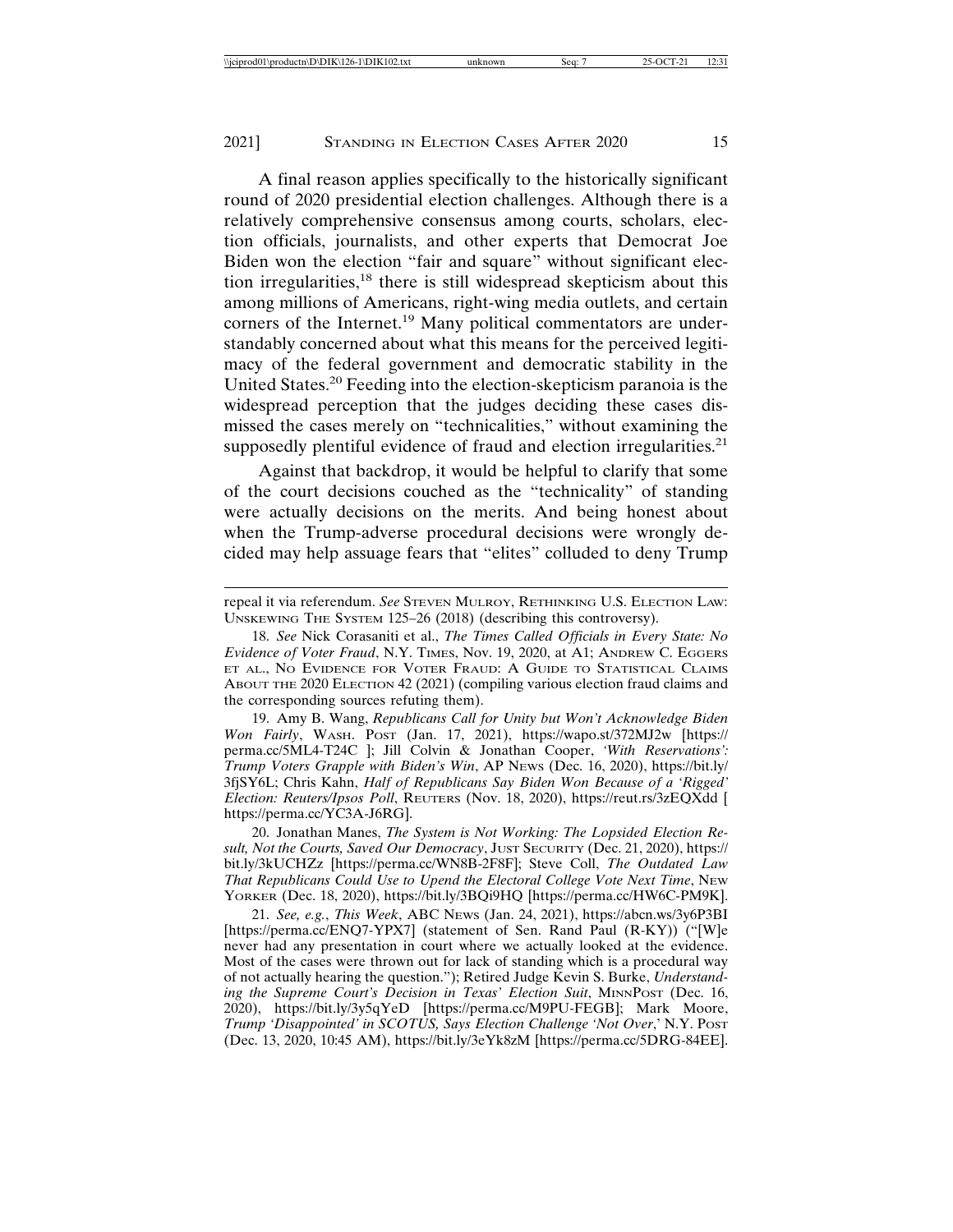meaningful judicial review. In this climate, clarity and intellectual honesty are their own compelling ends.

Given all this, a thorough understanding of who can sue for election reform is essential for the health of our democracy. It is thus important to ensure we draw the correct lessons from this recent, historic string of election law cases. As those cases made clear, the standing of candidates, voters, campaigns, Electors, and affiliated organizations can vary depending on the type of claim and the type of relief sought.

Section I briefly introduces the law of standing. Succeeding Sections of this Article background the preexisting law on standing for a particular class of plaintiff, then analyze how the 2020 round of election cases developed this preexisting law (and in some cases went astray). Section II discusses candidates. Section III discusses voters. Section IV discusses parties and campaign organizations. Section V discusses Electors, and Section VI elected officials. Lastly, the conclusion offers concluding thoughts and suggests how courts should treat standing in election cases going forward.

I. PRE-2020 STANDING LAW, IN GENERAL

Article III of the U.S. Constitution limits federal court jurisdiction to "Cases or Controversies."22 This limitation serves a number of important interests, chief among them is serving as a check on judicial overreach.23 Given the ability of unelected judges to dictate policy through judicial review, such a limit is obviously useful in preserving democratic governance.24 From this limit we get the standing doctrine. While all of the other "justiciability" doctrines ripeness and mootness, as well as the related prudential doctrines of "political questions" and abstention—can serve this function, the Supreme Court has said that standing is "perhaps the most important."<sup>25</sup>

<sup>22.</sup> U.S. CONST. art. III, § 2.

<sup>23.</sup> *See* WILLIAM J. RICH, MODERN CONSTITUTIONAL LAW § 39:30 (3d ed. 2011) (discussing Article III standing, generally, and the different rationales for limiting the jurisdiction of federal courts); *see also* Trump v. New York, 141 S. Ct. 530, 534–35 (2020) (citing Already, LLC v. Nike, Inc., 568 U.S. 85, 90–91 (2013)) (applying the Article III jurisdictional limitation in a case about the 2020 census and exclusion of illegal aliens).

<sup>24.</sup> Spokeo, Inc. v Robins, 136 S. Ct. 1540, 1547 (2016); Clapper v. Amnesty Int'l USA, 568 U.S. 398, 408 (2013).

<sup>25.</sup> Allen v. Wright, 468 U.S. 737, 750 (1984).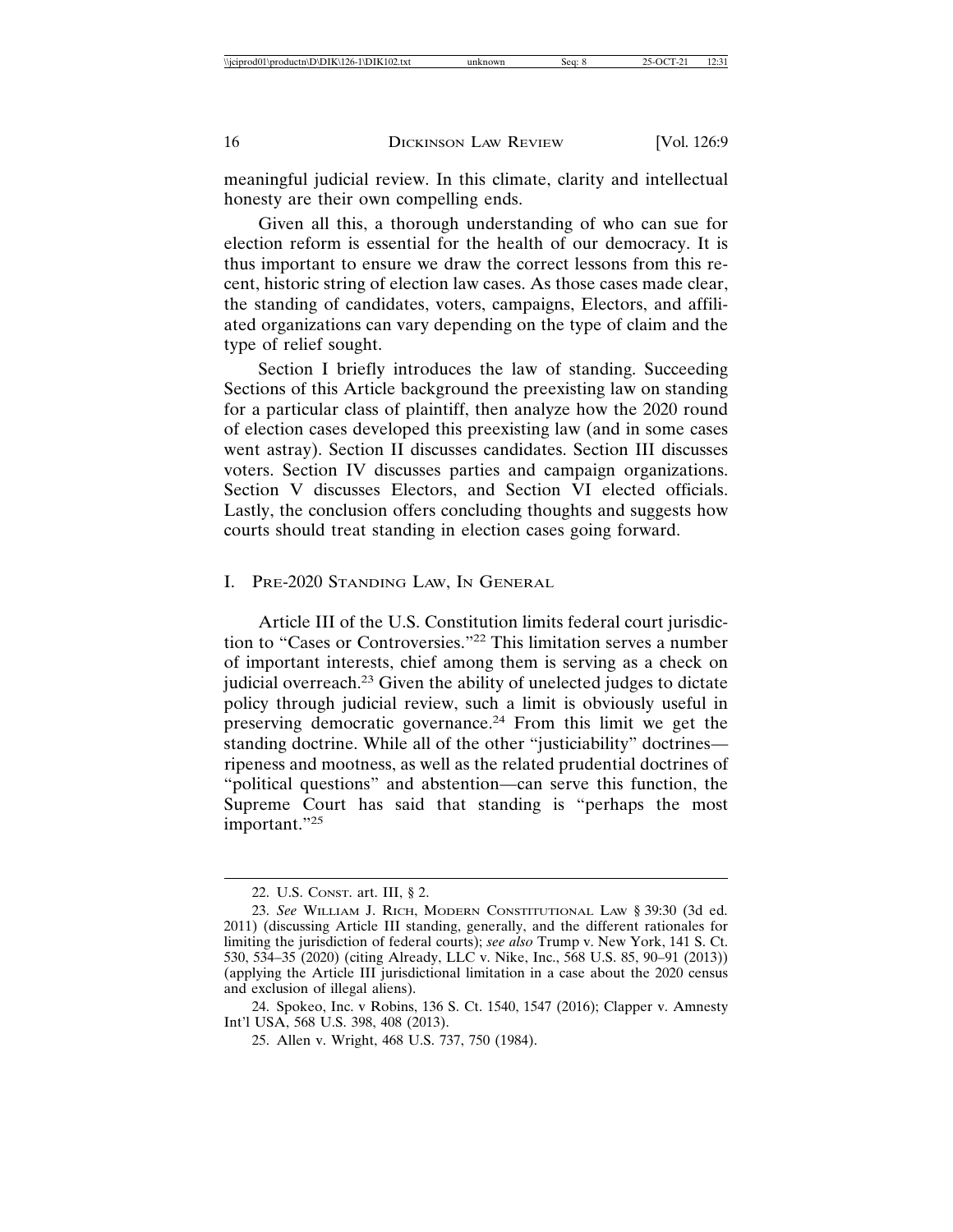Secondarily, standing and related doctrines address the concern that "unnecessary decisions may be wrong decisions."26 Thus, standing helps confine litigation to those sufficiently invested in the dispute to properly develop the factual and legal record, leading to more correct judicial outcomes. Concrete harms further help to solidify the abstract issues and establish the limits of decisions in future cases, leading to better caselaw development.27 It is also a matter of judicial economy. Standing doctrine helps to conserve scarce judicial resources.

The standing limitation obligates a plaintiff to demonstrate the following three elements before a federal court will consider the merits of the case: (1) injury in fact; (2) causation; and (3) redressability.<sup>28</sup> The first of these three prongs is the most important. Under (1) injury in fact, the injury claimed by the plaintiff must be "concrete," as opposed to "abstract"; "particularized," as opposed to "generalized";<sup>29</sup> and "actual or imminent," as opposed to "remote or conjectural."<sup>30</sup> A "generalized grievance" is one that is shared in common by all members of the public.<sup>31</sup> Thus, a plaintiff cannot merely assert an interest in having the government follow the Constitution.<sup>32</sup> The  $(2)$  causation prong requires that the plaintiff have sued the right defendant: i.e., the defendant(s) that caused the alleged harm. $33$  And the  $(3)$  redressability prong requires that the relief sought by the plaintiff can actually remedy the claimed injury.34

27. *Id.*

28. Lujan v. Defenders of Wildlife, 504 U.S. 555, 560–61 (1992*); see also* California v. Texas, 141 S. Ct. 2104, 2113 (2021).

29. Daimler-Chrysler Corp. v. Cuno, 547 U.S. 332, 344 (2006).

30. Spokeo, Inc. v. Robins, 136 S. Ct. 1540, 1548–50 (2016); *see also* Clapper v. Amnesty Int'l, 586 U.S. 398, 409 (2013).

31. *See, e.g.*, Schlesinger v. Reservists Comm. to Stop the War, 418 U.S. 208, 219–20 (1974) (holding that reservists lacked standing to complain that members of Congress were unlawfully members of the Reserves in violation of Article I's bar on members of Congress simultaneously serving in "any Office under the United States").

32. *Lujan*, 504 U.S. at 573–74.

33. Sprint Commc'ns Co., v. APCC Servs., Inc., 554 U.S. 269, 273 (2008).

34. One court recently explained standing quite clearly:

Article III standing doctrine speaks in jargon, but the gist of its meaning is plain enough. To bring suit, you—and you personally—must be injured, and you must be injured in a way that concretely impacts your own protected legal interests. If you are complaining about something that does not harm you—and does not harm you in a way that is concrete—then you lack standing. And if the injury that you claim is an injury that does no specific harm to you, or if it depends on a harm that may never hap-

<sup>26.</sup> CHARLES WRIGHT & ARTHUR MILLER, FEDERAL PRACTICE AND PROCE-DURE § 3531.3 (2021).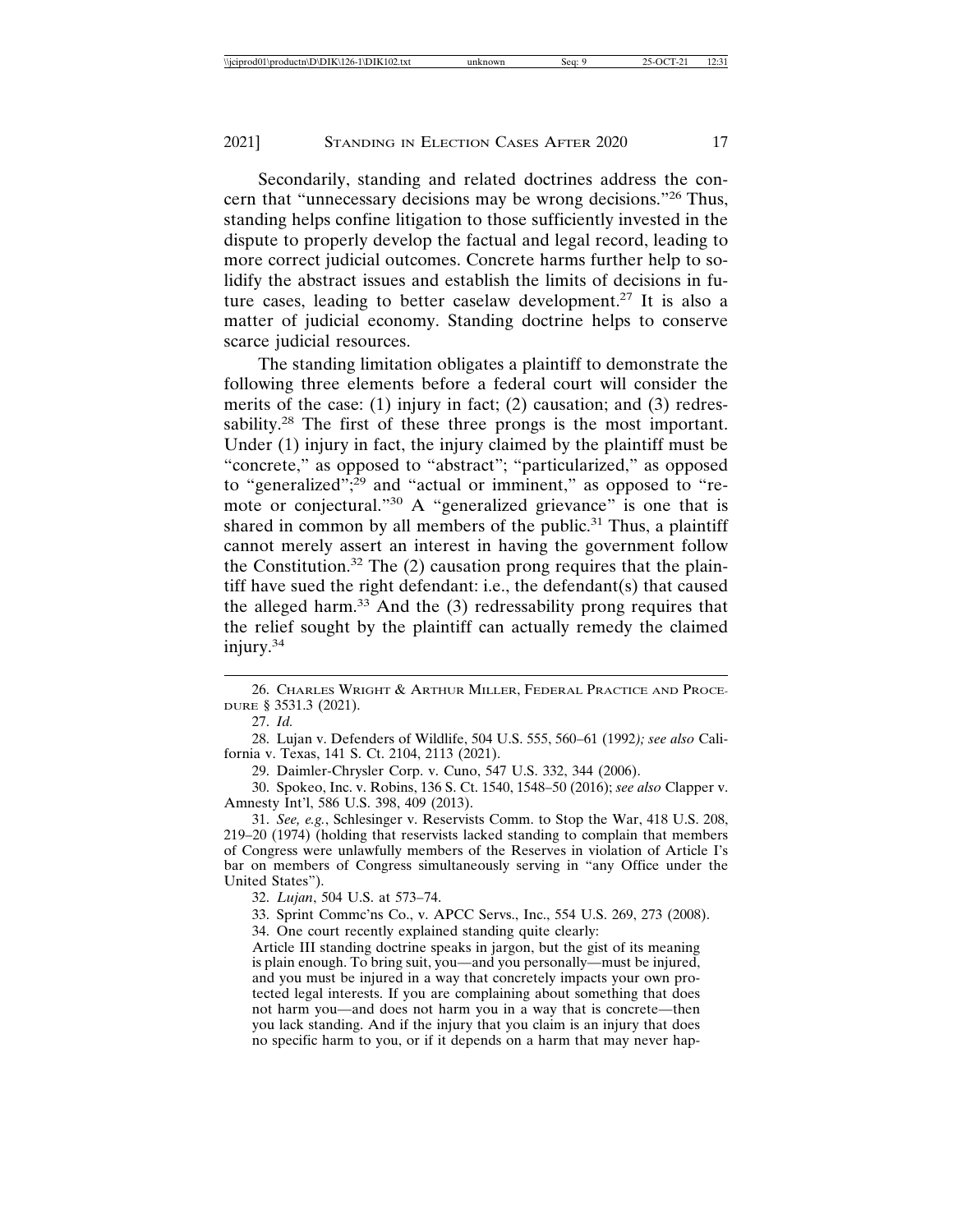Further, the plaintiff must demonstrate standing for each of the claims brought and for each type of relief sought.35 Conversely, when a court considers a proposed remedy, it must be sure to tailor the remedy to the plaintiffs' particular injury.<sup>36</sup>

In most election cases, these distinctions will not matter. For example, if a voter claims minority vote dilution under Section 2 of the Voting Rights Act, stemming from a racially gerrymandered districting plan, the standing analysis is the same as to whether the remedy sought is a declaratory judgment, an injunction against implementation of the challenged plan, a court-ordered remedial district plan, a court-ordered change in voting rules, attorneys' fees, or a combination of all of these. But in unusual cases, the relief sought may make a difference. So it was with some of the 2020 election cases. For example, a suit brought by poll observers might warrant a court order allowing closer observation by the poll observers but not the invalidation of an election result.

Despite this natural connection between standing and the particular legal theory asserted, the standing inquiry and the merits inquiry are separate.<sup>37</sup> Courts should avoid confusing the two. Thus, it is entirely possible for a court to accept a particular theory for standing purposes, assuming the claim to be true on the threshold question of jurisdiction, only to then reject it on the merits.<sup>38</sup>

The Supreme Court's standing doctrine has received much scholarly criticism for being overly restrictive<sup>39</sup> and for providing insufficient guidance to the lower courts, "who have increasingly found refuge in an empty formalism."40 Commentators have de-

35. *Cuno*, 547 U.S. at 352; California v. Texas, 141 S. Ct. 2104, 2119–20 (2021).

37. Steel Co. v. Citizens for a Better Env't, 523 U.S. 83, 83–86 (1998).

38. JOHN E. NOWAK & RONALD D. ROTUNDA, CONSTITUTIONAL LAW 87 (8th ed. 2010). *See, e.g.*, Maya v. Centex Corp., 658 F.3d 1060, 1068 (9th Cir. 2011) ("[T]he threshold question of whether plaintiff has standing . . . is distinct from the merits of is claim.").

39. *See* Heather Elliott, *Does the Supreme Court Ignore Standing Problems to Reach the Merits? Evidence (or Lack Thereof) from the Roberts Court*, 23 WM. & MARY BILL RTS. J. 189, 207 (2014) (studying treatment of standing by Roberts court and leaving open the question of whether standing was used to "duck the merits of a case"); Richard Murphy, *Abandoning Standing*, 60 ADMIN. L. REV. 943, 969 (2008) (criticizing federal standing doctrine as it relates to the injury requirement, particularly).

40. Heather Elliott, *The Functions of Standing*, 61 STAN. L. REV. 459, 464 (2008).

pen, then you lack an injury for which you may seek relief from a federal court.

Bognet v. Sec'y Pa., 980 F.3d 336, 348 (3d Cir. 2020).

<sup>36.</sup> Gill v. Whitford, 138 S. Ct.1916, 1934 (2018) (citing *Cuno*, 547 U.S. 353); *accord* Lewis v. Casey, 518 U.S. 343, 357 (1996).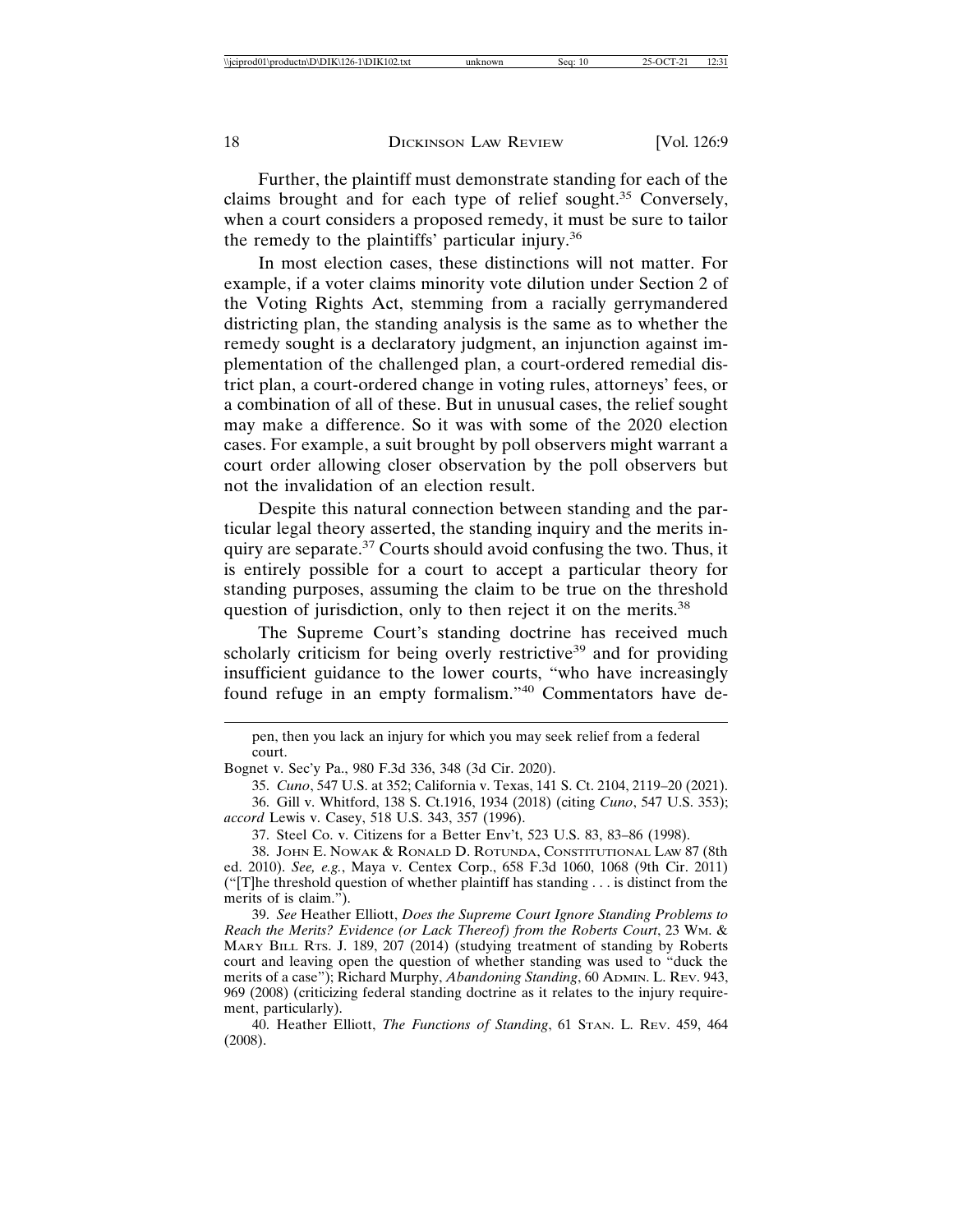scribed the doctrine as "incoherent," permeated with "doctrinal confusion," lacking a historical basis, and acting as a "pointless restraint on courts."<sup>41</sup> Courts reach inconsistent results on similar fact patterns, and justify similar results with inconsistent reasoning.<sup>42</sup> Perhaps most important for this Article's purposes, commentators have long criticized the tendency of courts to confuse the threshold question of standing with issues relating to the merits, or to confuse the standing question with normative preferences for a more limited judicial role.<sup>43</sup>

These problems are magnified in election and voting rights cases. Election law is a rather odd peg to fit into standing doctrine's square hole.<sup>44</sup> As noted above, the harms involved are often widespread, affecting all voters in an election and indeed the structure of democratic governance itself. The more that is true, the more courts may be tempted to defer to the political branches to resolve the dispute.45 Moreover, election rules often involve inherently political questions and the balancing of various interests, which inherently are more suited to the give-and-take of the political branches than the rule-based adjudication of courts. In Justice Frankfurter's famous phrase from *Colegrove v. Green*, regulating electoral processes was "a political thicket" which courts "ought not to enter."46

But it is precisely in voting and election cases where the political process is least helpful and judicial intervention is most needed. When the very rules regarding the franchise and elections are what is broken, it is that broken system that incumbent officials have to thank for their incumbency. Such officials will not be motivated to reform the system that put them in power; instead, they will tend to sincerely believe that the system is just fine.<sup>47</sup> To the extent the allegedly invalid voting or election rules disadvantage the political in-

<sup>41.</sup> *See id.* at 466–67 (collecting scholarly articles).

<sup>42.</sup> *See* Richard J. Pierce, Jr., *Is Standing Law or Politics*?, 77 N.C. L. REV. 1741, 1786–87 (1999) (conducting a 66-month study of standing decisions in environmental lawsuits).

<sup>43.</sup> *See, e.g.*, Mark V. Tushnet, *The New Law of Standing: A Plea for Abandonment*, 62 CORNELL L. REV. 663, 663 (1977).

<sup>44.</sup> Saul Zipkin, *Democratic Standing*, 26 J.L. & POL. 179, 180 (2011) (making a similar observation).

<sup>45.</sup> *See, e.g.*, FEC v. Akins, 524 U.S. 11, 23 (1998) ("[W]here large numbers of Americans suffer alike, the political process, rather than the judicial process, may provide the more appropriate remedy . . . .").

<sup>46.</sup> Colegrove v. Green, 328 U.S. 549, 556 (1946) (declining to rule on a district malapportionment claim).

<sup>47.</sup> *See* STEVEN MULROY, RETHINKING THE ELECTION SYSTEM: UNSKEWING THE SYSTEM 124–26 (2018) (noting a "natural unconscious bias toward thinking that a system that elected you must be a very wise system indeed," and citing mul-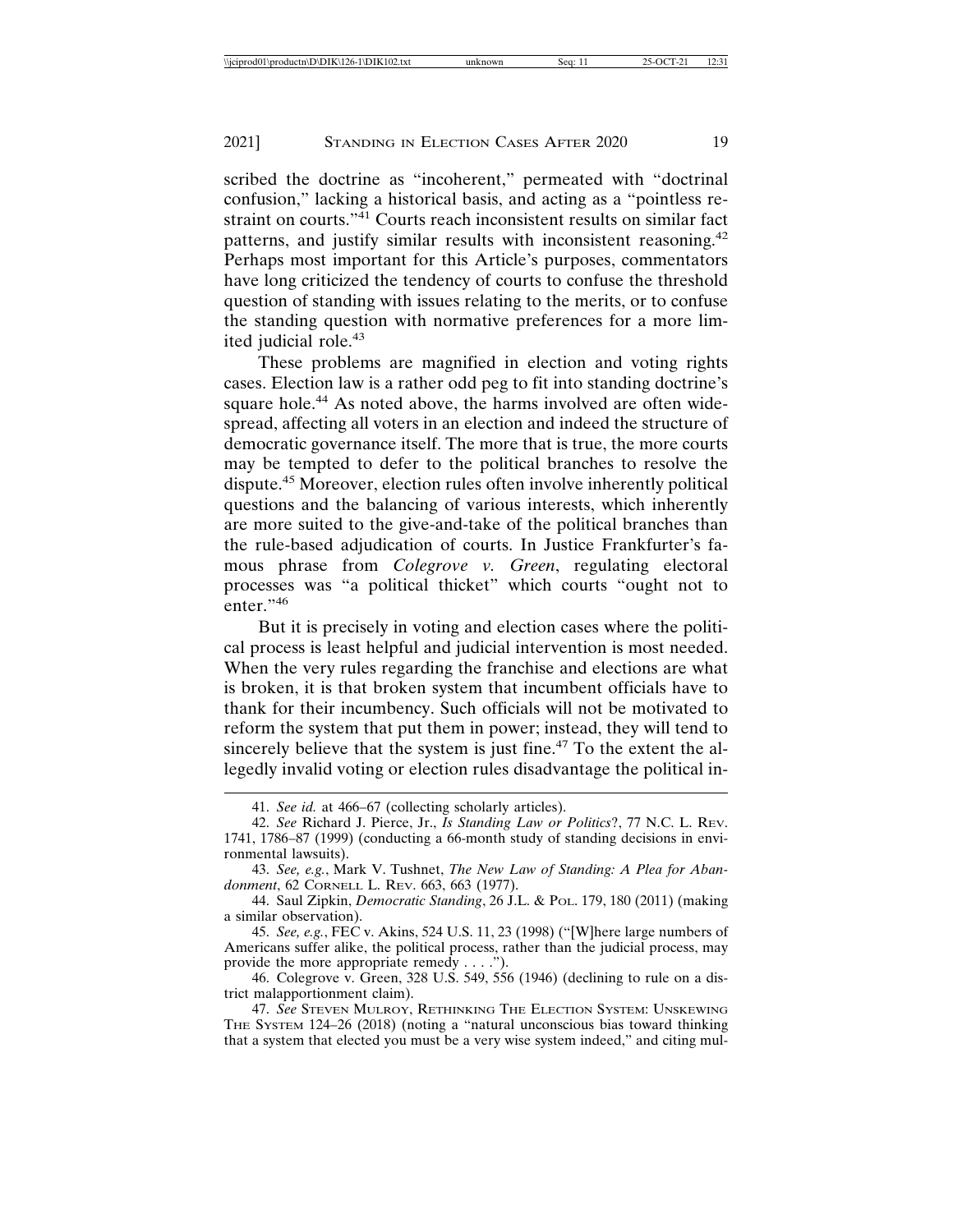fluence of reformers, the political process will be unable to selfcorrect.48 It is perhaps in part for these reasons that despite the complexities of the "political thicket," the Court eventually overruled Justice Frankfurter's holding in *Colegrove v. Green* and decided to police malapportionment cases.<sup>49</sup>

Further, the timing of election lawsuits can often put litigants in an awkward position. Because courts are reluctant to overturn election results after the fact, there is a general consensus that litigants should seek curative injunctive relief before the election and not afterward.<sup>50</sup> On the other hand, courts are reluctant to change voting or election rules close in time to the election, under the socalled "Purcell principle" derived from the Supreme Court's opinion in *Purcell v. Gonzalez*. 51 This pushes the timing of the lawsuit well backward, increasing the chance that a court may reject standing because the feared harm, so far in the future, is too "remote or speculative."

This is in fact what a number of courts did in the 2020 round of election cases. All cited the above well-settled general principles of standing and denied the main relief sought.<sup>52</sup> But they frequently applied standing doctrine in an overly restrictive way.

tiple examples of sustained incumbent resistance to ranked choice voting election reforms).

49. *See* Baker v. Carr, 369 U.S. 186, 208–09 (1962) (overruling *Colegrove* and holding that malapportionment cases were justiciable).

50. *See* Crawford v. Marion Cnty. Election Bd., 553 U.S. 181, 204–08 (2008) (Scalia, J., concurring in the judgment) (observing that judges should ensure that election rules are "known in advance of the election"); Richard L. Hasen, *Beyond the Margin of Litigation: Reforming U.S. Election to Avoid Electoral Meltdown*, 62 WASH. & LEE L. REV. 937, 957–58 (2005); Daniel P. Tokaji, *Early Returns on Election Reform: Discretion, Disenfranchisement, and the Help America Vote Act*, 73 GEO. WASH. L. REV. 1206, 1243–44 (2006).

51. *See generally* Purcell v. Gonzalez, 549 U.S. 1 (2006) (per curiam) (holding that federal courts generally should refrain from changing election rules close to an election for fear of causing voter confusion and election administration disruption).

52. By "main relief sought," I exclude various interim orders segregating ballots for the pendency of the litigation. *See, e.g.*, Carson v. Simon, 978 F.3d 1051, 1051 (8th Cir. 2020) (reversing the district court's denial of preliminary injunction regarding segregation of absentee ballots received after a certain date). The sole exception was *In Re Canvassing Observation*, in which the court ordered that GOP poll-watchers be allowed to observe the counting of mail ballots more closely. No. 1094, 2020 WL 6551316, at \*4 (Pa. Commw. Ct. Nov. 5, 2020). But even that order was reversed on appeal. *See In re* Canvassing Observation, 241 A.3d 339, 351 (Pa. 2020), *cert. denied sub nom*. Donald J. Trump for President, Inc. v. Degraffenreid, 141 S. Ct. 1451 (2021).

<sup>48.</sup> *See* United States v. Carolene Products Co., 304 U.S. 144, 152 n.4 (1938) (noting that "more exacting judicial scrutiny" is warranted for "legislation which restricts those political processes which can ordinarily be expected to bring about repeal of undesirable legislation").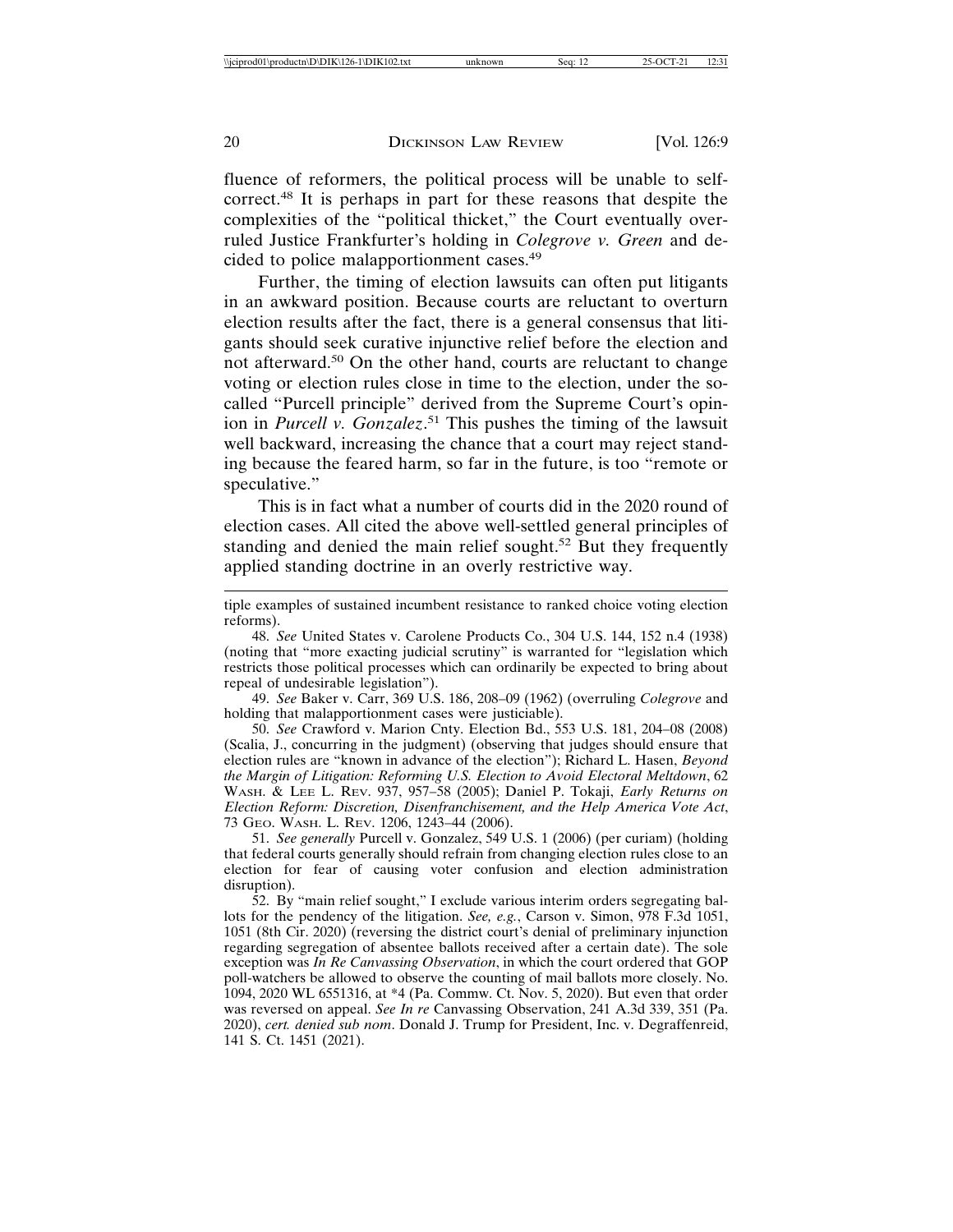#### 2021] STANDING IN ELECTION CASES AFTER 2020 21

#### II. CANDIDATE STANDING

#### *A. Preexisting Law*

#### *1. Generally*

The type of plaintiff with the clearest claim to standing in election challenges is a candidate in the election. Obviously, in a regular election contest, asserting that fraud or election irregularities caused the wrong candidate to be declared the winner or rendered the election result incurably uncertain, a losing candidate has standing to bring the claim.53 Depending on the circumstances, proper relief might include declaring the contestant the true winner or ordering a new election.<sup>54</sup> In such a case, the losing candidate has a "concrete and particularized interest" in challenging the electoral result. More than a "generalized grievance" common to all citizens, the candidate has an interest that is "actual" rather than "conjectural."

For the same reason, candidate standing extends beyond a standard post-election contest to a range of pre-election challenges to electoral rules. So, candidates have been found to have standing to challenge decisions allowing rival candidates to appear on the ballot;<sup>55</sup> ballot-access laws;<sup>56</sup> campaign finance rules;<sup>57</sup> and districting plans.58

54. *See id*.

55. *See, e.g.*, McFarland v. Pemberton, 530 S.W.3d 76, 105–08 (Tenn. 2017) (holding that a candidate could challenge election board's determination of opponent as having proper residency).

<sup>53.</sup> *See, e.g.*, Marre v. Reed, 775 S.W.2d 951, 952 (Mo. 1989) (holding that a losing candidate may bring an election contest if he contends that "as a result of election irregularities the wrong candidate is declared the winner"); Emery v. Robertson Cnty. Election Comm'n, 586 S.W.2d 103, 109 (Tenn. 1979) (holding that a losing candidate can invalidate election with proof that "fraud or illegality so permeated the conduct of the election as to render it incurably uncertain, even though it cannot be shown to a mathematical certainty that the result might have been different").

<sup>56.</sup> *See, e.g.*, Lawrence v. Blackwell, 430 F.3d 368, 371 (6th Cir. 2005) (holding that a candidate could challenge election rule requiring a 'statement of candidacy').

<sup>57.</sup> *See, e.g.*, Vote Choice, Inc. v. DiStefano, 4 F.3d 26, 36–37 (1st Cir. 1993) (holding that a candidate had standing to challenge campaign finance disclosure requirements and requirements of free TV advertising time).

<sup>58.</sup> League of United Latin Am. Citizens v. Perry, 548 U.S. 399, 475 (Stevens, J., concurring in part, dissenting in part) (opining that a candidate would have standing to challenge gerrymander if she resided in a district affected by the redistricting plan).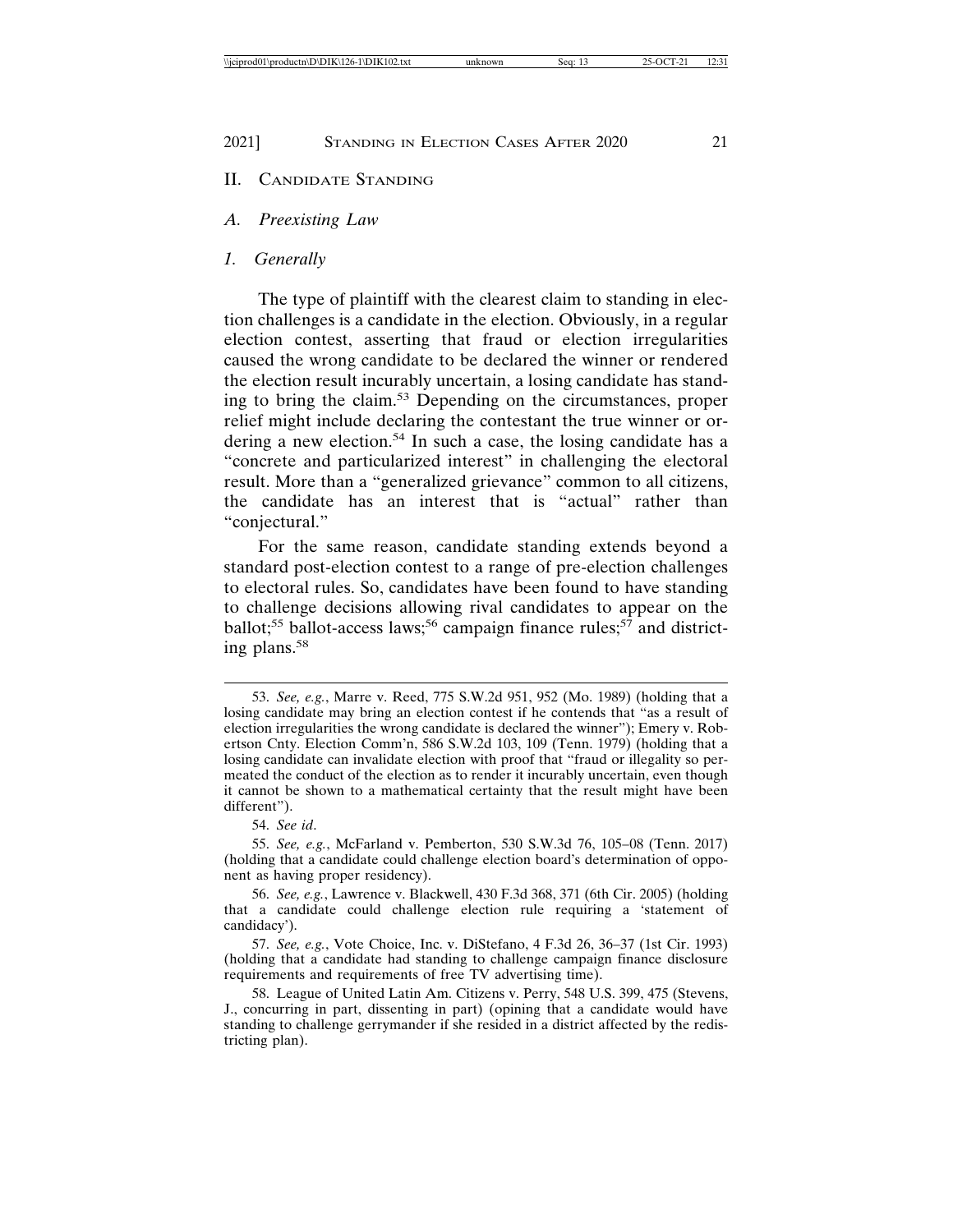## *2. "Competitive Standing"*

A particularly relevant theory of candidate standing here is "competitive standing." Under this theory of standing, if the allegedly illegal voting or electoral rules make the competitive environment worse for the candidate, then that is a sufficiently concrete, non-generalized harm to confer standing. The requisite injury arises from the candidate being "forced to compete in an illegally structured campaign environment."59 So, a candidate with relatively fewer financial resources could challenge a candidate's filing fee as excessive if it allegedly would have "a significant impact . . . on the candidate's campaign strategy and allocation of resources."60 For this reason, candidate standing often goes unchallenged in cases where the candidate challenges filing fees<sup>61</sup> or other rules<sup>62</sup> barring access to placement on the ballot.

This 'competitive standing' theory is broad. Courts do not require substantial proof of the supposed competitive disadvantage: a well-pled allegation is enough.<sup>63</sup> Courts will not "second-guess" plausible assertions by a candidate that the challenged electoral practice will affect their campaign strategy, allocation of resources, or perceived likelihood of campaign success.<sup>64</sup>

Nor is this theory limited to challenging a direct bar to a candidate's placement on the ballot. Courts have allowed a candidate to challenge the practice of allowing corporate sponsorship of presidential debates,<sup>65</sup> or the forced choice to accept federal campaign

62. *See, e.g.*, Green Party of Ark. v. Martin, 649 F.3d 675, 687 (8th Cir. 2011) (upholding petition signature requirement for third-party placement on ballot).

63. Becker v. FEC, 230 F.3d 381, 384 (1st Cir. 2000). Of course, after the Supreme Court's decisions in *Iqbal* and *Twombly*, these allegations must be made with sufficient specificity to be "plausible." *See generally* Ashcroft v. Iqbal, 556 U.S. 662 (2009); Bell Atl. Corp. v. Twombly, 550 U.S. 544 (2007).

64. *Becker*, 230 F.2d at 387 (holding that when a candidate claims a rule will cause competitive harm, it is "not . . . proper [for a court] to second-guess a candidate's reasonable assessment of his own campaign . . . . To probe any further into these situations would require the clairvoyance of campaign consultants or political pundits—guises that members of the apolitical branch should be especially hesitant to assume").

65. *See id.* at 386–87.

<sup>59.</sup> Herron for Congress v. FEC, 903 F. Supp. 2d 9, 16 (D.D.C. 2012) (internal quotation marks omitted).

<sup>60.</sup> Belitskus v. Pizzingrilli, 343 F.3d 632, 640 (3d Cir. 2003); *see also* Green v. Mortham, 155 F.3d 1332, 1334 n.8 (11th Cir. 1998) (holding by magistrate judge that candidate had standing in a filing fee challenge, which was not questioned); Harper v. Vance, 342 F. Supp. 136, 139–40 (N.D. Ala. 1972) (three-judge panel) (holding that an impoverished candidate could challenge filing fee).

<sup>61.</sup> *See, e.g.*, Lubin v. Panish, 415 U.S. 709, 719 (1974) (invalidating candidate filing fee where there was no alternative means of ballot access provided for indigent candidates).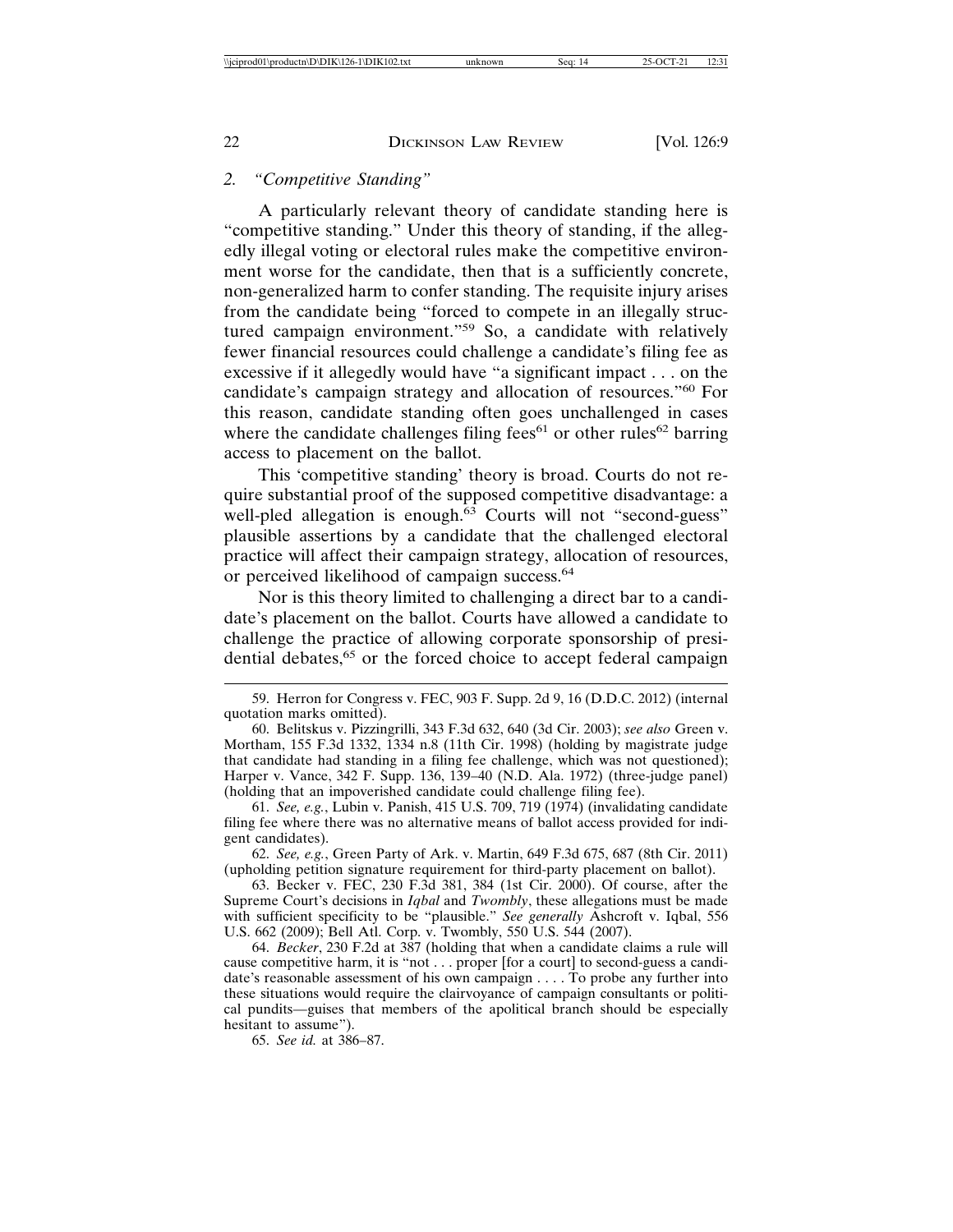matching funds,<sup>66</sup> because it was alleged to affect the use of his campaign funds and overall strategy. So too with an allegedly illegal failure to implement a voter-passed electoral system, which can create a "competitive injury in the electoral arena" sufficient to confer Article III standing, $67$  or a challenge to a voter registration statute,<sup>68</sup> or a claim that one candidate was getting a preferential mailing rate.69 Indeed, any credible claim that a challenged electoral practice will make it harder for the plaintiff to win the election will suffice. $70$ 

### *3. "Organizational Standing"*

A related means of satisfying standing is an allegation that the challenged change in electoral or voting rules would require the plaintiff to raise and spend more resources to adapt to the change during the campaign.<sup>71</sup> Indeed, such "economic injury" is "a quintessential injury upon which to base standing."72 Some courts refer to this as a separate theory of "organizational standing."<sup>73</sup>

To be a 'candidate' for standing purposes, the plaintiff need not have formally qualified as a candidate. A declared intent to run as a candidate or a public announcement of same have been held to suf-

68. Schulz v. Williams, 44 F.3d 48, 52–53 (2d Cir. 1994).

69. Owen v. Mulligan, 640 F.2d 1130, 1132–33 (9th Cir. 1981).

70. Tex. Democratic Party v. Benkiser, 459 F.3d 582, 586–87 (5th Cir. 2006) (finding that plaintiff established standing where plaintiff credibly claimed that opposing party's allegedly illegal candidate substitution would reduce chances of victory); Smith v. Boyle, 144 F.3d 1060, 1061–63 (7th Cir. 1998) (finding that a political party had standing to challenge state voting rules that allegedly disadvantaged Republican candidates); *Schulz*, 44 F.3d at 53 (concluding that the Conservative Party had standing to challenge opposing candidate's position on the ballot where the opponent "could siphon votes" from the Conservative Party candidate); Bay Cnty. Democratic Party v. Land, 347 F. Supp. 2d 404, 423 (E.D. Mich. 2004) (finding that a party had standing to challenge voting rules "that could diminish its power").

71. *See, e.g.*, *Benkiser*, 459 F.3d at 586–87 (finding that plaintiff had standing to challenge other party's substitution of candidates because it "would need to raise and expend addition funds and resources to prepare a new and different campaign in a short time frame").

72. *Id.*

73. *See, e.g.*, Donald J. Trump for President, Inc. v. Cegavske, 488 F. Supp. 3d 993, 1001–02 (D. Nev. 2020).

<sup>66.</sup> *See* Vote Choice, Inc. v. DiStefano, 4 F.3d 26, 37 (1st Cir. 1993).

<sup>67.</sup> LaRoque v. Holder, 650 F.3d 777, 785–91 (D.C. Cir. 2011); *see also* Sugarmon v. Tenn. Election Comm'n, No. 20-0328-I (Tenn. Ch. 20th Jud. Dist. Mar. 1, 2020) (holding that candidates had standing to challenge state's refusal to implement Ranked Choice Voting reform passed by local referendum). The author serves as counsel for the plaintiffs in the *Sugarmon* case.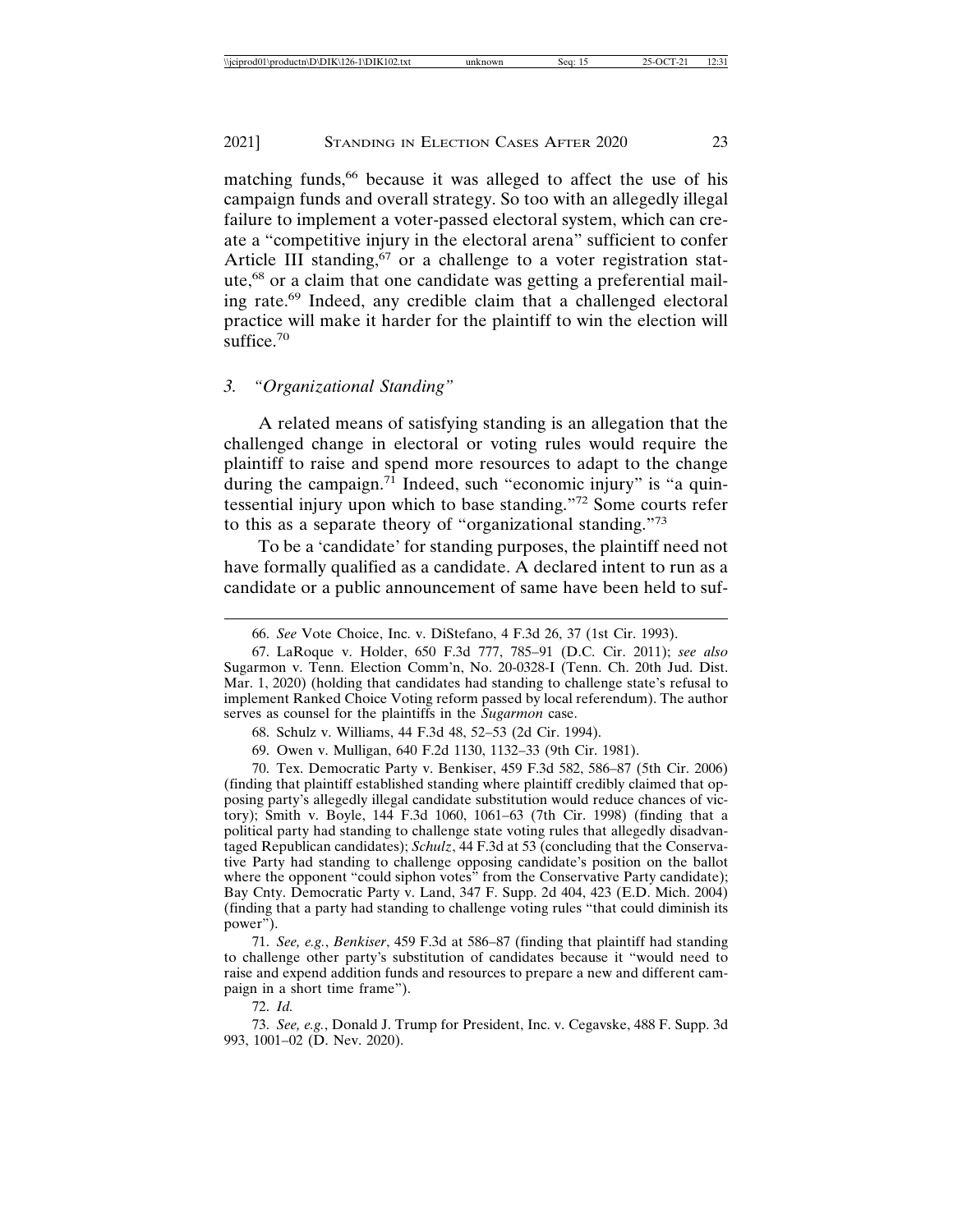fice.74 Indeed, the plaintiff need not even actually be a candidate at all. A political party can also advance this competitive standing theory.75 However, an individual voter likely does not have standing under this theory.<sup>76</sup>

## *B. The 2020 Election Cases*

Surprisingly, few of the 2020 election cases involved candidate plaintiffs. Where candidates did appear as plaintiffs, courts generally followed the preexisting law, but, in a number of cases, they applied too narrow of an approach to standing.

## *1. Appropriate Acknowledgments of Standing*

A few cases acknowledged that candidates as a rule should have standing in election cases. In one of the few 2020 cases where candidate Donald Trump personally sued as a plaintiff in his personal capacity, the district court easily found that he had standing.<sup>77</sup>

75. *Benkiser*, 459 F.3d at 585–88 (finding that a party could challenge other party's decision to replace candidate on ballot with a new candidate); Smith v. Boyle, 144 F.3d 1060, 1061–63 (7th Cir. 1998) (concluding that a political party had standing to challenge state voting rules that allegedly disadvantaged Republican candidates); *Schulz*, 44 F.3d at 53 (finding that the Conservative Party had standing to challenge opposing candidate's position on the ballot); *Land*, 347 F. Supp. 2d at 423 (finding that a party had standing to challenge voting rules "that could diminish its power"); *see also* Herron for Congress v. FEC, 903 F. Supp. 2d 9, 11 n.1, 16–17 (D.D.C. 2012) (treating candidate's "political committee" the same as the candidate himself for purposes of analyzing standing).

76. *See* Jacobson v. Fla. Sec'y of State, 974 F.3d 1236, 1246 (11th Cir. 2020) (finding that a voter lacked standing to complain that a law ordering candidates on the ballot reduced the chance that her preferred candidates would win) ("Voters have no judicially enforceable interest in the *outcome* of an election") (citing Raines v. Byrd, 521 U.S. 811, 819, 824, 830 (1997)) (emphasis added); Berg v. Obama, 586 F.3d 234, 240 (3d Cir. 2009) (finding that a voter lacked standing to challenge a party nominee's eligibility to run for office on the theory that the ineligibility reduced his general election chances); Becker v. FEC, 230 F.3d 381, 390 (1st Cir. 2000) (finding that a candidate's decreased chance of winning election was not a legally cognizable injury for a voter).

77. Trump v. Wis. Elections Comm'n, 506 F. Supp. 3d 620, 631–33 (E.D. Wis.), *aff'd*, 983 F.3d 919 (7th Cir. 2020). Candidate Trump sought invalidation of the Wisconsin election results under the Electors Clause, and remand to the Wisconsin Legislature for legislative allocation of the state's Electors, based on allegedly invalid pandemic-inspired relaxation of rules regarding witness certification on mail ballots, mail ballot drop boxes, and absentee voting by the incarcerated. *Id.* at 624. The court rejected the claims on the merits, reasoning that the Wisconsin Legisla-

<sup>74.</sup> Moore v. Thurston, 928 F.3d 753, 757–58 (8th Cir. 2019) (holding the case was not mooted when alleged candidate failed to pull paperwork for that year's election); LaRoque v. Holder, 650 F.3d 777, 788 (D.C. Cir. 2011) (finding that a public announcement of candidacy was sufficient); Green Party of Ark. v. Daniels, No. 4:09-cv-00695, 2010 WL 11646587, at \*4 n.3 (E.D. Ark. Apr. 15, 2010) (noting a person's declared intent to seek political office in complaint "directly bears" on whether that person may suffer an injury-in-fact).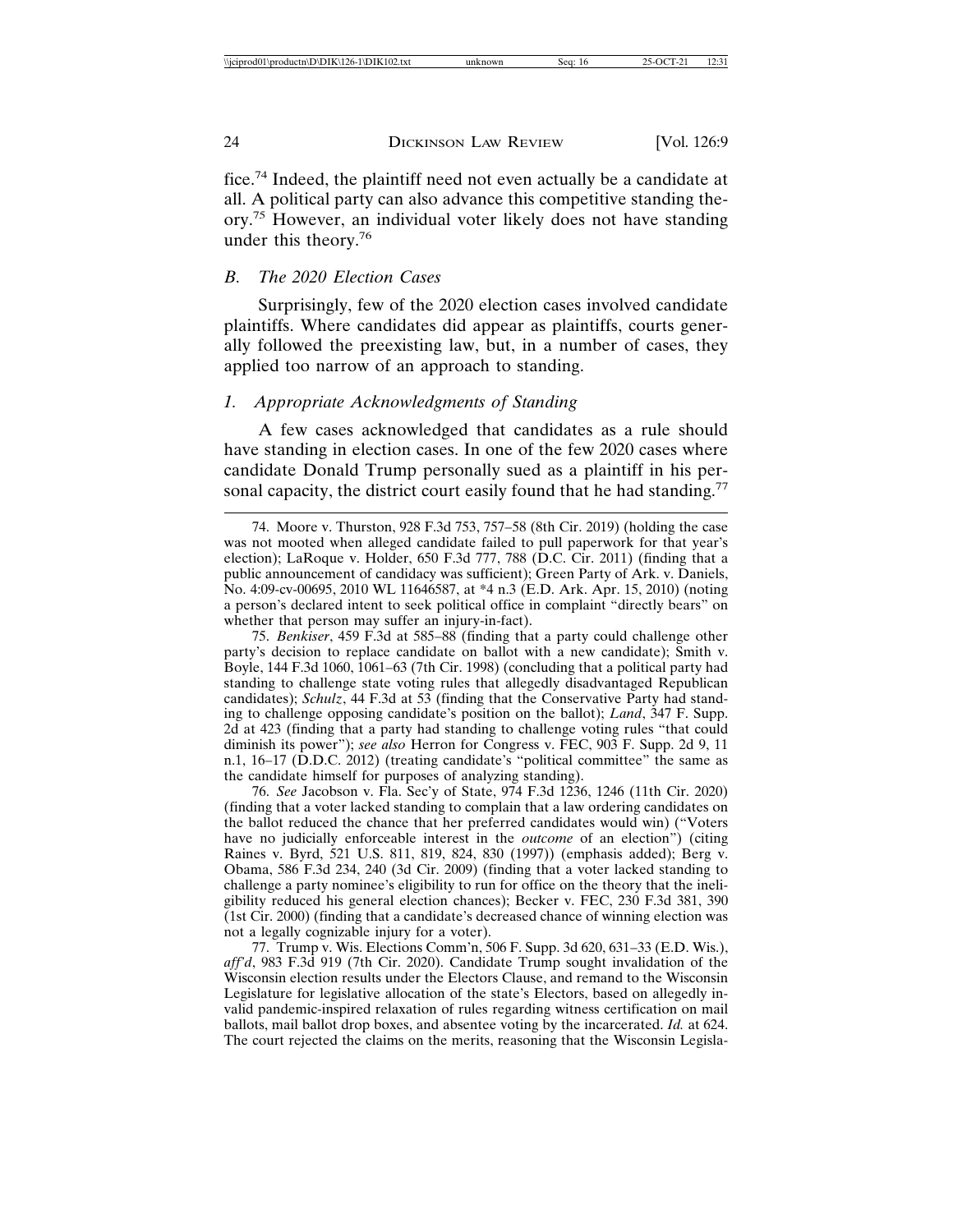This includes standing to bring an Electors Clause claim, which other courts have held belongs only to the state legislature.<sup>78</sup>

Courts reaffirmed this principle when rejecting standing of other types of plaintiffs. In rejecting the standing claim of a voter, the 11th Circuit contrasted the voter's situation with that of a candidate, who, unlike the voter, would have standing to challenge the Georgia recount.79 Conversely, the Eighth Circuit ruled that presidential Electors had standing to challenge the operation of the presidential election in Minnesota precisely because Minnesota law treated them as "candidates."<sup>80</sup>

An Arizona district court decision distinguished that Eighth Circuit decision on the ground that Arizona law did *not* recognize Electors as "candidates," but rather as officials fulfilling a purely ministerial function.81 Like many states, Arizona statutorily requires presidential Electors to cast their Electoral College vote for the candidate who won the in-state election.<sup>82</sup> Rejecting standing, that court pointedly noted that the actual Republican candidate (Donald Trump) was not a plaintiff.<sup>83</sup> When a voter initiated an election contest of the presidential election result in Georgia pursuant to the Georgia election contest statute, a state court concluded the voter lacked standing because he was not himself a candidate.<sup>84</sup> These decisions clearly state or imply that candidate status is sufficient for standing.

### *2.* Bognet *(Third Circuit).*

Among the 2020 election challenges, *Bognet v. Secretary, Commonwealth of Pennsylvania* has the most extensive discussion of this standing issue. As such, it deserves special consideration.

In *Bognet*, the Pennsylvania Supreme Court had found that pandemic-related mail delivery delays created a situation where voters applying for and sending out mail ballots just before the statutorily provided deadline risked having their vote arrive after Election Day and thus not be counted pursuant to then-existing state

ture had statutorily authorized the Wisconsin Election Commission to make the challenged administrative decisions. *Id.* at 636–38.

<sup>78.</sup> *Id.*; *see also* discussion *infra* Section II.B.3.

<sup>79.</sup> Wood v. Raffensperger, 981 F.3d 1307, 1314 (11th Cir. 2020).

<sup>80.</sup> Carson v. Simon, 978 F.3d 1051, 1057 (8th Cir. 2020).

<sup>81.</sup> Bowyer v Ducey, 506 F. Supp. 3d 699, 710 (D. Ariz. 2020).

<sup>82.</sup> *See* ARIZ. REV. STAT. ANN. § 16-212(C) (2021).

<sup>83.</sup> *Bowyer*, 506 F. Supp. 3d at 710 ("Notably, the Republican candidate whose name was on the ballot is not a plaintiff in this case.").

<sup>84.</sup> Boland v. Raffensperger, No. 2020-cv-343018, 2020 Ga. Super. LEXIS 1897, at \*3 (Fulton Cnty. Super. Ct. Dec. 8, 2020).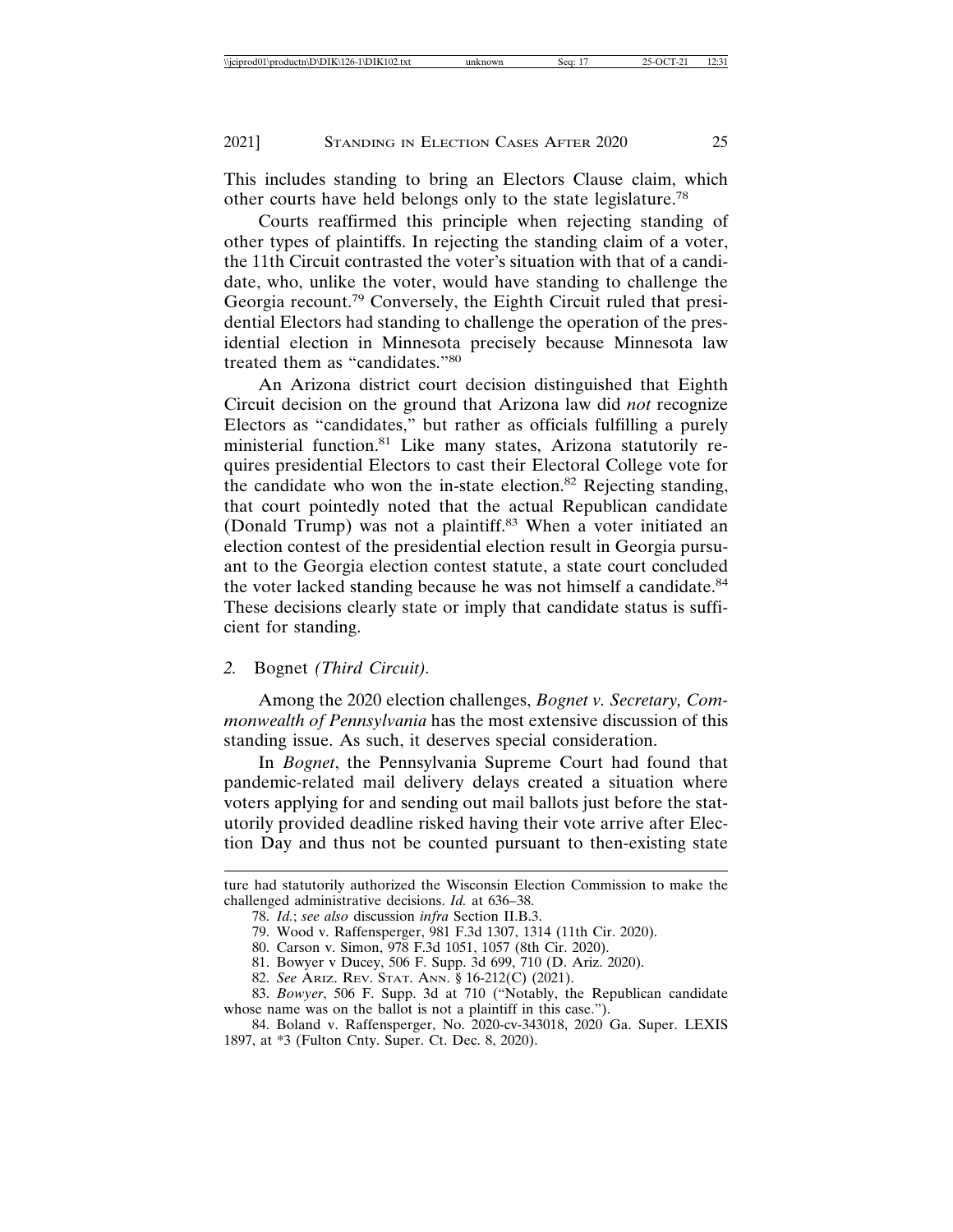statutes.<sup>85</sup> The state court had held that disenfranchising otherwise qualified voters through no fault of their own under these circumstances would violate the Pennsylvania Constitution.<sup>86</sup> The state court thus had granted a three-day extension past Election Day for receipt of said ballots ("the Extension").<sup>87</sup> Any mail ballot postmarked on or before Election Day would be counted if received by that extension date. In addition, if the ballot did not contain a postmark, or did not contain a legible postmark, but was nonetheless received by the Extension date, it would be presumed to have been validly cast on or before Election Day ("the Presumption of Timeliness"), absent credible evidence to the contrary.<sup>88</sup>

A congressional candidate and a group of Pennsylvania voters raised a federal challenge to this remedial order.<sup>89</sup> The candidate brought a claim under the U.S. Constitution's Article I Elections Clause, which provides that the "Times, Places, and Manner of holding" congressional elections "shall be prescribed in each State by the Legislature thereof,"90 as well as the related Article II Electors Clause, which provides that "Each State shall appoint" the presidential Electors "in such Manner as the Legislature thereof shall direct."<sup>91</sup> This "Elections/Electors Clause" theory, brought in many of the 2020 election cases, asserted that court-ordered or ex-

88. The Republican Party of Pennsylvania sought to challenge this state supreme court ruling through an emergency application to the U.S. Supreme Court for a stay of the ruling. In a one-line, per curiam opinion, the U.S. Supreme Court denied the stay in a 4-4 decision (because then-recently nominated Justice Amy Barrett had not yet been confirmed and sworn in). Republican Party of Pa. v. Boockvar, 141 S. Ct. 643, 643 (2020). Standing was not addressed. *Id.*

89. Bognet v. Sec'y Pa., 980 F.3d 336, 343–47 (3d Cir. 2020).

90. U.S. CONST. art. I, § 4, cl. 1.

91. U.S. CONST. art. II, § 1, cl. 2. It is common for these two Clauses to be brought together in one cause of action. The Supreme Court has repeatedly recognized that the Article I Elections Clause and the Article II Electors Clause provide for parallel allocations of authority to the "Legislature" and should be construed together. U.S. Term Limits, Inc. v. Thornton, 514 U.S. 779, 804–05 (1995) (noting that a state's "duty" under the Elections Clause "parallels the duty" described in the Electors Clause); Foster v. Love, 522 U.S. 67, 69 (1997) (stating the Electors Clause is the Election Clause's "counterpart for the Executive Branch"); Ariz. State Legislature v. Ariz. Indep. Redistricting Comm'n, 576 U.S. 787, 839 (2015) (Roberts, C.J., dissenting) (stating that the Elections Clause and Electors Clause vest analogous power to provide for congressional and presidential election rules, respectively, in "the Legislature" of each State).

<sup>85.</sup> Bognet v. Sec'y Pa., 980 F.3d 336, 344–45 (3d Cir. 2020).

<sup>86.</sup> Pa. Democratic Party v. Boockvar, 238 A.3d 345, 378 (2020).

<sup>87.</sup> *Id.* The Pennsylvania Secretary of State had initially opposed the extension but changed her position after receiving a letter from the USPS stating that it could not deliver mail fast enough to conform to state deadlines: to ensure Election Day receipt, a voter would need to mail a ballot by October 27, which was also the deadline to *apply* for a mail ballot. *Id.* at 364–65.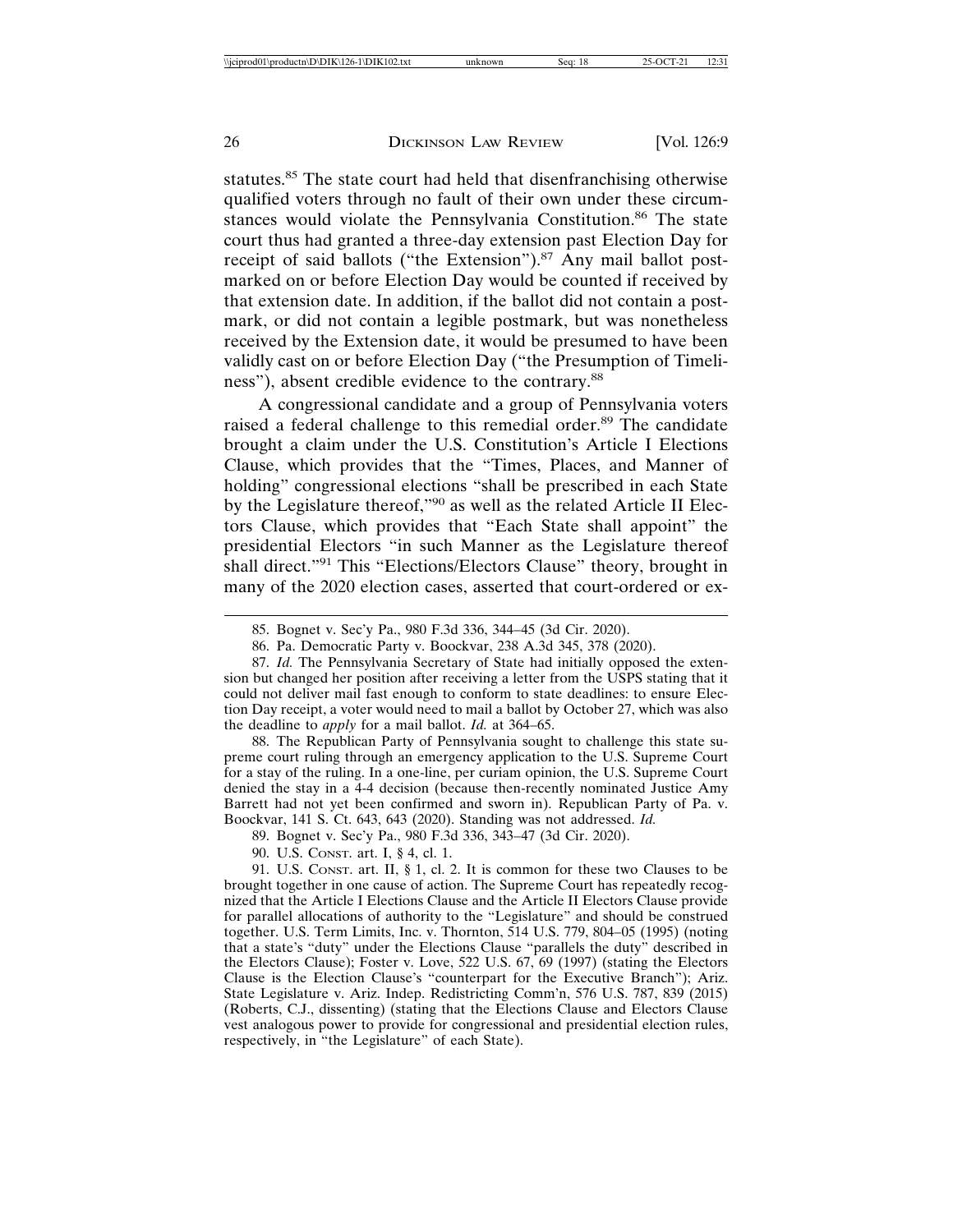ecutive-branch-ordered deviations from the letter of state election law statutes unconstitutionally usurped the Article II authority of state legislatures to prescribe federal election rules.<sup>92</sup> The congressional candidate sought both declaratory and injunctive relief preventing the counting of ballots received after Election Day.<sup>93</sup>

The district court's approach to standing was puzzling, in that it granted standing to the voter plaintiffs but not to the candidate plaintiff. Bognet, the candidate, claimed that the Extension and Presumption of Timeliness allowed election officials to accept unlawful votes, and thus "undermine[d] his right to run in an election where Congress has paramount authority to set the 'times, places, and manner' of Election Day."94 The district court found this claim to be "too speculative and not redressable."95 However, the district court found standing for the voter plaintiffs on a separate Equal Protection theory that the Extension and Presumption of Timeliness were arbitrary and capricious.96 Despite this plaintiff-favorable ruling on standing, the lower court declined to provide equitable relief, however, given the close proximity to the election.<sup>97</sup>

## *3. Undue Limits on Elections/Electors Clause Standing*

In a decision rendered after the November 3, 2020, election, the Third Circuit rejected standing for all plaintiffs on all theories. As to both candidates and voters, it held that "private plaintiffs" lack standing to sue on an Elections/Electors Clause theory.<sup>98</sup> Because those clauses are designed to protect state legislative prerogatives, the court reasoned, only a state legislature may bring such a claim.99 Other courts adjudicating 2020 election disputes have agreed.<sup>100</sup>

93. *Bognet*, 980 F.3d at 347.

98. *Id.* at 349.

99. *Id*. at 350 (citing Corman v. Torres, 287 F. Supp. 3d 558, 573 (M.D. Pa. 2018)).

100. *See* King v. Whitmer, 505 F. Supp. 3d 720, 736 (E.D. Mich. 2020); Wood v. Raffensperger, 981 F.3d 1307, 1313 (11th Cir. 2020).

<sup>92.</sup> The Supreme Court has held that this state legislative power is "plenary" in the area of allocating Electors in presidential elections. McPherson v. Blacker, 146 U.S. 1, 25 (1892); *see also* Bush v. Gore, 531 U.S. 98, 104 (2000) (reaffirming this principle and citing *McPherson*).

<sup>94.</sup> *Id.* at 345.

<sup>95.</sup> *Id.* at 346.

<sup>96.</sup> *Id.*

<sup>97.</sup> *Id.* (citing Purcell v. Gonzalez, 549 U.S. 1 (2006) (per curiam) (holding that federal courts generally should refrain from changing election rules close to an election for fear of causing voter confusion and election administration disruption)).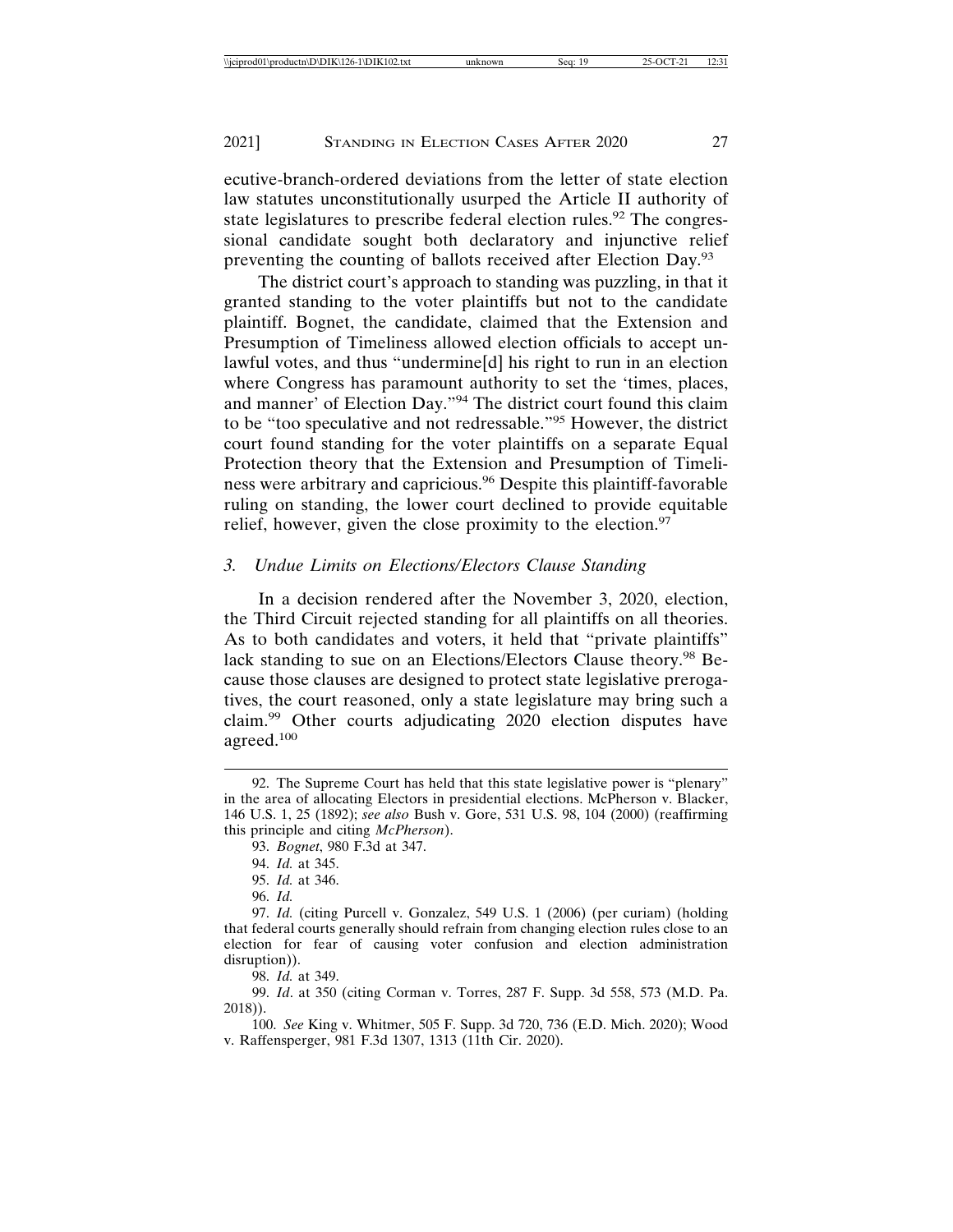This bright-line conclusion is dubious, for a number of reasons. First, it runs against the general thread of case law discussed above stating that where alleged illegalities create a more challenging competitive environment for a candidate, that candidate has standing. In 2020, it was common knowledge that Democratic voters were much more likely than Republican voters to use mail balloting.101 Any Republican candidate (including Bognet) had a plausible claim that the more lenient mail balloting rules created a more challenging competitive environment for him. Further, candidates would quite plausibly see a need to expend campaign resources to educate likely supporters of the new voting rules, causing another cognizable harm.<sup>102</sup>

Second, this conclusion seems to run against the trend in U.S. Supreme Court precedent, in both of the most recent presidential election controversies. In the modern era, the Court first raised this Elections/Electors Clause theory in the *Bush v. Gore* litigation. In a *per curiam* opinion which was an immediate precursor to the famed *Bush v. Gore* decision, the Court raised the concern that the initial Florida Supreme Court decision extending state statutory deadlines for certifying the presidential election result might indeed usurp the Florida Legislature's authority under the Electors Clause.<sup>103</sup> Shortly thereafter, in a concurring opinion on behalf of three Justices in *Bush v. Gore* itself, Chief Justice Rehnquist found exactly such an Electors Clause violation.<sup>104</sup> Of course, in *Bush*, the plain-

103. Bush v. Palm Beach Cnty. Canvassing Bd., 531 U.S. 70, 76–78 (2000). 104. Bush v. Gore, 531 U.S. 98, 112–15 (Rehnquist, C.J., concurring).

<sup>101.</sup> Lockhart et al., *There's a Growing Gap in How Democrats and Republicans Plan to Vote*, WASH. POST (Oct. 8, 2020, 7:00 AM), https://wapo.st/2UDOjoH [https://perma.cc/F7FK-CHH2]. The "gap" in vote-by-mail rates between the parties may even be widening in light of the parties' differing responses to information regarding the COVID-19 pandemic. *Id.*

<sup>102.</sup> Candidate Bognet apparently failed to expressly allege that the relaxed mail balloting rules disproportionately favored his opponents. *Bognet*, 980 F.3d at 351; *Bognet v. Boockvar*, No. 3:20-cv-215, 2020 WL 6323121, at \*3 (W.D. Pa. Oct. 28, 2020). While he did claim that he expended resources to educate voters about the changes in voting rules, he asserted only that he had made expenditures in the past, as opposed to expressly alleging that he would have to continue to make such expenditures in the future. *Id.* at \*5. For that reason, the District Court rejected standing on the "redressability" prong, since the requested relief (not counting the post-Election Day ballots) would not redress this claimed injury. *Id.* While this may ultimately justify the result in *Bognet* on standing, it does not support the Third Circuit's blanket holding, as a matter of law, that only the state legislature may assert an Elections/Electors Clause claim. Ultimately, this seems to be a matter of fatally inartful pleading.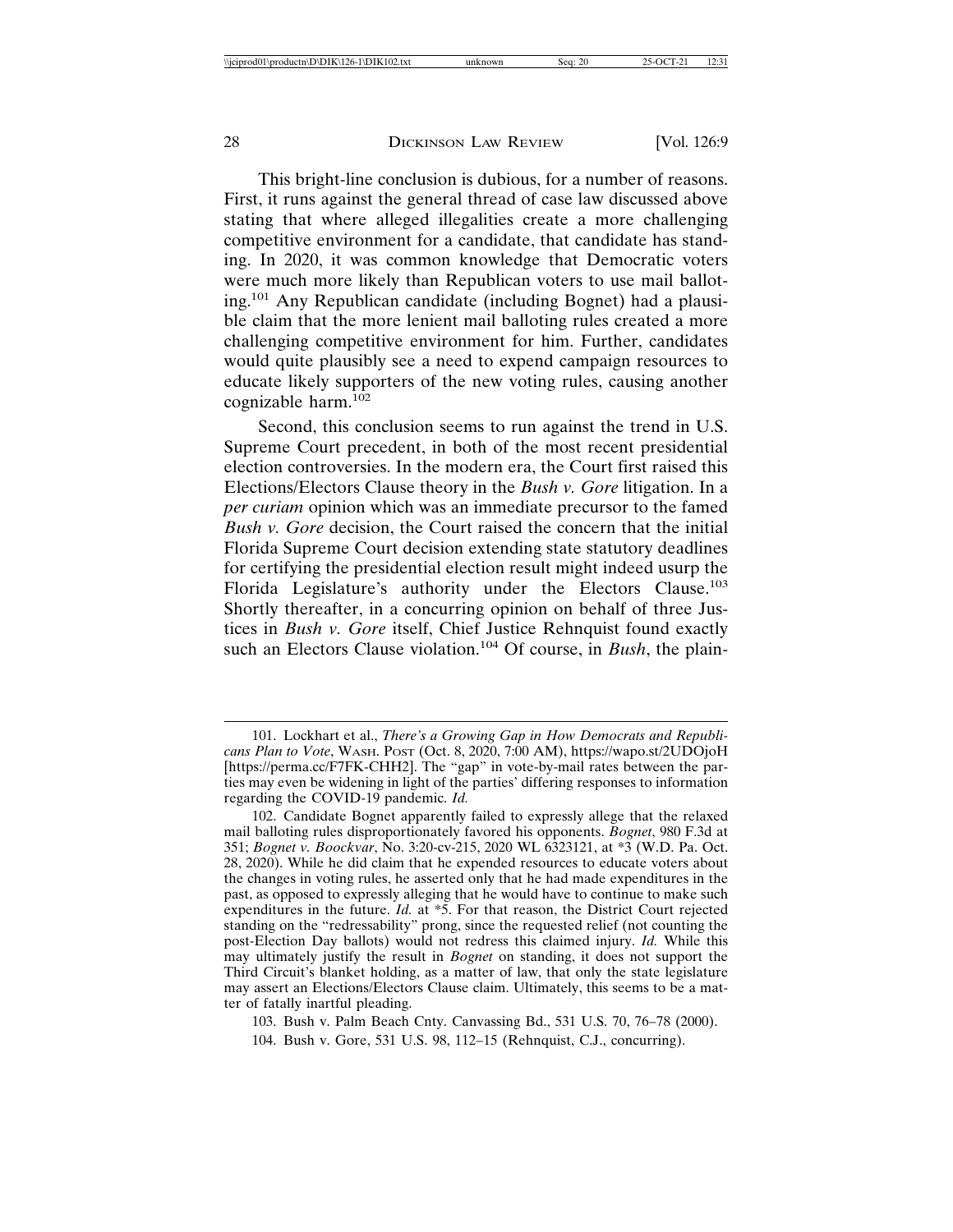tiff was a candidate, not a state legislature; the candidate's standing to raise this Electors Clause claim went unquestioned.<sup>105</sup>

In 2020, several Justices authored opinions criticizing pandemic-related changes to mail voting rules under this precise Electors Clause theory, indicating that there were at least four Justices—Gorsuch, Kavanaugh, Alito, and Thomas—sympathetic to this theory.106 In two of these cases, there was no state legislature plaintiff raising this theory. Given the ideological affinity between new Justice Barrett and these four Justices, it is not at all a stretch to imagine that there is currently a Supreme Court majority prepared to entertain an Electors Clause theory with or without a state legislature as the party raising the claim. The Eighth Circuit reached a similar conclusion in 2020, ruling that potential Electors had standing to bring an Electors Clause claim "as candidates."<sup>107</sup>

There are contrary indications from the Supreme Court's 2020 election decisions. Faced with a series of lower court rulings enjoining the enforcement of certain mail ballot witness and identification requirements due to pandemic concerns, the Court granted a stay pending appeal in one case arising from Alabama and denied it in another arising from Rhode Island.<sup>108</sup> In the latter case denying the stay, the Court explained that it considered a stay of the earlier Alabama injunction appropriate when the State itself opposed the injunction and was a party before the Court but unwarranted in the instant case when the State of Rhode Island had agreed to an injunction and was not a party before the Court. In the Rhode Island case, the only party seeking a stay was the Republican National Committee("RNC") and other non-state applicants. Under these

<sup>105.</sup> *See* Zipkin, *supra* note 44, at 199–200 (arguing that, even though the Supreme Court did not directly address the question of candidate Bush's standing to raise the Electors Clause claim, it was "a straightforward case for standing," and that Bush "was the obvious person to raise this claim.").

<sup>106.</sup> *See* DNC. v. Wis. State Legislature, 141 S. Ct. 28, 28 (2020) (Gorsuch, J., concurring); *id.* at 30 (Kavanaugh, J., concurring) (finding that a stay of a Wisconsin mail vote expansion ruling was warranted in part because of an Electors Clause violation); Republican Party of Pa. v. Boockvar, 141 S. Ct. 1, 2 (2020) (Alito, J. concurring, on behalf of Justices Thomas and Gorsuch) (holding similarly regarding a Pennsylvania mail vote expansion ruling); *see also* Scarnati v. Boockvar, 141 S. Ct. 644, 644 (2020) (per curiam) (indicating that the same four Justices would grant a stay in a case parallel to *Republican Party v. Boockvar*). *See generally* Moore v. Circosta, 141 S. Ct. 46 (2020) (Gorsuch, J., dissenting on behalf of himself and Justice Alito).

<sup>107.</sup> Carson v. Simon, 978 F.3d 1051, 1057 (8th Cir. 2020).

<sup>108.</sup> *See* Republican Nat'l Comm. v. Common Cause R.I., 141 S. Ct. 206, 206 (2020) (per curiam) (denying stay); Merrill v. People First of Ala., 141 S. Ct. 190, 190 (2020) (granting stay).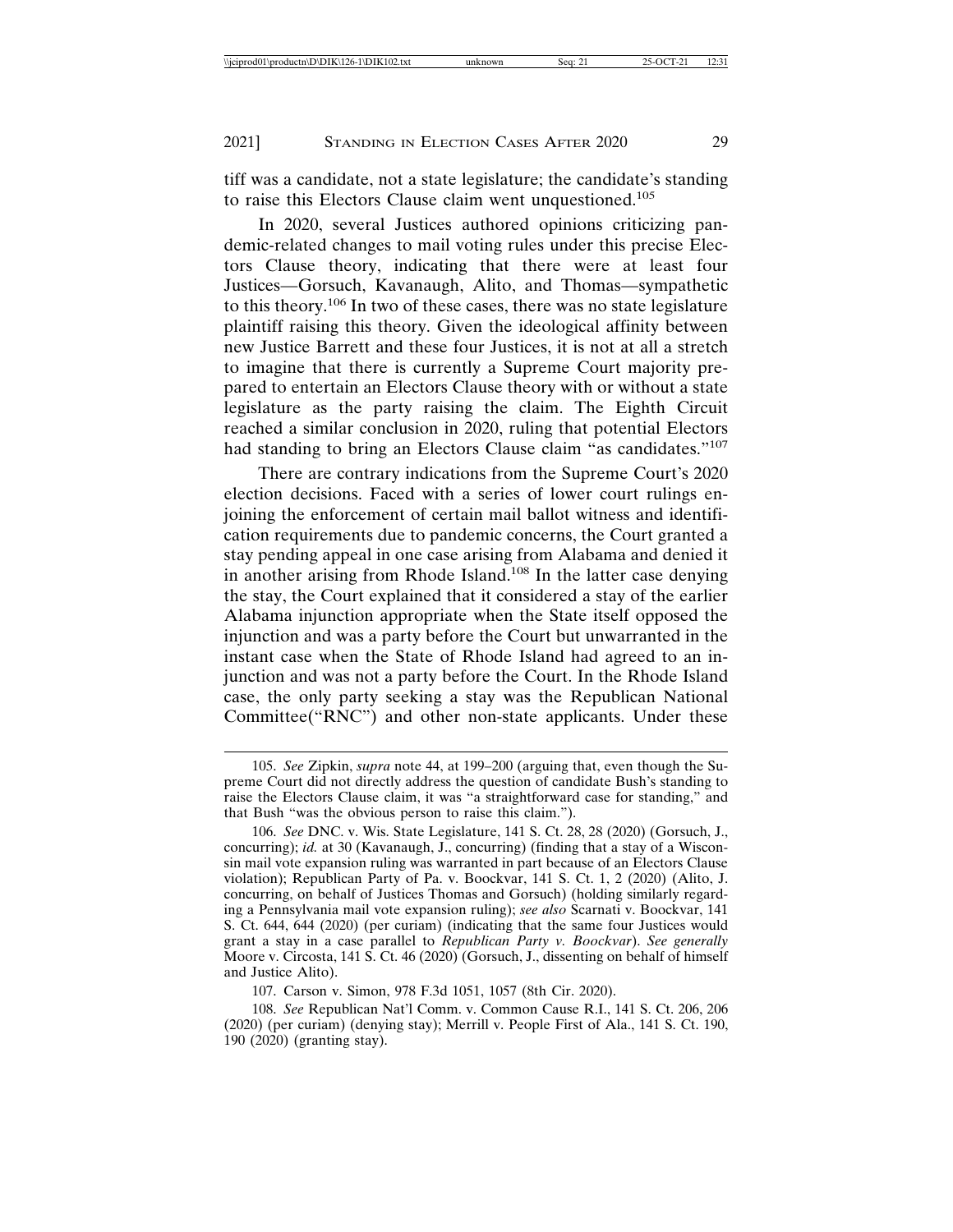circumstances, the Court held, "the applicants lack a cognizable interest in the State's ability to 'enforce its duly enacted' laws."<sup>109</sup>

This result may be seen as an application of the general rule that plaintiffs lack standing to ensure the proper enforcement of state law. Characterized that way, it may be distinct from cases like *Bognet* where legal requirements (such as deadlines) are affirmatively altered or violated as opposed to simply not being enforced. But given the disproportionate use of mail balloting by Democratic voters in 2020, the RNC arguably did have a competitive interest in opposing Rhode Island's affirmative agreement not to enforce ordinary mail voting requirements. At any rate, the determination involved comes from a one-paragraph unsigned opinion issued on an emergency basis without any detailed discussion. It carries less precedential weight than the Supreme Court opinions discussed in the two paragraphs immediately above.<sup>110</sup>

Third and finally, as a pragmatic and normative matter, a rule limiting Electors Clause standing to state legislatures specifically, or official bodies more generally, is a dangerous precedent in election cases. Very often, election officials and elected officials may orchestrate, or acquiesce to, voting and election rule changes that benefit the status quo.<sup>111</sup> Examples abound from the areas of redistricting, method of election, campaign finance, and ballot access, to name just a few. These officials may frequently lack an institutional incentive to challenge improper voting rule changes. In the specific case of Elections/Electors Clause challenges, it is easy to visualize instances in which even the most blatantly improper changes to election rules by an activist state court or state executive branch might go unchallenged if it benefits the political party which happens then to be in control of the state legislature. Proper judicial review of such violations should not depend on the happenstance of partydivided state government.

<sup>109.</sup> *Common Cause R.I.*, 141 S. Ct. at 206. For this proposition, the Court cites only *Abbott v. Perez*, 138 S. Ct. 2305, 2324 n.17 (2018). However, the cited text in *Perez* stands only for the proposition that a State does indeed have a cognizable interest in the enforcement of its own laws, not that other parties lack such an interest.

<sup>110.</sup> More substantial Supreme Court authority arguably supporting limiting Electors Clause standing to state actors, an opinion relied on in *Bognet*, is discussed below regarding voter standing. *See generally* Lance v. Coffman, 549 U.S. 437 (2007), discussed *supra* in Section III.A.

<sup>111.</sup> Indeed, the RNC alleged such collusive litigation in the Rhode Island case. Common Cause R.I. v. Gorbea, 970 F.3d 11, 17 (1st Cir. 2020). The First Circuit rejected this claim, finding no evidence to support and the circumstances surrounding the consent decree in that case to rebut it. *Id.*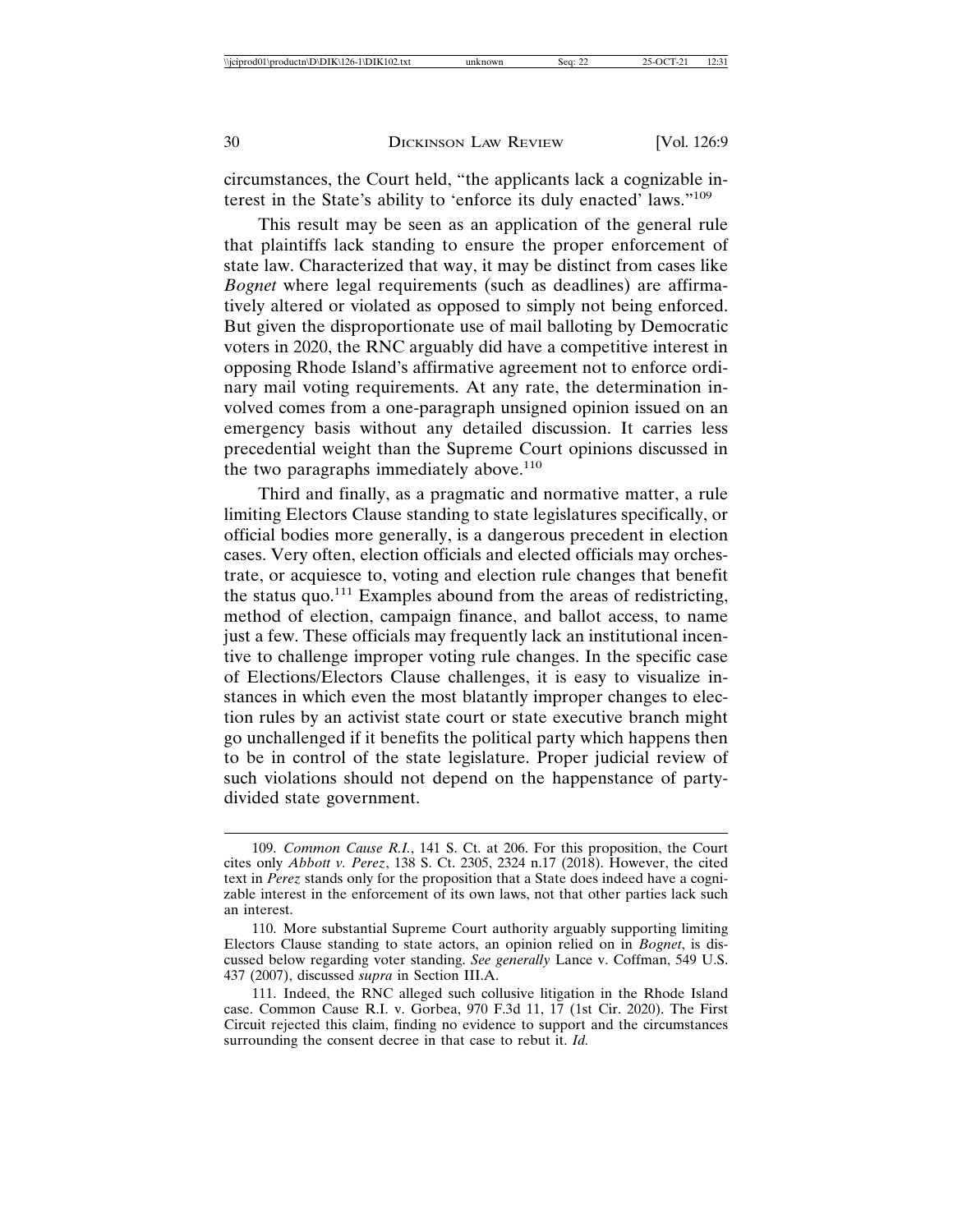## 2021] STANDING IN ELECTION CASES AFTER 2020 31

## *4. Confusing Standing with the Merits & Mootness*

The Third Circuit in *Bognet* also noted that for the candidate to have standing to enjoin the counting of late-arriving ballots, "such votes would have to be sufficient in number to change the outcome of the election to *Bognet's* detriment."112 While superficially reasonable, this statement has several doctrinal difficulties.

First, standing is to be decided as of the time of filing the complaint.113 Courts should not take into account factual developments which occur after filing when deciding standing.<sup>114</sup> Such developments may be relevant to mootness, but not standing.<sup>115</sup> While Bognet ended up losing the November 3, 2020 general election by over  $12,000$  votes,<sup>116</sup> he filed his complaint prior to the election, seeking pre-election relief.<sup>117</sup> When denied a Temporary Restraining Order at the district court level, he unsuccessfully sought an expedited pre-election appeal from the Third Circuit, which decided to schedule briefing for a post-election ruling.118 Thus, it would be improper to hold him to showing that a certain number of mail ballots would be affected sufficient to exceed a margin of victory, because, at the time of the complaint filing, the election had not yet occurred.119

Second, whether the challenged practice can affect enough votes to exceed the margin of victory, while certainly relevant, is a question for the merits. For purposes of determining standing, it must be sufficient merely to plausibly allege that the number of votes affected might be outcome-determinative. Courts have warned against confusing the standing inquiry with the merits inquiry.<sup>120</sup>

118. *Id.* at 345.

119. *Id.* at 346.

<sup>112. 980</sup> F.3d at 351–52.

<sup>113.</sup> Davis v. FEC, 554 U.S. 724, 732–33 (2008); Brown v. Buhman, 822 F.3d 1151, 1164 (10th Cir. 2016).

<sup>114.</sup> Rothe Dev. Corp. v. DOD, 413 F.3d 1327, 1334–35 (Fed. Cir. 2005).

<sup>115.</sup> *Brown*, 822 F.3d at 1164–65*.* This is true as a matter of state law as well.

*See, e.g.*, Whalum v. Shelby Cnty. Election Comm'n, No. W2013-02076-COA-R3- CV, 2014 WL 4919601, at \*7 (Tenn. Ct. App. Sept. 30, 2014).

<sup>116.</sup> *2020 Election Returns*, PA. STATE DEP'T., https://bit.ly/3xE3Sdk [https:// perma.cc/6SG8-U7R6] (last visited Feb. 1, 2021).

<sup>117.</sup> Bognet v. Sec'y Pa., 980 F.3d 336, 346 (3d Cir. 2020).

<sup>120.</sup> *See* Maya v. Centex Corp., 658 F.3d 1060, 1068 (9th Cir. 2011) ("[T]he threshold question of whether plaintiff has standing . . . is distinct from the merits of his claim.").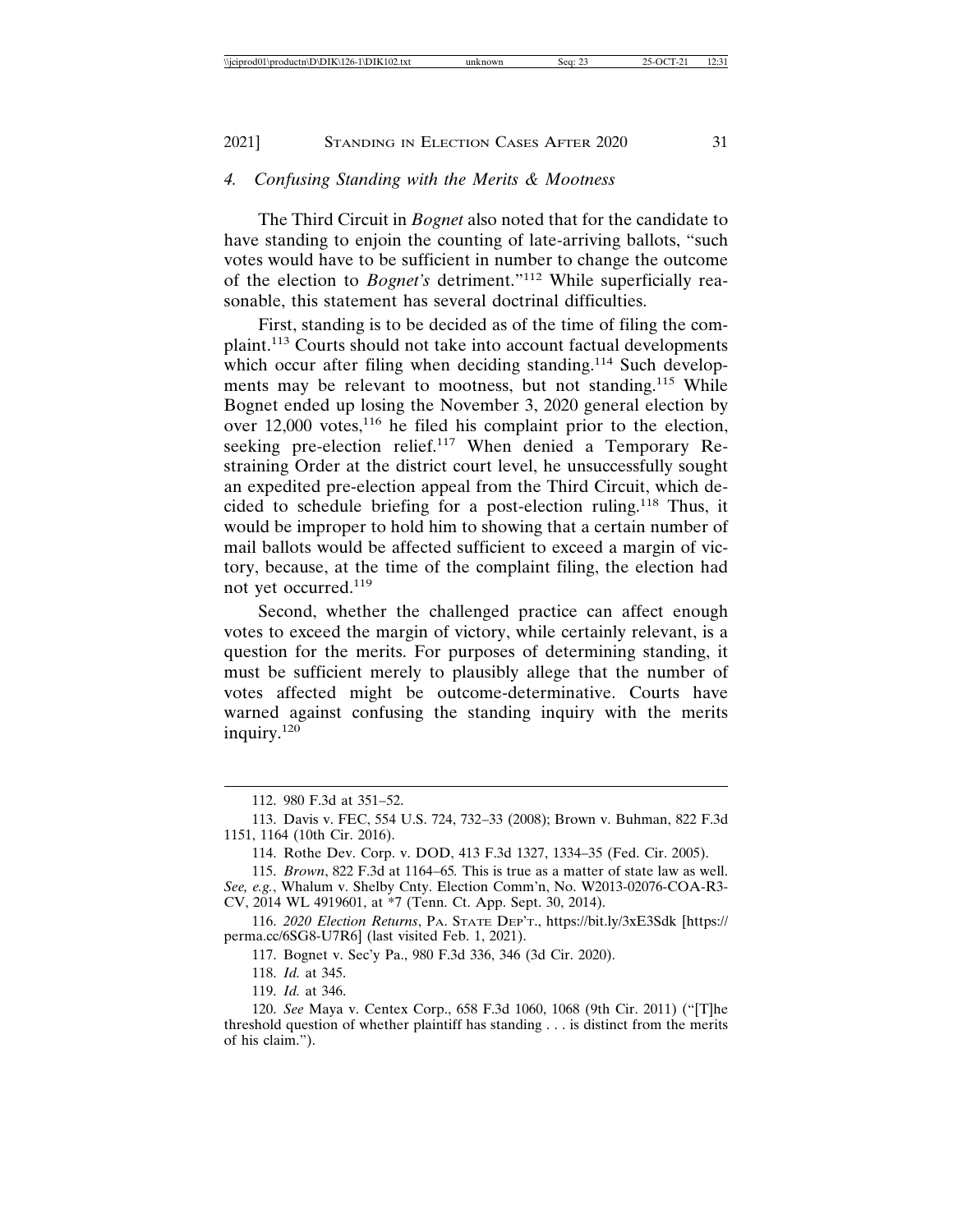## *5. Unwarranted Limits on "Competitive Standing"*

The 2020 round of election cases also cast unjustified doubt on the breadth of the "competitive standing" theory. In *Donald J. Trump for President, Inc. v. Boockvar*, 121 the Trump Campaign challenged Pennsylvania's practice of allowing counties to choose disparate stances on whether, and to what extent, to assist voters in "curing" their absentee ballots after those ballots were rejected for technical defects.122 It asserted a competitive standing theory, noting the disparate actions of the various counties leading to "the potential loss of an election."123 The district court rejected this theory.

Troublingly, the court held that the competitive standing theory was limited to the inclusion of an allegedly ineligible rival candidate on the ballot.124 For this conclusion, it relied on the 2013 Ninth Circuit decision in *Townley v. Miller*. <sup>125</sup> *Townley* did indeed describe competitive standing as "the notion that a candidate or his political party has standing to challenge the inclusion of an allegedly ineligible rival on the ballot."126 But *Townley* did not have occasion to consider any other type of assertion of competitive standing. The *Townley* court noted that the competitive standing cases cited to it by the plaintiffs in that case (which included the Nevada Republican Party) all involved such situations.127 This is

121. *See generally* Donald J. Trump for President, Inc. v. Boockvar, 502 F. Supp. 3d 899 (M.D. Pa. 2020).

122. *Id.* at 912.

123. *Id.* at 915.

124. *Id.*

125. *Id.* (citing Townley v. Miller, 722 F3d 1128, 1135 (9th Cir. 2013)). It also noted another district court decision earlier that year citing *Townley* and reaching the same conclusion. *See* Mecinas v. Hobbs, 468 F. Supp. 3d 1186, 1206–07 (D. Ariz. 2020). Even as it did so, it acknowledged other cases expanding competitive standing beyond the cause of challenging rivals' placement on the ballot, but still noted that those cases were all "still relating to ballot provisions." *See Donald J. Trump for President*, 502 F. Supp. 3d at 916 n.73 (citing Green Party of Tenn. v. Hargett, 767 F.3d 533, 542–43 (6th Cir. 2014) (finding that a political party had standing to challenge ballot-access laws)); Pavek v. Donald J. Trump for President, Inc., 967 F.3d 905, 907 (8th Cir. 2020) (finding that campaign had standing to challenge ballot-ordering provision)). As discussed below, competitive standing extends beyond claims "relating to ballots."

126. *Townley*, 722 F.3d at 1135 (quoting Drake v. Obama, 664 F.3d 774, 782 (9th Cir. 2011) (quoting Hollander v. McCain, 566 F. Supp. 2d 63, 68 (D.N.H. 2008))) (cleaned up).

127. *Id.* (citing Fulani v. Hogsett, 917 F.2d 1028, 1029 (7th Cir. 1990) (challenging Indiana electoral officials' decision to allow presidential candidates on the ballot even though those candidates were not certified by the Indiana Secretary of State by the statutory deadline); Schulz v. Williams, 44 F.3d 48, 52–53 (2d Cir. 1994) (concluding that an intervenor had standing to appeal an injunction by the district court that required the inclusion of Libertarian candidates on the ballot even though the state Board of Elections had concluded that the petition to in-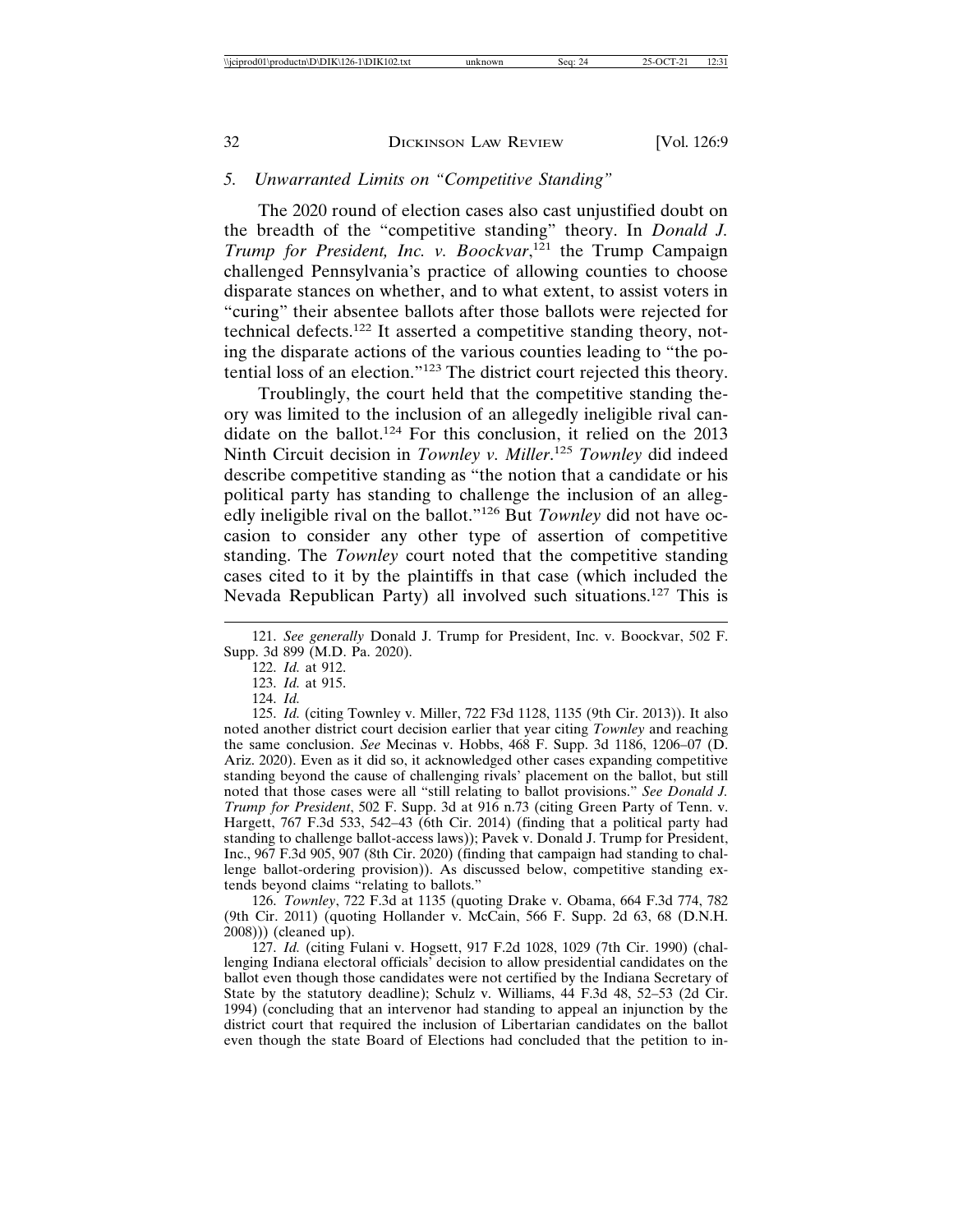unsurprising because the claim in that case challenged a state law providing for a "None Of These Candidates" ("NOTC") option for voters on the ballot. Cases involving the alleged improper inclusion of rival lines on the ballot were naturally the most analogous ones for plaintiffs to cite. But, as noted above, there are any number of cases applying a wider scope to the competitive standing theory.<sup>128</sup>

Moreover, *Townley* did not even reject standing in that case for that reason, but rather for a distinct reason. The Ninth Circuit's problem with competitive standing in that case was not that a potential negative effect on the candidate or party's electoral chances failed to constitute an "injury in fact"; it assumed without deciding that it did.129 Instead, the Ninth Circuit noted that plaintiffs did not challenge the inclusion of the "None Of These Candidates" option *per se*, but rather just that provision of the law which said that all votes for that option would not legally count.130 Because the "siphoning away of votes" the plaintiffs complained of occurred once the NOTC line is placed on the ballot, it is irrelevant whether those votes are later given legal effect. The court reasoned that "Plaintiffs having conceded the legality of the NOTC option being on the ballot . . . the state's failure to give legal effect to the ballots cast for NOTC is immaterial to the plaintiffs' alleged *competitive* injury."<sup>131</sup> Thus, while there may be "injury in fact," that injury was not "fairly traceable to the conduct being challenged."132 Once again, the issue seems to be a fatal pleading error and not an inherent limitation on the theory of competitive standing.

There was no such pleading error in *Donald J. Trump for President, Inc. v. Boockvar*. The challenged governmental practice in that case—differential treatment across counties in curing absentee ballots—was in fact the very practice that could have cost Trump

129. *Townley*, 722 F.3d at 1135.

132. *Id.*

clude those candidates was invalid); Tex. Democratic Party v Benkiser, 459 F.3d 582, 586 (5th Cir. 2006) (challenging an official's decision to declare one candidate ineligible and replace him with a viable candidate).

<sup>128.</sup> *See, e.g.*, LaRoque v. Holder, 650 F.3d 777, 786 (D.C. Cir. 2011) (finding that the allegedly illegal failure to implement a voter-passed electoral system could create "competitive injur[y] in the electoral arena" sufficient to confer Article III standing); *Schulz*, 44 F.3d at 52–54 (challenging a voter registration statute); Owen v. Mulligan, 640 F.2d 1130, 1132–33 (9th Cir. 1981) (claiming that one candidate was getting a preferential mailing rate); *Benkiser*, 459 F.3d at 586–87 (establishing standing where plaintiff credibly alleged that opponent's allegedly illegal candidate substitution would reduce chances of victory); Smith v. Boyle, 144 F.3d 1060, 1061–63 (7th Cir. 1998) (finding that a political party had standing to challenge state voting rules that allegedly disadvantaged Republican candidates).

<sup>130.</sup> *Id.* at 1135–36.

<sup>131.</sup> *Id.* at 1136 (emphasis in original).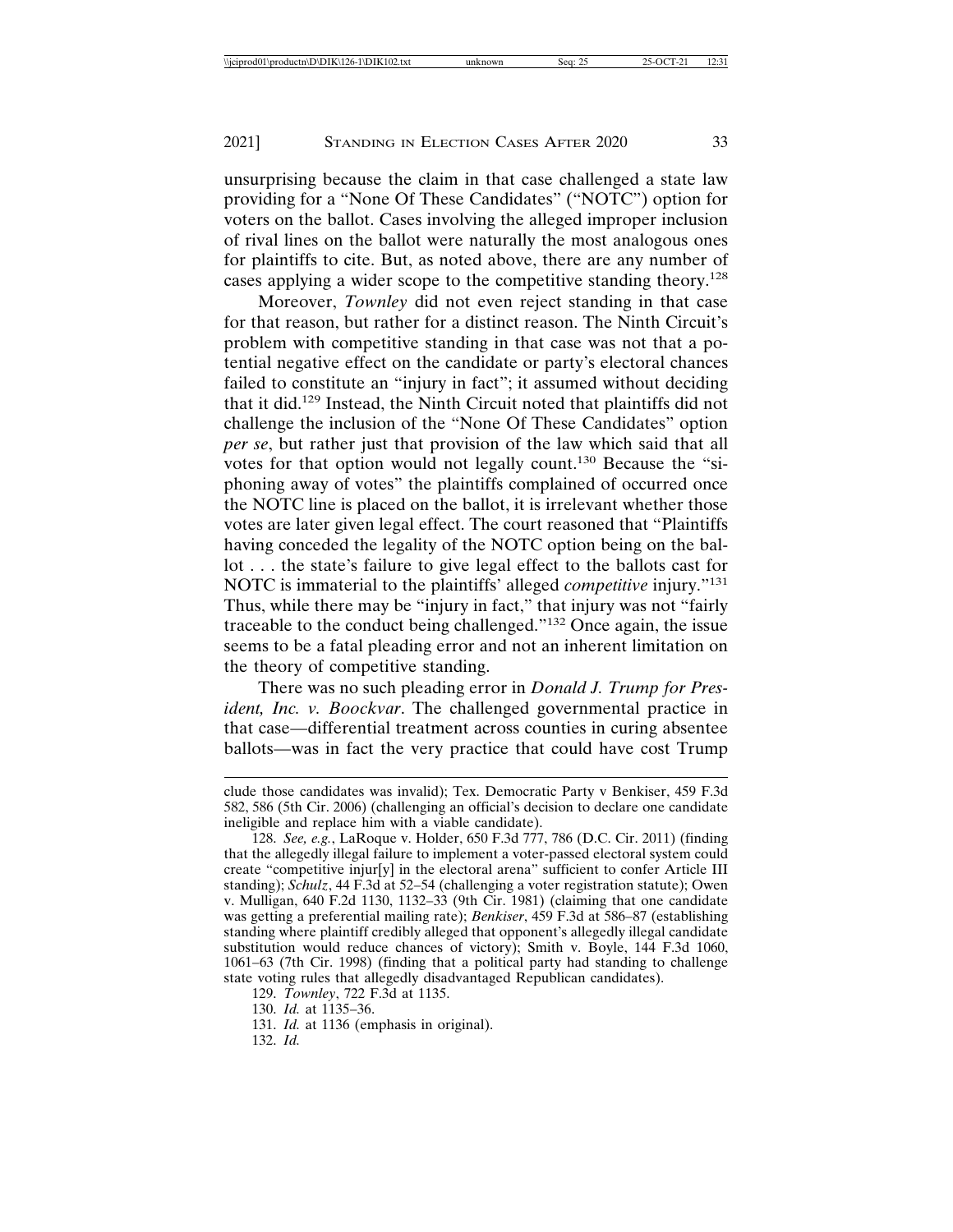the election.133 It was far from "immaterial." The same was true for most of the 2020 election cases asserting a competitive standing theory.

Nor is such a cramped view of the Ninth Circuit decision in *Townley* sound even as a matter of Ninth Circuit precedent. In an earlier Ninth Circuit case, a competitive standing theory which did not suffer from the "materiality" problem identified in *Townley* did indeed succeed. The court there held that a candidate did have standing to challenge preferential mail rates given to another candidate because he had "a personal stake in the outcome of the upcoming election" and could thus legitimately complain of an "unfair advantage."<sup>134</sup>

As a general matter, there is no principled reason to limit competitive standing to the cause of keeping ineligible rivals off the ballot, or to the slightly wider universe of complaints having to do with ballot access or ballot format. Methods of election, campaign fi-

Arguable differences in how elections boards apply uniform statewide standards to the innumerable permutations of ballot irregularities, although perhaps unfortunate, are to be expected . . . . Requiring that every single county administer elections in exactly the same way would impose untenable burdens on counties, whether because of population, resources, or a myriad of other reasonable considerations.

Donald J. Trump for President, Inc. v. Boockvar, 502 F. Supp. 3d 899, 922 (M.D. Pa. 2020). But these are all matters for the merits, and not for the threshold question of standing.

134. Owen v. Mulligan, 640 F.2d 1130, 1132–34 (9th Cir. 1981). The district court in the 2020 election case *Mecinas v. Hobbs* purported to distinguish *Owen* by noting that the plaintiffs intended to enforce and reinstate a previous, dissolved injunction. 468 F. Supp. 3d 1186, 1206–07 (D. Ariz. 2020). But the *Owen* opinion itself did not expressly suggest any such limit. Nor would such a limit make sense: the prior injunction was for precisely the same kind of injury (preferential mail rates given to a rival candidate) based on precisely the same theory of standing. *See Owen*, 640 F.2d at 1131–32.

<sup>133.</sup> In fact, it almost certainly did not. Candidate Biden's margin of victory in Pennsylvania was over 80,000 votes. *2020 Presidential Election*, PA. STATE DEP'T, https://bit.ly/3A5YwcV [https://perma.cc/MX7A-Y558] (last visited Aug. 3, 2021). There was no credible evidence that county disparities in curing rules so heavily tilted towards Democrats, and affected so many votes, that it would have overcome a deficit that large. Nor was the legal theory in *Donald J. Trump for President* necessarily meritorious. While county disparities in the rules for counting actual ballots during a presidential election recount can constitute an Equal Protection violation, *see* Bush v. Gore, 531 U.S. 98, 108–09 (2000), that does not translate to a requirement of absolute uniformity among counties in the granular level in the hands-on way they interact with voters. *See id.* at 109 ("The question before the Court is not whether local entities, in the exercise of their expertise, may develop different systems for implementing elections."). Indeed, the district court in *Donald J. Trump for President* quite reasonably distinguished *Bush v. Gore* from the case before it, showing an understandable reluctance to rule that all counties rural, urban, large, small—would have to interact with their voters in the same way. It further stated: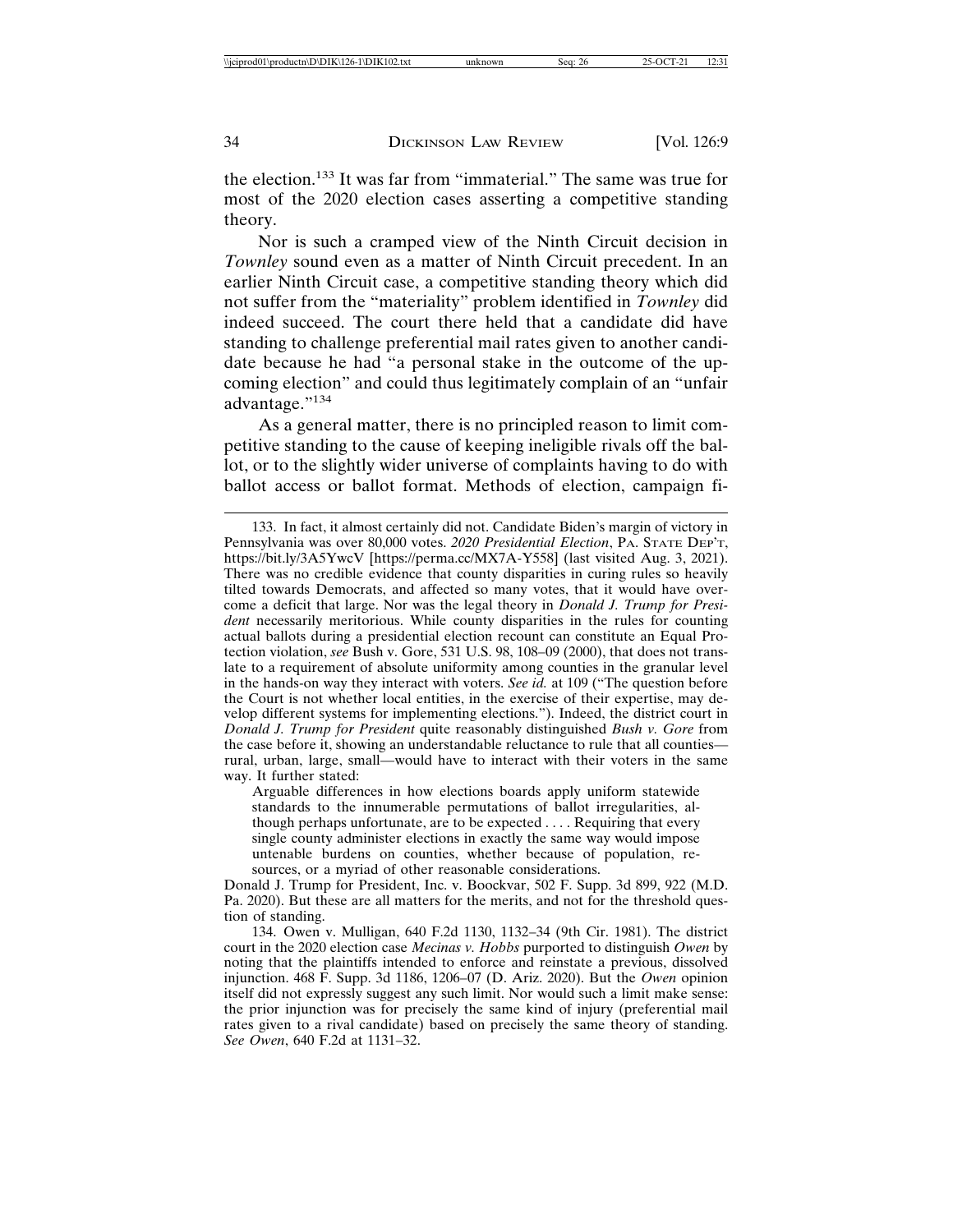nance rules, voter access laws, and preferential mail rates are all examples of things which can create an unfair competitive environment for a candidate or party, just as much as, or more, than what is contained within the four corners of the ballot. If a low-funded candidate planning to run in a single-member district was suddenly and illegally forced to run a more expensive campaign in an at-large system, she would have an undeniable  $(1)$  injury in fact that was  $(2)$ fairly traceable to the illegal method of election change and (3) redressable by a court order reinstating the proper method of election. A rule to the contrary requiring some nexus to the language of the ballot is simply beside the point and arbitrary.

For all these reasons, this part of the court's decision may be best considered as *dicta*. The court noted that the Trump Campaign plaintiff also failed standing on the "directly traceable to defendant" prong, just as it had ruled regarding the voter plaintiffs in that case.135 Plaintiffs sued the Secretary of State, whereas it was individual county election officials who actually accepted or rejected the mail ballots in question.136 This is a far more narrow, fact-limited resolution of the dispute than the broad limit on competitive standing, and thus should be given more weight as precedent.

#### III. VOTER STANDING

#### *A. Pre-2020 Law*

Another common type of standing in election cases is voter standing. Usually, voters have standing when they are denied the right to cast a ballot, or when their vote is mathematically diluted by the method of election. In *Harper v. Virginia Board of Elections*, for example, a classic "vote denial" case, Virginia voters successfully sued to invalidate a poll tax. $137$ 

A classic original "vote dilution" case is *Baker v. Carr*, in which voters challenged Tennessee's use of state legislative districts that varied widely in district population. The plaintiffs in *Baker* were

<sup>135.</sup> *Donald J. Trump for President*, 502 F. Supp. 3d at 913, 916 n.75.

<sup>136.</sup> *Id.* at 913. The court also ruled that the Trump Campaign failed the "redressability" prong for the same reason as the voter plaintiffs. *Id*. The court had reasoned that invalidating the votes of millions of other Pennsylvania voters would not address the individual voters' complaint that their mail ballots had been rejected. *Id.* at 914. However, that conclusion does not actually follow with respect to the Trump Campaign's competitive standing argument. The campaign was not complaining of improperly rejected ballots, but rather an allegedly undeserved electoral loss stemming from the alleged unconstitutional county-based disparate treatment. Invalidating the results of the 2020 presidential election in Pennsylvania would indeed address that alleged harm.

<sup>137.</sup> Harper v. Va. Bd. of Elections, 383 U.S. 663, 668–70 (1966).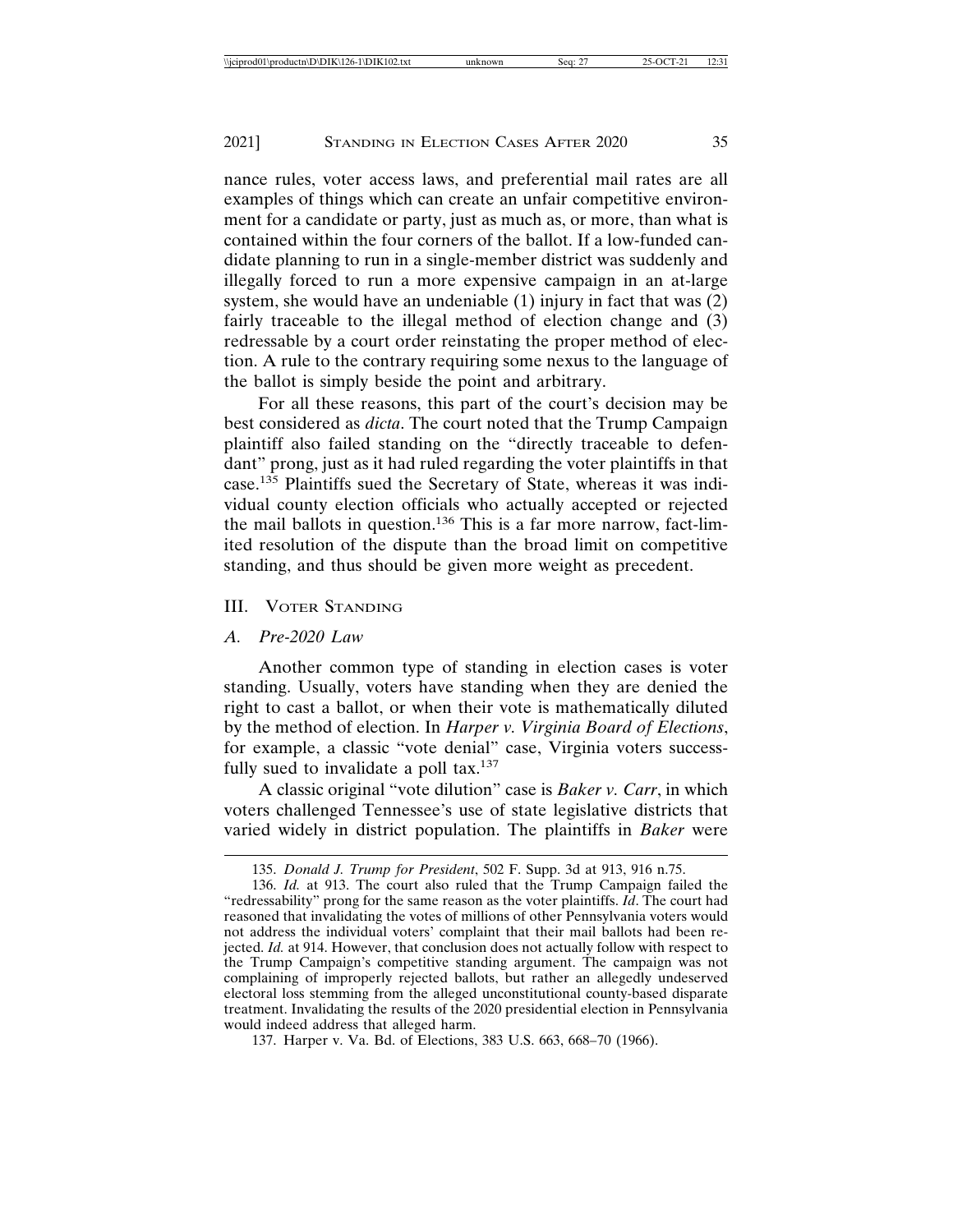voters who alleged that population deviations among state legislative districts in Tennessee were arbitrary and capricious, making their votes in overpopulated districts mathematically count for less than votes in other, underpopulated districts.138 The U.S. Supreme Court held that these voters did indeed have standing. They asserted an "adequate interest in maintaining the effectiveness of their votes,"139 and not merely a "right possessed by every citizen to require that the government be administered according to law."<sup>140</sup> Crucially, the Court found dispositive the allegation that the districting plan "disfavors the voters in the counties in which they reside, placing them in a position of constitutionally unjustifiable inequality vis-à-vis voters in irrationally favored counties."<sup>141</sup>

This vote dilution theory of voter standing extends beyond "one person, one vote" cases to claims of racial gerrymandering under the Equal Protection Clause,<sup>142</sup> including cases challenging an at-large or multimember district method of election as causing minority vote dilution.<sup>143</sup> And it obviously extends to minority vote dilution claims under the Voting Rights Act, which statutorily authorizes suit by voters.<sup>144</sup> In gerrymander cases, for a voter to have standing, she would have to prove that she resides in a district that was actually affected by the alleged violative districting.<sup>145</sup> A claim of statewide or jurisdiction-wide vote dilution will not suffice for the "injury" prong.<sup>146</sup> However, for "one person, one vote" malapportionment cases, a voter living in any overpopulated district

143. *See, e.g.*, Gaffney v. Cummings, 412 U.S 735, 751 (1973) (allowing such a voter-brought claim).

144. 52 U.S.C. § 10301 (2021); Thornburg v. Gingles, 478 U.S. 30, 55 (1986).

145. *See, e.g.*, League of United Latin Am. Citizens v. Perry, 548 U.S. 399, 475 (2006) (stating that to have standing to challenge a gerrymander, a voter must show she resides in a district affected by the redistricting plan) (Stevens, J., dissenting) (citing United States v. Hays, 515 U.S. 737 (1995)).

146. *See, e.g.*, Gill v. Whitford, 138 S. Ct. 1916, 1931–33 (2018) (finding that voters lacked standing where they claimed partisan gerrymander redistricting plan diluted Democratic votes statewide and failed to provide concrete proof that they resided in individual districts that had been gerrymandered). *Gill* concerned the special case of partisan gerrymandering, which the Court has indicated, both before and since, that it considers such gerrymandering to be a nonjusticiable Political Question. *See* Vieth v. Jubelirer, 541 U.S. 267, 281 (2004) (plurality opinion); *id*. at 306–08 (Kennedy, J., concurring) (suggesting that the rule in *Vieth* could change in the future if proper "judicially manageable standards" for political gerrymandering cases could be found); Rucho v. Common Cause, 139 S. Ct. 2484,

<sup>138.</sup> Baker v. Carr, 369 U.S. 186, 207–08 (1962).

<sup>139.</sup> *Id.* at 208 (quoting Coleman v. Miller, 307 U.S. 433, 438 (1939)).

<sup>140.</sup> *Id.* (quoting Fairchild v. Hughes, 258 U.S. 126, 129 (1922).

<sup>141.</sup> *Id.* at 207–08.

<sup>142.</sup> *See, e.g.*, City of Mobile v. Bolden, 446 U.S. 55, 67–68 (1980) (explaining that voters can bring Equal Protection racial gerrymandering claim where they can show intentional discrimination).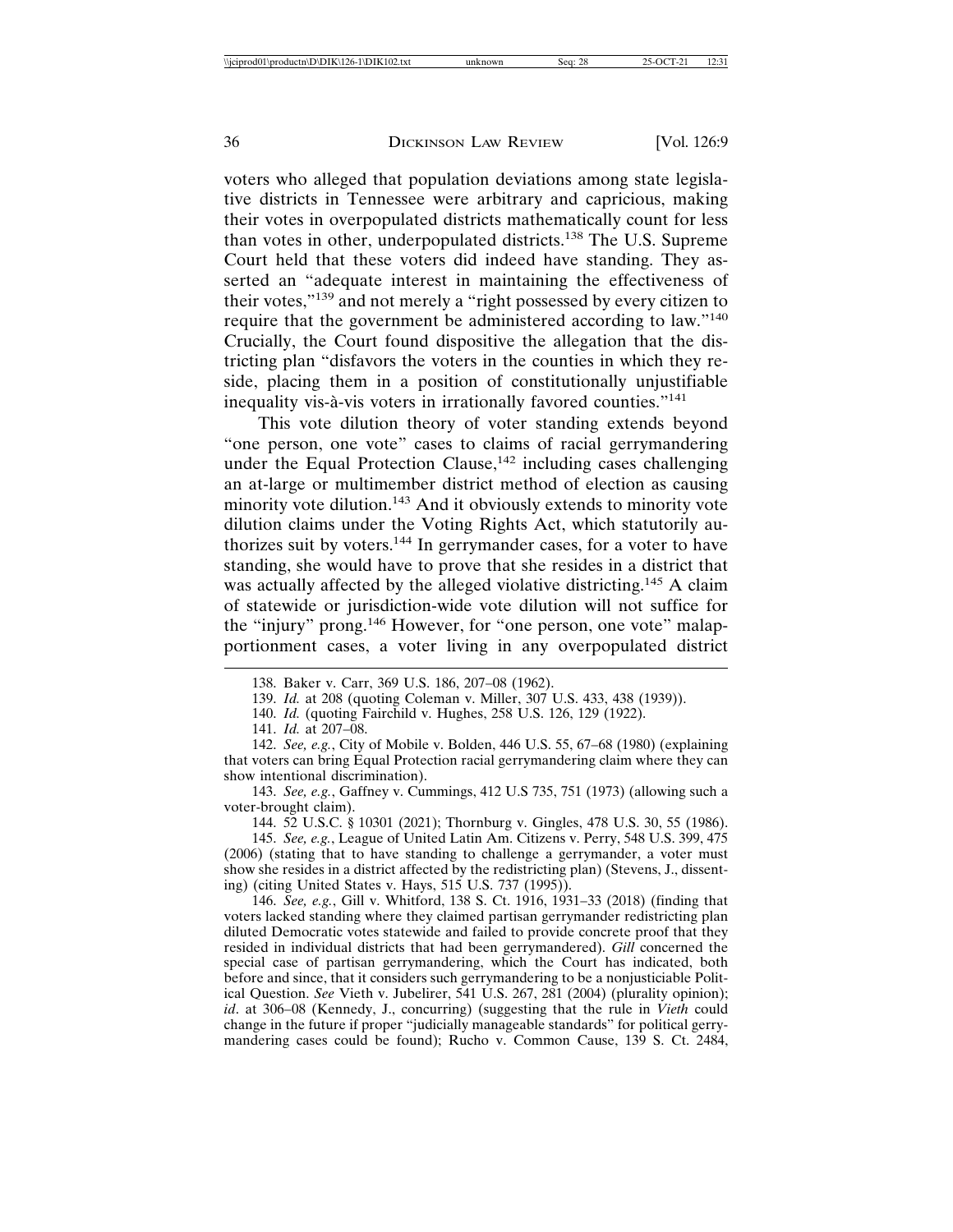would have standing.<sup>147</sup> But because even a slight overpopulation is enough to constitute standing-worthy underrepresentation,<sup>148</sup> this casts a wide net indeed.

Contrast the above cases with the recent U.S. Supreme Court decision in *Lance v. Coffman*. 149 In *Lance*, the Colorado Supreme Court had drawn a congressional redistricting map when the state legislature failed to do so after the 2000 Census.<sup>150</sup> When the legislature later passed its own plan, the state's Attorney General successfully sued in state court to block its implementation, based on a state constitution limit of one redistricting plan per decade.151 Four Colorado voters sued in federal court, arguing that the state court's blocking of the state legislature's plan violated the U.S. Constitution's Elections Clause, which provides that "the Manner of holding Elections" for Congress "shall be prescribed in each state by the *Legislature thereof*."<sup>152</sup>

The Supreme Court held that the voters lacked standing. The Court held that the "only injury plaintiffs allege is that the law specifically the Elections Clause—has not been followed."153 According to the Court, this injury "is precisely the kind of undifferentiated, generalized grievance about the conduct of government that we have refused to countenance in the past."<sup>154</sup> The Court distinguished voter standing in *Baker v. Carr*, the original 'one-personone-vote' case, where the plaintiffs alleged that their individual votes in overpopulated districts carried less mathematical weight than that of other voters.<sup>155</sup>

The distinction between the standing theory advanced by plaintiffs in *Lance* and that in the traditional vote dilution cases is crucial. Where plaintiffs merely assert an interest in seeing that the law is correctly followed, they will lack standing. But where plain-

147. Wright v. Dougherty Cnty., 358 F.3d 1352, 1355–56 (11th Cir. 2004); Fairley v. Patterson, 493 F.2d 598, 603–04 (5th Cir. 1974).

149. Lance v. Coffman, 549 U.S. 437 (2007).

150. *Id*. at 437–38 (citing Beauprez v. Avalos, 42 P.3d 642 (Colo. 2002)).

151. *Id*. (citing People ex rel. Salazar v. Davidson, 79 P.3d 1221, 1231 (Colo. 2003), *cert. denied*, 541 U.S. 1093 (2004)).

152. U.S. CONST. art. I, § 4, cl. 1.

153. *Lance*, 549 U.S. at 442.

154. *Id*.

<sup>2498–500, 2506–07 (2019) (</sup>concluding that partisan gerrymandering claims are nonjusticiable).

<sup>148.</sup> *See* Pamela S. Karlan, *Politics by Other Means*, 85 VA. L. REV. 1697, 1719 (1999) (describing how even minor deviations from ideal district population will afford a district resident standing).

<sup>155.</sup> *See generally* Baker v. Carr, 369 U.S. 186 (1962).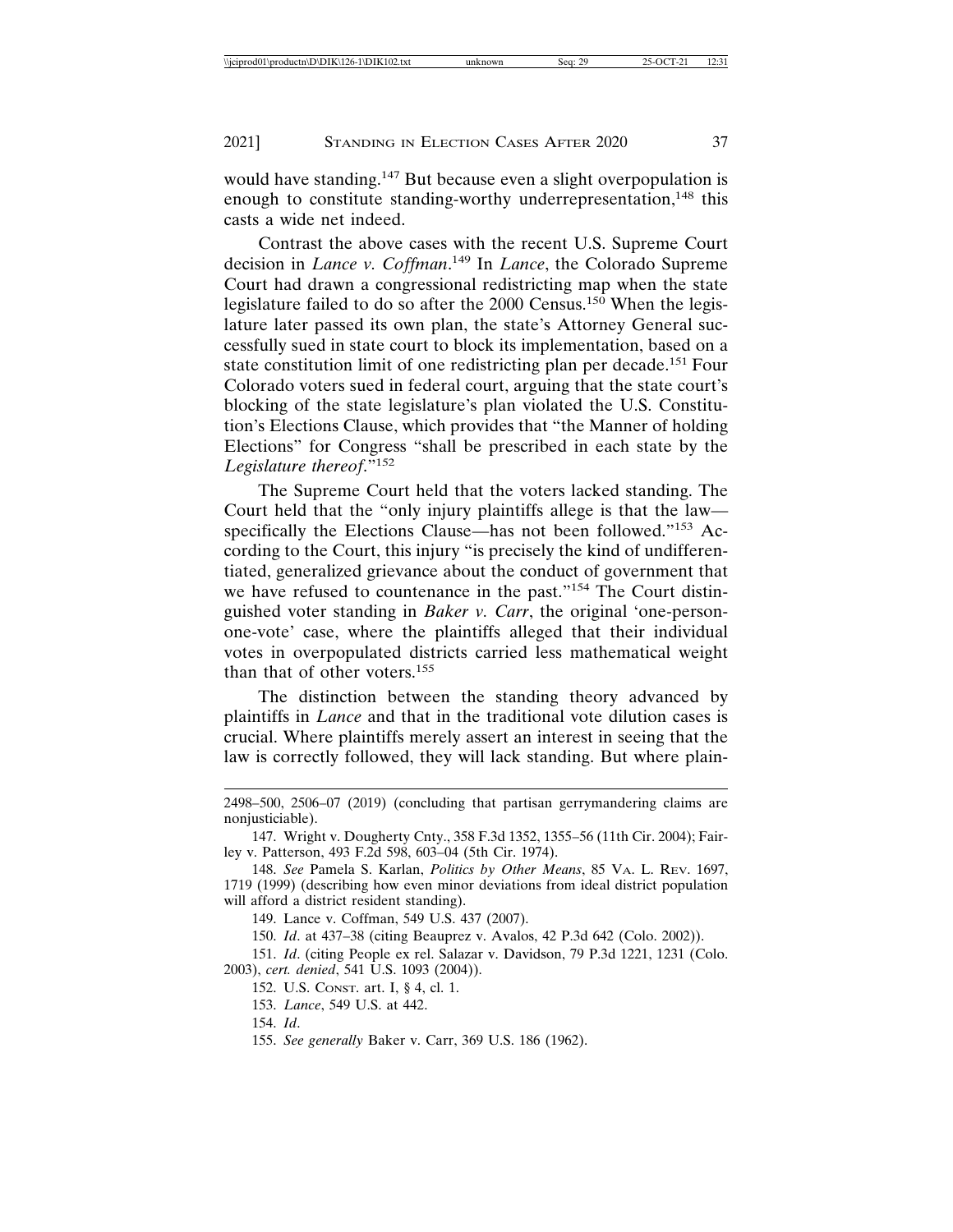tiffs can assert that the alleged illegality will actually dilute the weight carried by their votes, they will have standing.

#### *B. 2020 Election Cases*

In some cases, state law terrain proved favorable to the notion of voter standing during the 2020 round of election cases.156 But courts were far more skeptical of voter standing than candidate standing. Treatment of voter standing varied depending on the type of substantive claim asserted.

#### *1. Fraud Theories*

Courts in the 2020 election cases uniformly rejected the allegations of fraud. But many did so as a threshold matter of standing as opposed to a merits consideration.

For example, in the late December 2020 decision in *Wood v. Raffensperger*, 157 the district court noted that the plaintiff merely asserted that alleged election administration malfeasance in Georgia would occur in the January 5, 2021, U.S. Senate runoff elections, in the form of the manipulation of signature-match procedures, abuse of ballot drop boxes, intentional mishandling of mail ballots, and computer mischief with Dominion voting machines. The court held that, "*even taking his statements as true*,*"* the allegations "show only the 'possibility of future injury based on a series of events, which falls short of  $\dots$  a concrete injury.'"<sup>158</sup>

This is odd indeed. If the court really were accepting as true that mail ballots, drop boxes, and voting machines were going to be intentionally manipulated, surely that would constitute the kind of concrete imminent injury which would confer standing on a voter.159 The court quite likely was highly skeptical that such malfeasance would in fact occur. But that is not "taking the statements as true."

The court went further, noting that the plaintiff attempted to show "fraud is certain to occur during the runoff" by arguing that

<sup>156.</sup> *See, e.g.*, Ariz. Pub. Integrity All. v. Fontes, 475 P.3d 303, 307 (Ariz. 2020) (holding that voters had standing to seek a *mandamus* order directing a county elections official to cease issuing unauthorized mail ballot instructions to voters; state law provided "a more relaxed standard for standing in mandamus actions").

<sup>157.</sup> Wood v. Raffensperger, No. 1:20-cv-5155, 2020 WL 7706833 (N.D. Ga. Dec. 28, 2020).

<sup>158.</sup> *Id*. at \*5 (cleaned up) (emphasis added).

<sup>159.</sup> There was no indication in the opinion that the perceived problem was that it was a *voter*, as opposed to a candidate or party, suing. Instead, the focus was on the nature of the harm alleged.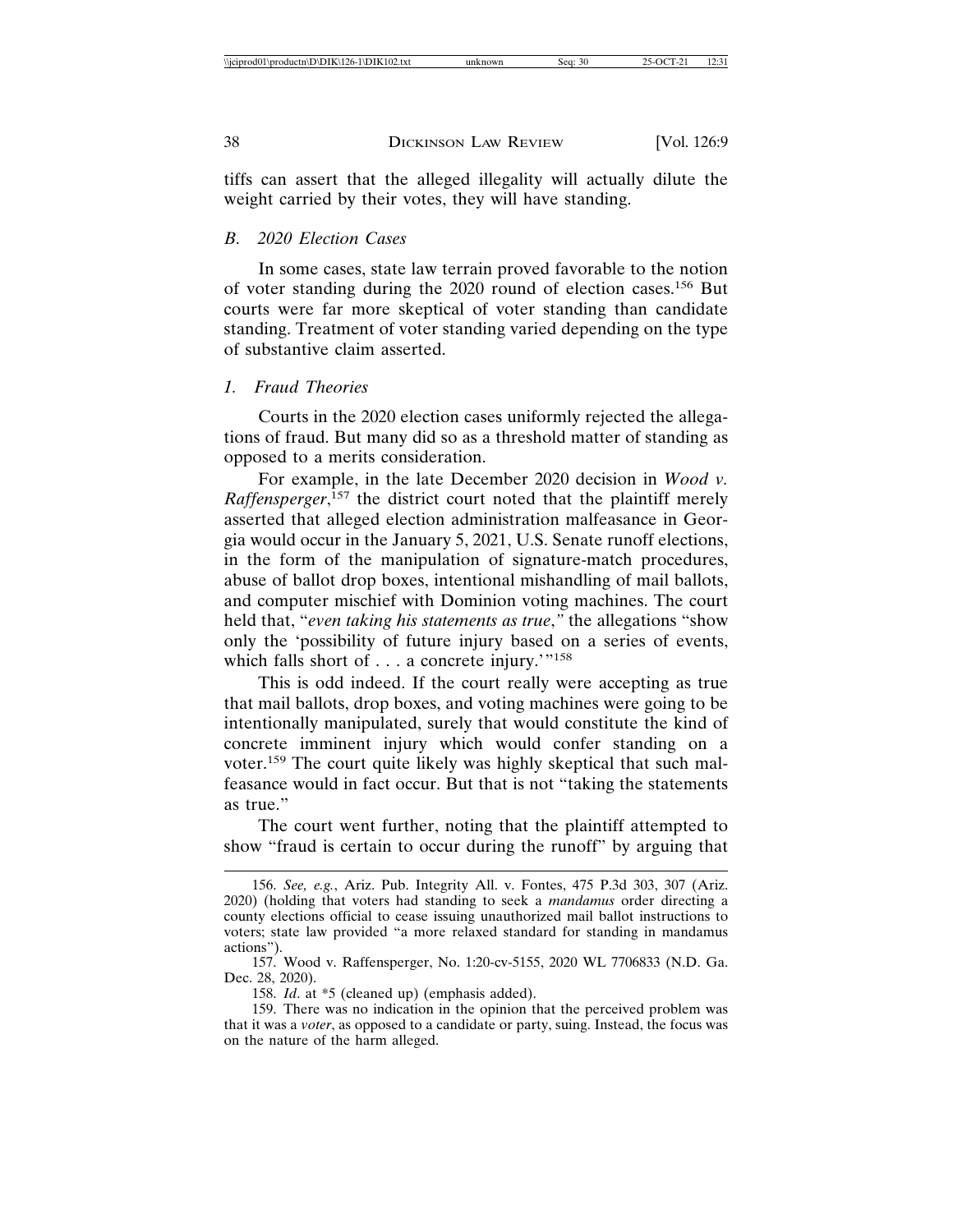the then-recent November 2020 election "was rife with fraud."<sup>160</sup> The court stated that "even if that were the case," "the alleged presence of harm during the general election does not increase the likelihood of harm during the runoff."<sup>161</sup>

Again, odd. If Georgia officials or Democratic Party actors indeed committed fraud in an election three weeks prior, that would seem to be relevant and probative evidence that the fraud might recur in an election conducted one week hence by the same state officials and party actors.<sup>162</sup>

This situation is another instance of courts confusing standing with the merits. It does seem that plaintiffs in these cases failed to present to the courts the kind of extensive, credible evidence necessary to justify the broad-ranging relief sought of cancelling the votes of millions of voters and allowing a partisan state legislature to substitute its judgment for that of the electorate in choosing the next President. But that was a failure on the merits. A plausible allega- $\tau$  tion<sup>163</sup> of an increased risk of fraud should, by itself, be sufficient for the threshold question of standing, at least in suits initiated before the election. In the next meritorious case, plaintiffs with legitimate claims will have to contend with the stray language in this decision.

Pre-election lawsuits challenging error-prone voting machines, provisional ballot rules, voter registration procedures, and other election protocols in advance of the election have proceeded to the merits, despite the fact that in such cases, plaintiffs have not identified specific named voters who have been or will be disenfranchised. For example, in a challenge to an Ohio provisional ballot law, the Sixth Circuit ruled that a county Democratic Party had standing. Even though they had not "identified specific voters who will seek to vote at a polling place that will be deemed wrong by election workers," this was "understandable," because, "by their

163. Perhaps the court did not find the fraud allegations "plausible" under the general civil procedure rule established in the Iqbal and Twombly cases. *See generally* Ashcroft v. Iqbal, 556 U.S. 662 (2009); Bell Atl. Corp. v. Twombly, 550 U.S. 544 (2007). If so, the court should have said so directly. As the opinion stands, it is an overbroad rejection of standing.

<sup>160.</sup> *Wood*, 2020 WL 7706833, at \*5.

<sup>161.</sup> *Id*.

<sup>162.</sup> Contrast plaintiff Wood's separate allegation that the Dominion voting machines in Georgia's January 2021 election were likely compromised because machines from the same company had allegedly been used by deceased Venezuelan dictator Hugo Chavez to steal elections in years past. *Id*. That certainly is the kind of far-afield assertion that, even if true, would not create a plausible risk of harm to 2021 Georgia voters.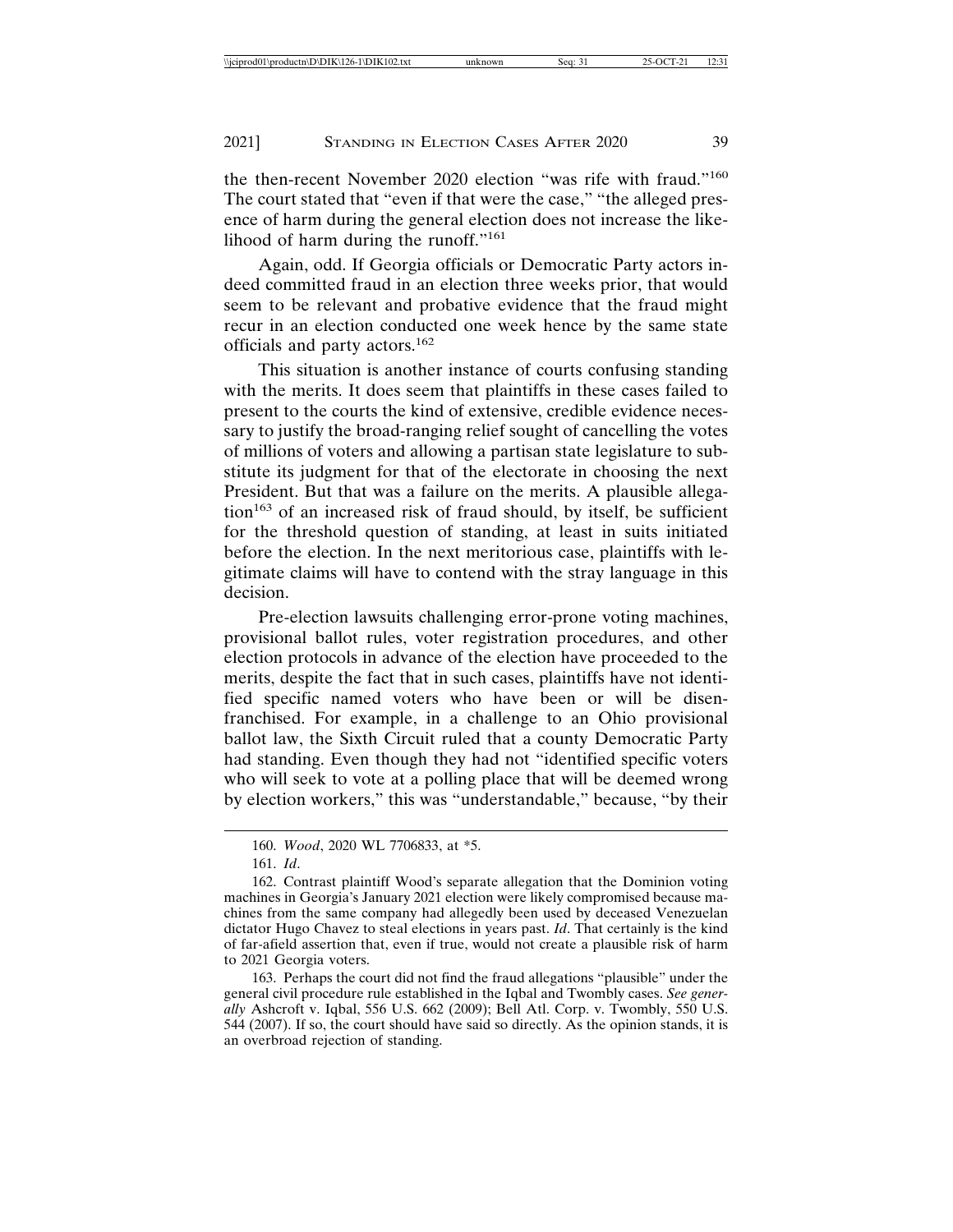nature, mistakes cannot be specifically identified in advance."<sup>164</sup> Because mistakes like inadvertently dropping a voter's name from the rolls, listing them in the wrong precinct, etc., are "inevitable," the issues raised in the suit were "real and imminent" rather than "speculative and remote."<sup>165</sup> This rationale has been called "probabilistic standing."<sup>166</sup> Other courts have used a similar approach in cases involving challenges to provisional balloting rules<sup>167</sup>and allegedly error-prone voting machines.<sup>168</sup>

Thus, an allegation that fraud was "certain to occur" should ordinarily be the kind of assertion that would give rise to standing.

This is not to say that the 2020 election fraud claims should not have been dismissed. Depending on the procedural posture of the various cases, courts could have decided on the record that plaintiffs had failed to establish a "genuine issue of fact" on these questions sufficient to withstand summary judgment or had failed to carry their burden of showing a likelihood of success on the merits for purposes of a Temporary Restraining Order or Preliminary Injunction; or, simply on a motion to dismiss, courts could have decided that the allegations did not meet the "plausibility" threshold of *Iqbal* and *Twombly*. But, to dismiss as a matter of standing introduces unnecessary doctrinal confusion and makes it harder for truly meritorious election claims to receive serious judicial consideration.

#### *2. "Illegal Votes Cast Vote Dilution" Theory*

A common theory of injury asserted by voter plaintiffs in the 2020 election cases is one which could be termed "illegal votes cast vote dilution." Claiming an equal protection violation, plaintiffs allege that unauthorized changes to election procedures will allow a number of illegal votes to be cast, which will dilute the weight given to their own, legally cast votes. For example, the Pennsylvania voters in *Bognet* alleged that the Pennsylvania Supreme Court's decision would allow ballots cast or received after Election Day to be

<sup>164.</sup> Sandusky Cnty. Democratic Party v. Blackwell, 387 F.3d 565, 574 (6th Cir. 2004).

<sup>165.</sup> *Id*.

<sup>166.</sup> Zipkin, *supra* note 44, at 204.

<sup>167.</sup> *See* Bay Cnty. Democratic Party v. Land, 347 F. Supp. 2d 404, 422 (E.D. Mich. 2004) (reasoning similarly); Fla. Democratic Party v. Hood, 342 F. Supp. 2d 1073, 1079 (N.D. Fla. 2004) (reasoning similarly).

<sup>168.</sup> Stewart v. Blackwell, 444 F.3d 843, 855 (6th Cir. 2006), *vacated and remanded as moot*, 473 F.3d 692 (6th Cir. 2007) (en banc). The case was mooted after Ohio adopted new voting machines. The *en banc* opinion vacating and remanding did not address the Sixth Circuit panel's discussion of standing.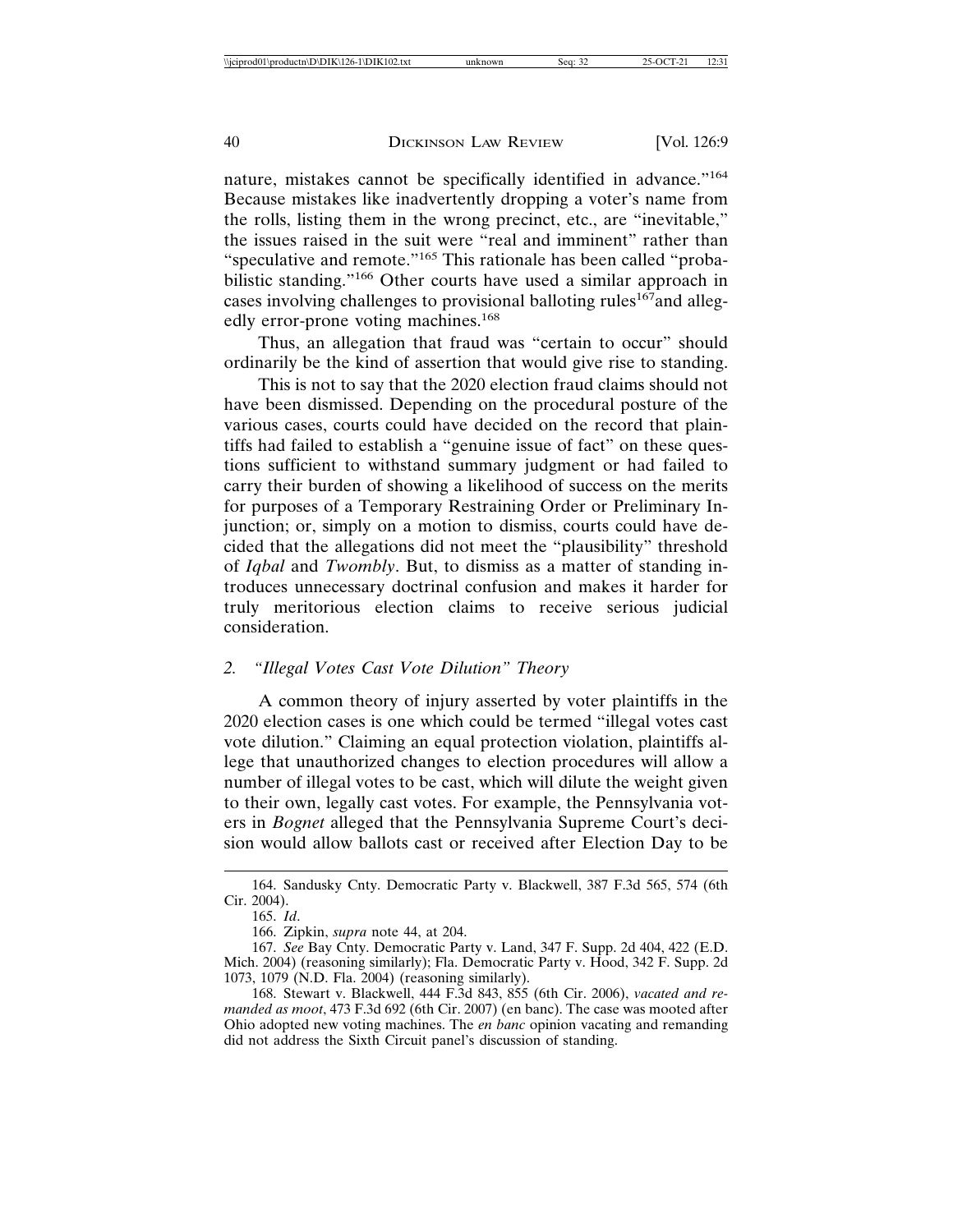counted, thus diluting their own votes in violation of the Equal Protection Clause.169 Other 2020 election cases involved similar claims.170

This theory has surface appeal, in that it is superficially similar to traditional vote dilution theories. Indeed, *Reynolds v. Sims*, one of the original vote dilution cases establishing the "one person, one vote principle," stated that "the right to vote can neither be denied outright . . . nor *diluted by ballot box stuffing*."171 The harm with "ballot box stuffing" is that illegal votes are being counted, thus diluting the weight of legal votes. *Bush v. Gore* extended this "equal weight for equal votes" principle from apportionment and redistricting to the granular rules for counting votes. In that case, candidate Bush complained that, *inter alia*, some Florida counties used too lenient a "chad-counting standard," resulting in improper votes being counted.172 And some courts have treated voter plaintiffs similarly to candidate plaintiffs as being able to vindicate this right to proper vote weight and accurate election results.173 Just this year, in a Voting Rights Act case involving a challenge to a rule barring the counting of ballots cast in the incorrect precinct (even in statewide races, where being in the correct precinct is arguably irrelevant), a lawyer for the Republican Party asserted during Su-

170. *See generally* Carson v. Simon, 494 F. Supp. 3d 589 (D. Minn.), *rev'd and remanded*, 978 F.3d 1051 (8th Cir. 2020) (claiming that ballots received after statutorily-mandated absentee ballot-receipt deadline resulted in vote dilution and harmed Minnesota voters, generally); Moore v. Circosta, 494 F. Supp. 3d 289, 311 (M.D.N.C.), *application for injunctive relief denied*, 141 S. Ct. 46 (2020) (arguing, unsuccessfully, that individual voters have standing to bring a vote dilution claim whenever there is "ballot box stuffing"); Paher v. Cegavske, 457 F. Supp. 3d 919, 926–27 (D. Nev. 2020) (claiming that an increase in illegal votes incident to expanded mail-ballot rules will dilute the votes of rightful voters); Martel v. Condos, 487 F. Supp. 3d 247, 250–51, (D. Vt. 2020) (arguing that automatic distribution of mail-in ballots, even to voters who did not request one, would lead to voter fraud and, thus, dilution of legal votes).

171. Reynolds v. Sims, 377 U.S. 555, 555 (1964) (emphasis added).

172. Bush v. Gore, 531 U.S. 98, 105–07 (2000).

173. *See, e.g.*, Marre v. Reed, 775 S.W.2d 951, 952 (Mo. 1989) (stating that if the wrong candidate is declared the winner, "more is at stake than the losing candidate's disappointment; the people have lost the ability to impose their will through the electoral process" and "[i]n bringing an election contest, the contestant speaks for the entire electorate, seeking to assure all that the democratic process has functioned properly and that the voters' will is done"); Hawkins v. Wayne Twp. Bd. of Marion Cnty., 183 F. Supp. 2d 1099, 1103 (S.D. Ind. 2002) (finding that both the voter and unsuccessful candidate had standing to pursue a 'wrongful votes cast' vote dilution theory when suit alleged four precincts were improperly excluded from the district election).

<sup>169.</sup> Bognet v. Sec'y Pa., 980 F.3d 336, 346 (3d Cir. 2020). The voter plaintiffs advanced a related Equal Protection claim that the resulting differing treatment between mail voters and in-person voters was arbitrary and capricious. *Id.* at 352.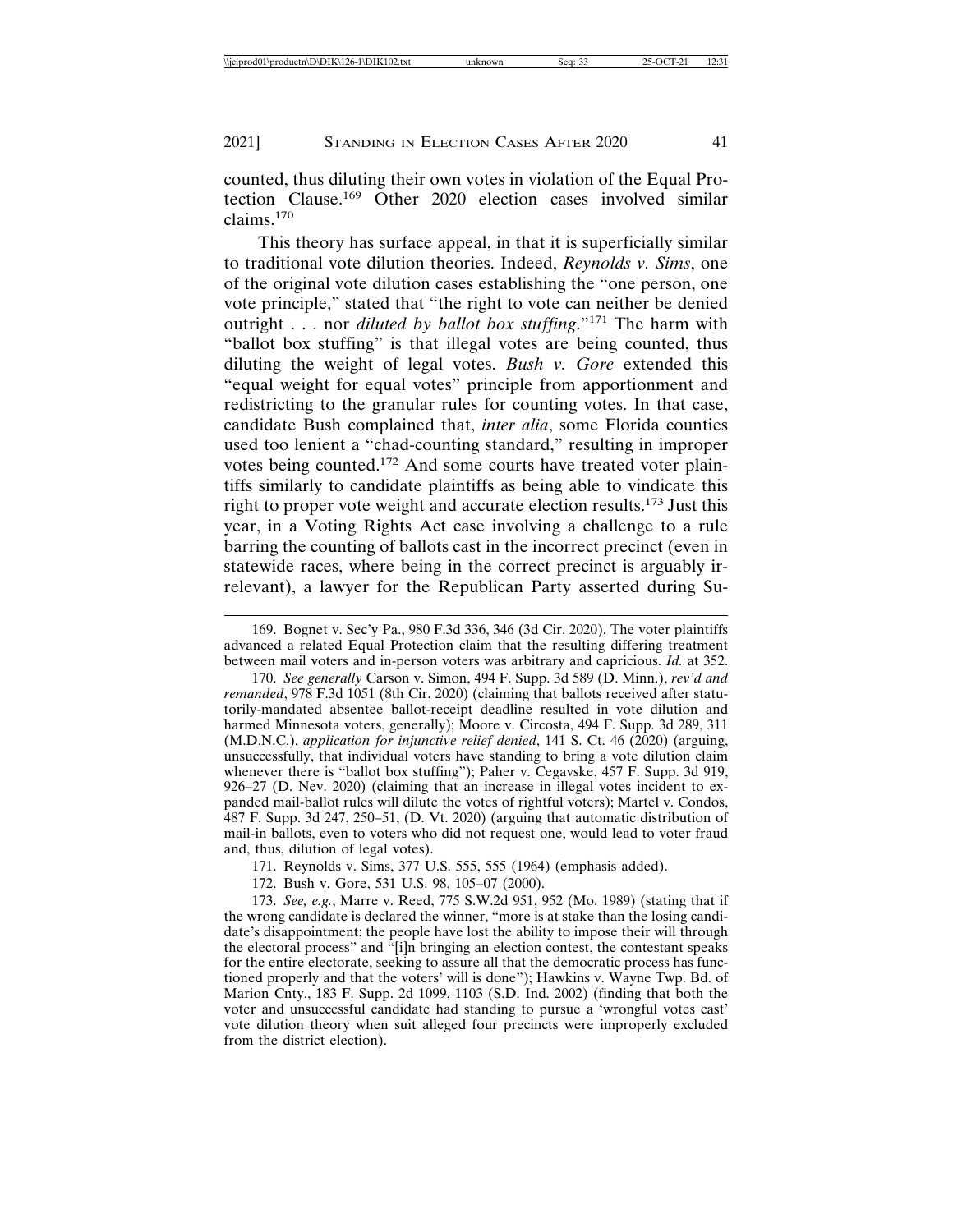preme Court oral argument that the Party had standing to defend the ballot invalidation rule because allowing such votes would disproportionately benefit Democratic voters.<sup>174</sup>

However, the courts handling the 2020 round of election cases overwhelmingly rejected this theory of standing, at least as it applied to voters.175 The 11th Circuit rejected it, along with a related equal protection argument of "arbitrary and disparate treatment" between mail voters and in-person voters, for a basic pleading deficiency. The plaintiff did not allege that the allegedly illegal votes tilted the election in a direction unfavorable to him.176 The district court below in that case remarked that plaintiff LinWood conceded during oral argument that under this theory, "any one of Georgia's more than seven million registered voters would have standing to assert these claims."177 But, even if not pled or articulated very clearly, plaintiff Wood's theory was that fraud would occur to assist *Democrats*. 178 Thus, it would be only *Republican* voters—or, more strongly, Republican candidates or party organizations—who would have standing. These cases are thus yet more examples of potentially valid standing arguments undercut by inartful pleading.

Both the 11th Circuit and the 3rd Circuit took the view that:

175. Courts have consistently found that a plaintiff lacks standing where he claims that his vote will be diluted by unlawful or invalid ballots. *See Moore*, 494 F. Supp. 3d at 312 ("[T]he notion that a single person's vote will be less valuable as a result of unlawful or invalid ballots being cast is not a concrete and particularized injury in fact necessary for Article III standing."); Donald J. Trump for President, Inc. v. Cegavske, 488 F. Supp. 3d 993, 1000 (D. Nev. 2020) ("[P]laintiffs' claims of a substantial risk of vote dilution 'amount to general grievances that cannot support a finding of particularized injury . . . .'"); *Martel*, 487 F. Supp. 3d at, 253–54 (rejecting vote-dilution theory as conferring standing because it constituted a generalized grievance); *Paher*, 457 F. Supp. 3d at 926 (pointing out that because "ostensible election fraud may conceivably be raised by any Nevada voter," the plaintiffs' "purported injury of having their votes diluted" does not "state a concrete and particularized injury"). However, the result can change where the plaintiff is a candidate. *See* Wood v. Raffensperger, 981 F.3d 1307, 1314 (11th Cir. 2020) (stating that if plaintiff were a candidate, he could establish standing under this theory, "because he could assert a personal, distinct injury").

176. *Id.* at 1314–15.

177. Nor is it clear that a harm affecting all *voters* (as opposed to, say, all residents) is always and necessarily insufficient to confer standing. *See Martel*, 487 F. Supp. 3d at 252 ("It would over-simplify the standing analysis to conclude that no state-wide election law is subject to challenge simply because it affects all voters.").

178. Lee Drutman, *There Is No Evidence That Voting by Mail Gives One Party an Advantage*, FIVETHIRTYEIGHT (May 12, 2020, 6:00 AM), https://53eig.ht/ 3ftgiil [https://perma.cc/JC64-LQ4K] (finding that Democratic counties greater utilize voting by mail as opposed to Republican counties).

<sup>174.</sup> *Brnovich v. Democratic National Committee Oral Argument*, OYEZ, at 32:07 (Mar. 2, 2021), https://bit.ly/3A8xou4 [https://perma.cc/QKW2-PD2L].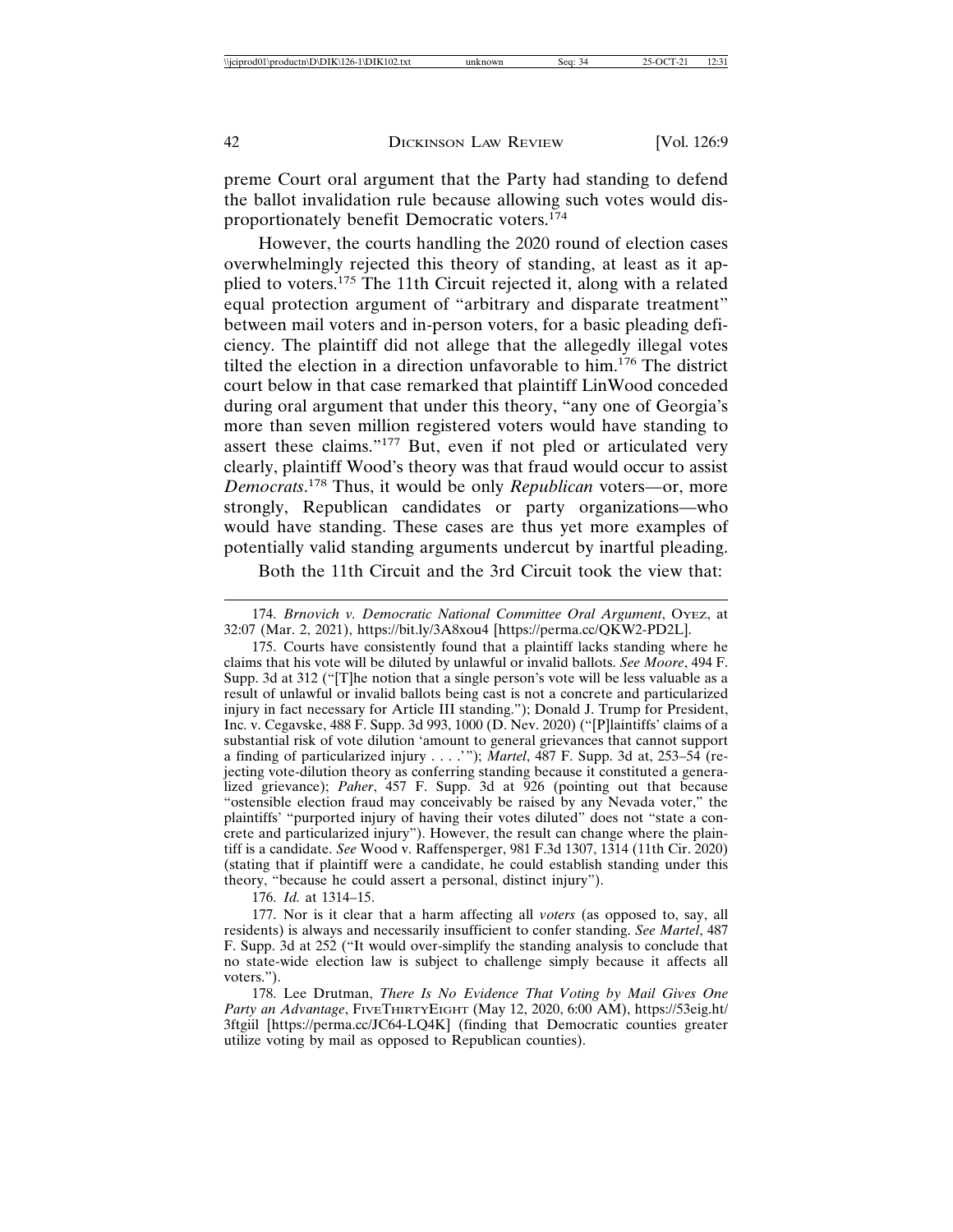[A] vote cast by fraud or . . . mistake . . . has a mathematical impact on the final tally and . . . every vote, but no single voter is specifically disadvantaged. Such an alleged dilution is suffered equally by all voters and is not particularized.<sup>179</sup>

Again, this is true in the abstract. But given a well-pled, plausible claim that fraud or mistake disproportionately helped Democrats, Republican voters should be considered as alleging a cognizable harm.

But just as in the 11th Circuit case, voter plaintiffs in the 3rd Circuit case did not expressly allege that the challenged relaxation of mail ballot rules (accepting ballots arriving three days after Election Day, presuming that any such ballots without a legible postmark had been timely cast) would be disproportionately votes against their preferred candidates.180 In this way, the claim was more like that in *Vance* of a simple desire to have officials follow the law, as opposed to a specific allegation that plaintiffs' votes were being given less weight or effectiveness, as in the "one person, one vote" cases of *Baker v. Carr* and *Reynolds v. Sims*, 181 or the racial gerrymandering cases. Both *Bognet* and many other 2020 election cases made this distinction as they held voter plaintiffs lacked standing on this theory.<sup>182</sup>

181. *See generally* Baker v. Carr, 369 U.S. 186 (1962); Reynolds v. Sims, 377 U.S. 533 (1964).

<sup>179.</sup> Bognet v. Sec'y Pa., 980 F.3d 336, 356 (3d Cir. 2020) (quotation marks omitted). *See also Moore*, 494 F. Supp. 3d at 312.

<sup>180.</sup> *See Bognet*, 980 F.3d at 356 ("Any alleged harm of vote dilution that turns not on the proportional influence of votes, but solely on the federal illegality of the Deadline Extension, strikes us as . . . divorced from any concrete harm.") (cleaned up); *see also id*. at 358 n.13 ("Voter Plaintiffs have not alleged that their votes are less influential than any other vote."). The voter plaintiffs did allege that they resided in a county where voting by mail occurred at below-average rates, such that their votes would be diluted to a greater degree than other voters. *Id.* at 365 n.12. This claim of disproportionate harm is close but no cigar. Averaging mail balloting rates on a per-county basis lacks force as a conceptual matter as well as support in the case law. The Third Circuit, for its part, dismissed this allegation as "conjectural" and "hypothetical," since it could discern no indication that counties with greater mail balloting rates would necessarily generate more ballots received post-Election Day. *Id.*

<sup>182.</sup> *See Bognet*, 980 F.3d at 352; Carson v. Simon, 494 F. Supp. 3d 589, 602 (D. Minn. 2020) ("The prospect of hypothetical unlawful votes . . . is not a harm unique to Electors."); Wise v. Circosta, 978 F.3d 93, 104 (4th Cir. 2020) (Motz, J., concurring) ("[P]laintiffs' votes would not count for less *relative to other North Carolina voters*"); *Moore*,, 494 F. Supp. at 289, 323, *application for injunctive relief denied* 141 S. Ct. 46 (2020) (finding that an individual voter does not have standing when solely alleging that the Elections Clause "has not been followed"); Paher v. Cegavske, 457 F. Supp. 3d 919, 926–27 (D. Nev. 2020) ("Plaintiffs' purported injury [of vote dilution due to fraud] may be conceivably raised by any  $[]$  voter."); Martel v. Condos, 487 F. Supp. 3d 247, 253 (D. Vt. 2020) ("If every voter suffers the same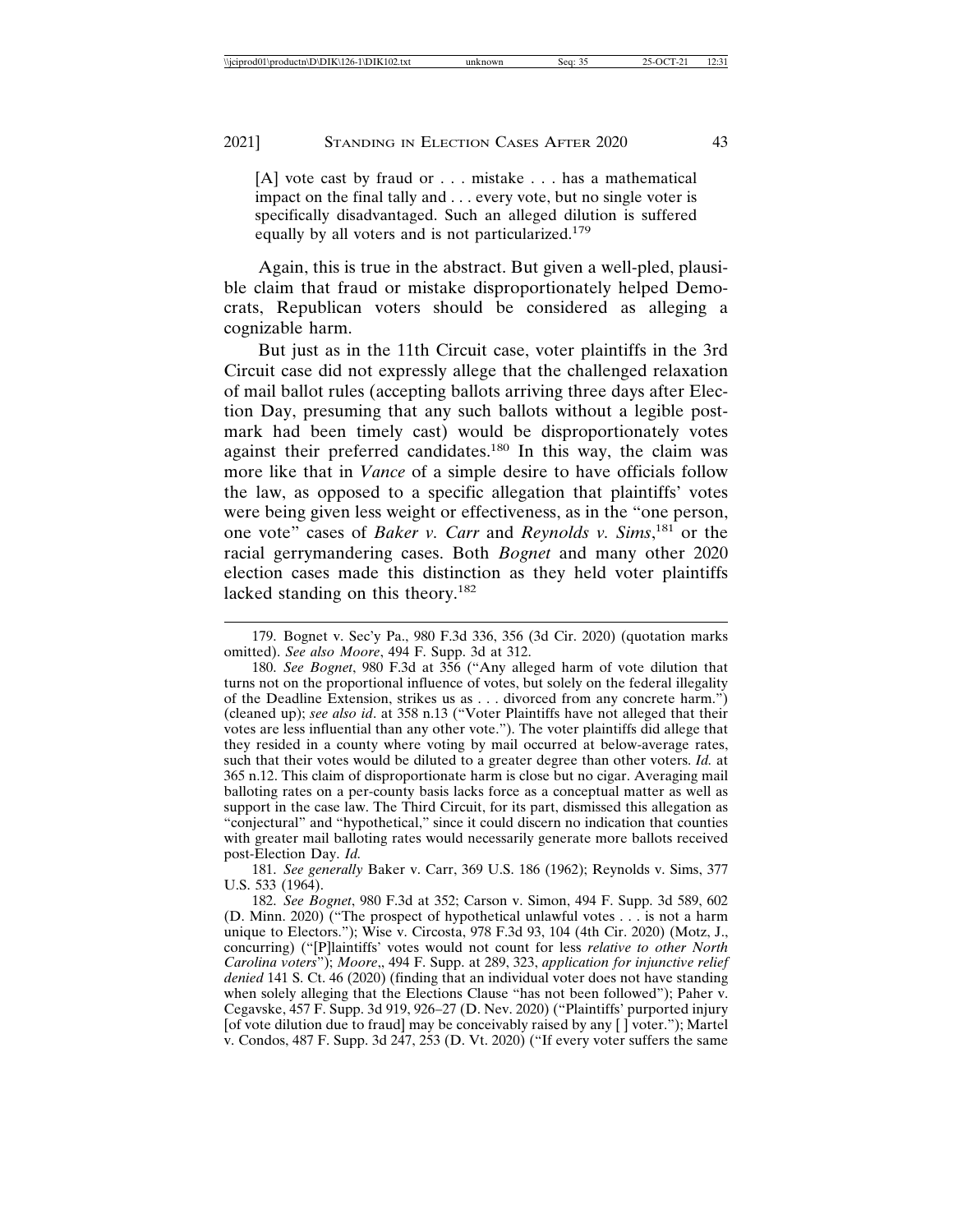However, even when the plaintiff did properly plead this kind of one-sided advantage stemming from the expansion of mail voting, the court evaluating the claim still decided the voter plaintiffs lacked standing. In *Feehan v. Wisconsin Elections Commission*, the voter plaintiff did indeed allege that Wisconsin's liberalization of mail voting "had a negative impact on those who voted for Republican candidates and a positive impact on those who voted for Democratic candidates."183 He also alleged that he had voted for candidate Trump.184 The court nonetheless found "no more than a generalized grievance common to any voter."185 It explained that "the voters who voted for Joseph R. Biden . . . could make the same complaints the plaintiff makes here."<sup>186</sup>

This reasoning is hard to understand, as the plaintiff specifically alleged that the mail expansion disproportionately harmed *Trump* voters. But again, pleading deficiencies provide an alternate ground for the decision on standing. Plaintiff's requested relief was not only to decertify the results of the Wisconsin presidential election, which had already been certified by the Secretary of State (and which therefore created issues of mootness), but also to order the governor to certify Trump as the state's winner.187 The court was skeptical it had such authority and did not think doing so would actually remedy the complained-of dilution of plaintiffs' vote, because it would also cancel the plaintiffs' vote and replace the election with "judicial fiat."188 For this reason, the court ruled that standing failed under the "redressability" prong.<sup>189</sup> Precedentially, this case would be best understood as standing only for this latter "redressability prong" rationale, as it is both narrower and less incoherent.

But again, as with the candidate claims for standing, given proper pleading, the allegation that unauthorized relaxation of mail ballot rules adversely affected Republican plaintiffs would not have been outlandish. It was well-recognized that 2020 Democratic voters were using mail balloting at a greater rate than the Republican

incremental dilution of the franchise caused by some third-party's fraudulent vote, then these voters have experienced a generalized injury.").

<sup>183.</sup> Feehan v. Wis. Elections Comm'n, 506 F. Supp. 3d 596, 609 (E.D. Wis. 2020).

<sup>184.</sup> *Id.* at 607.

<sup>185.</sup> *Id*. at 609.

<sup>186.</sup> *Id.*

<sup>187.</sup> *Id.* at 600.

<sup>188.</sup> *Id.* at 610.

<sup>189.</sup> *Id*. (dismissing the claim as moot).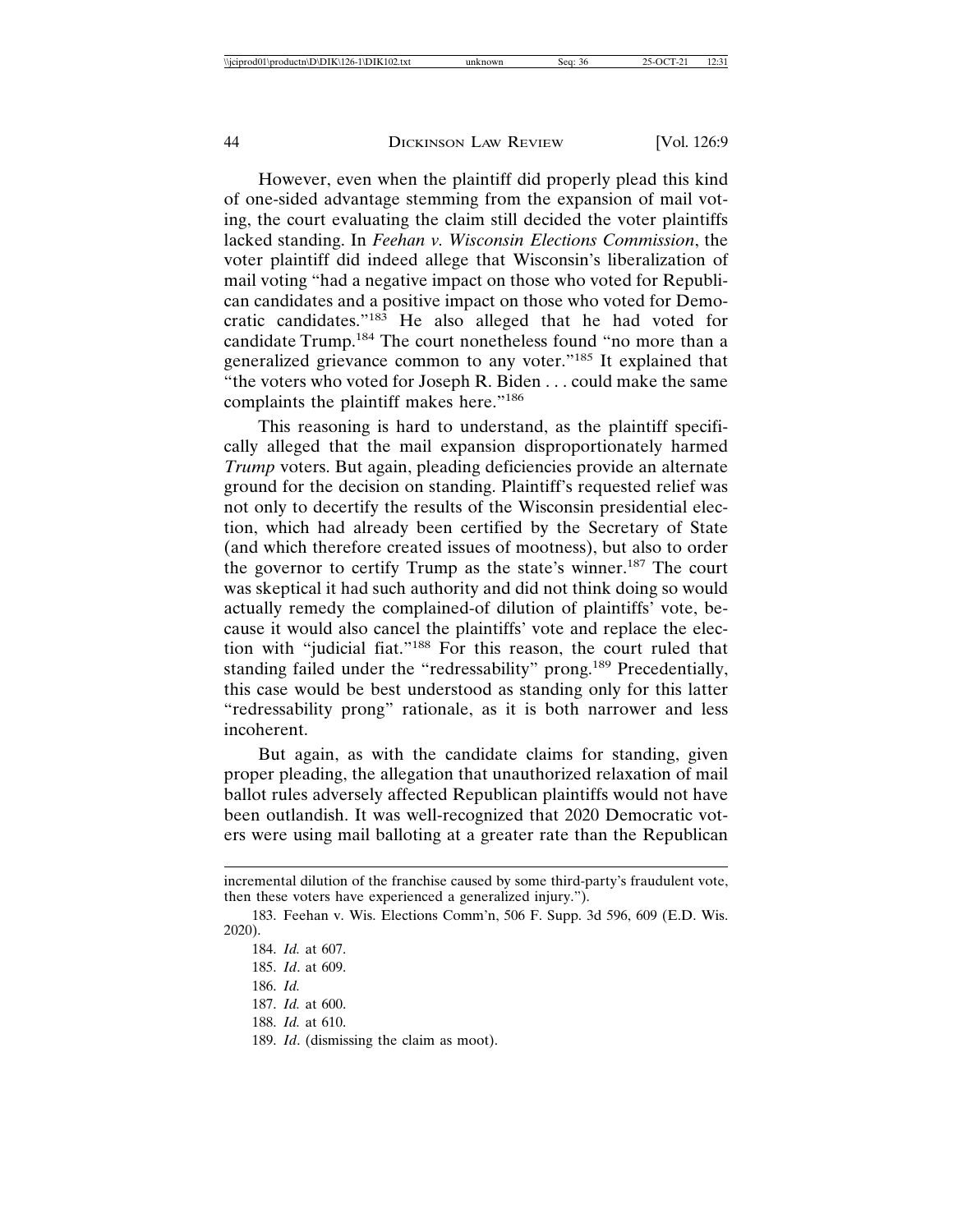voter plaintiffs.190 A "let everyone in" lawlessness regarding mail voting would clearly disadvantage Republican candidates and voters.

The more serious problem with this otherwise coherent theory of standing is an overall "floodgates" concern. Typically, if there is an allegation that fraud or other election irregularity let in illegal votes, such that the election result should be overturned, that allegation is handled as an old-fashioned state law election contest. Such cases are legion. But if each such instance also constituted "vote dilution" in violation of the Equal Protection Clause, then every garden-variety election contest would become a dispute of constitutional dimension warranting resolution by the federal courts.191 The *Bognet* court, like several other courts around the same time,<sup>192</sup> understandably declined to embark on such a project of federalization/constitutionalization of virtually all election contests.

As for the reference to "ballot-box stuffing" in *Reynolds v. Sims*, the Third Circuit distinguished this language. Good faith voting per the (possibly procedurally improper) instructions of state officials is not akin to old-fashioned fraud, the court reasoned.<sup>193</sup> More important, the cases cited by *Reynolds* on box-stuffing arose from criminal fraud prosecutions under a statute making it a federal offense to deprive someone of their constitutional rights (including the right to vote). Standing in those cases was not at issue because the challenger was a criminal defendant.<sup>194</sup>

<sup>190.</sup> *See* Drutman, *supra* note 178.

<sup>191.</sup> Bognet v. Sec'y Pa., 980 F.3d 336, 354–55 (3d Cir. 2020).

<sup>192.</sup> *See, e.g.*, King v. Whitmer, 505 F. Supp. 3d 720, 739 n.11 (E.D. Mich. 2020) (reaching the same conclusion).

<sup>193.</sup> *Bognet*, 980 F.3d at 357 (quoting Gray v. Sanders, 372 U.S 368, 386 (1963) (Harlan, J., dissenting) ("[I]t is hard to take seriously the argument that 'dilution' of a vote in consequence of a legislatively sanctioned electoral system can, without more, be analogized to an impairment of the political franchise by ballot box stuffing or other criminal activity.")). Of course, by this logic, then straight-up allegations of fraud—of which there were many in 2020 election litigation—ought to confer standing, which would again constitutionalize every garden variety election dispute. And, with or without the *mens rea* of fraud, the acceptance of invalid ballots still has the identical mathematical effect of diluting valid votes.

<sup>194.</sup> *Id*. Although *Bognet* did not distinguish *Bush v. Gore* in any meaningful way, a post-*Bognet* district court decision within the Third Circuit did. Donald J. Trump for President, Inc. v. Boockvar, 502 F. Supp. 3d 899, 922 (M.D. Pa. 2020). Noting that the statewide recount criticized by the *Bush* majority had been overseen by a single Florida court, the district court reasoned that the Equal Protection problem in *Bush* essentially "concerned a 'situation where a state court with the power to assure uniformity has ordered a statewide recount with minimal procedural safeguards'" and a lack of uniformity. *Id*. (quoting Bush v. Gore, 531 U.S. 98,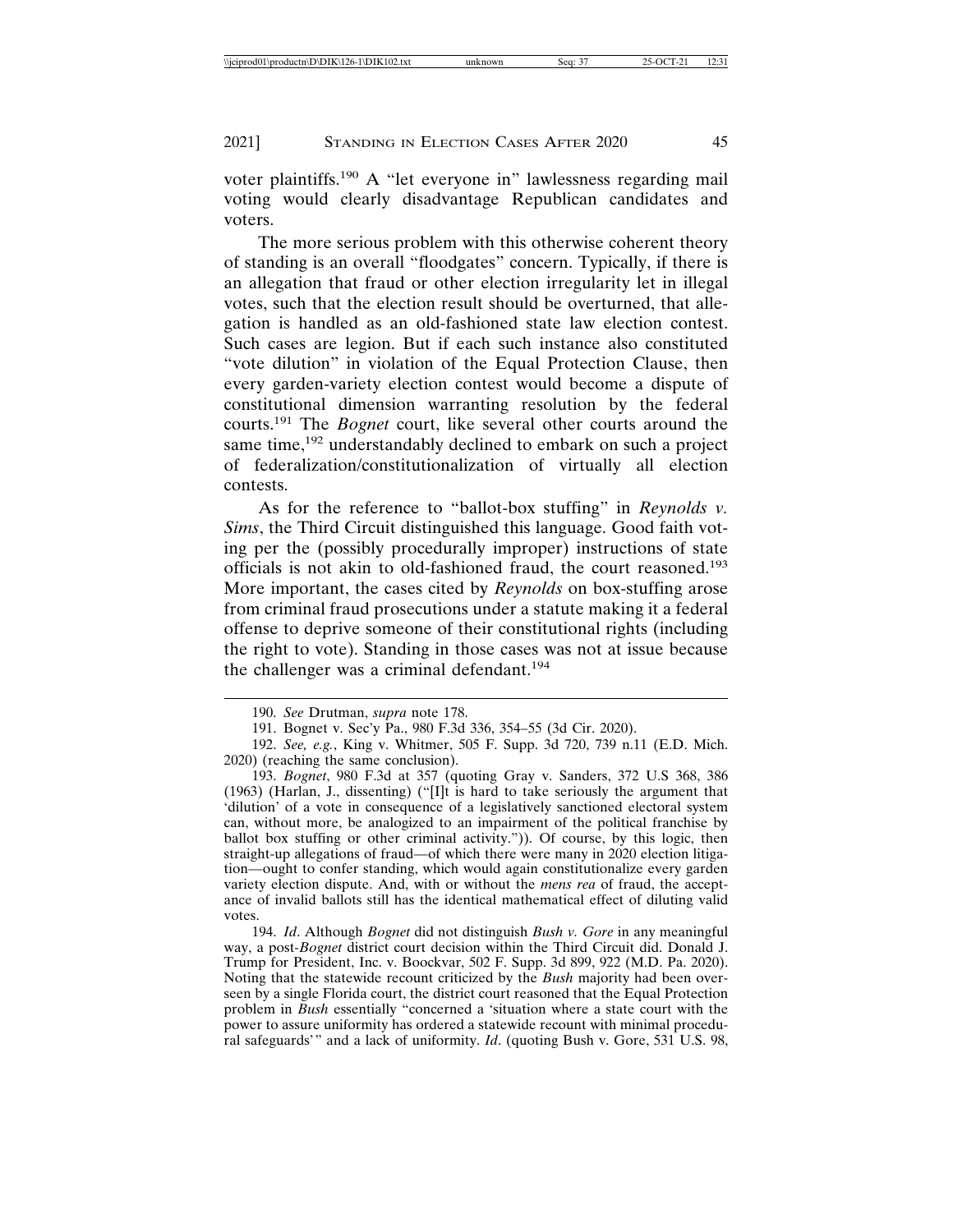This "floodgates" concern is a reasonable one. But it seems more like a merits concern than one of standing. Federal courts could plausibly invoke an abstention doctrine to avoid intervening in what should more properly be a state court election contest. And both federal and state courts could plausibly decline, on the merits, to expand the equal protection theory of *Reynolds v. Sims* and *Bush v. Gore* to garden-variety election contests. But regardless of whether federal courts are the proper forum, or equal protection the proper legal claims, and regardless of whether the pandemicinspired expansion of mail ballot rules is unconstitutional, plaintiffs clearly had a plausible claim that the expansion frustrated their electoral interests. They would thus have standing and be entitled to a full hearing on the merits (absent some other procedural problem) rather than a cursory dismissal.

Courts in future election cases should take from these cases the cue that plaintiffs are pleading a cognizable injury entitling them to substantive consideration. And contemporary observers should realize that many of these so-called "procedural" decisions actually incorporated a thoughtful look at the merits.

## *3. Cases of "Public Importance"*

For some state courts, ruling with an eye toward future cases, it was precisely the importance of the issues involved that militated *in favor* of standing. In *The Election Integrity Project of Nevada v. Nevada*, a state court held that an election integrity organization had standing to challenge under state law the Nevada Legislature's pandemic-inspired move to an automatic vote-by-mail regime (in which all voters are automatically mailed absentee ballots regardless of whether they request them), using an "illegal votes cast vote dilution" theory.195 The plaintiff argued that the mail vote expansion would lead to fraud, thus diluting their legitimate, non-fraudulent votes. The state court relied on Nevada's "public importance exception" to standing, wherein a Nevada court may grant Nevada citizens standing even absent specialized harm, if the case involves "an issue of significant public importance" and challenges a "legislative expenditure or appropriation" under the Nevada Constitution.<sup>196</sup> The court then rejected the claim on the merits, finding that plain-

<sup>109 (2000)).</sup> In essence, "the lack of guidance from a court constituted an equal protection violation." *Id*. This situation clearly did not exist in *Bognet* or any of the other 2020 election cases.

<sup>195.</sup> Election Integrity Project of Nev. v. Nevada, No. A-20-820510-C, 2020 WL 6498940, at \*6 (Nev. Dist. Ct., Clark Cnty. Sept. 29, 2020).

<sup>196.</sup> *Id.* at \*9–10.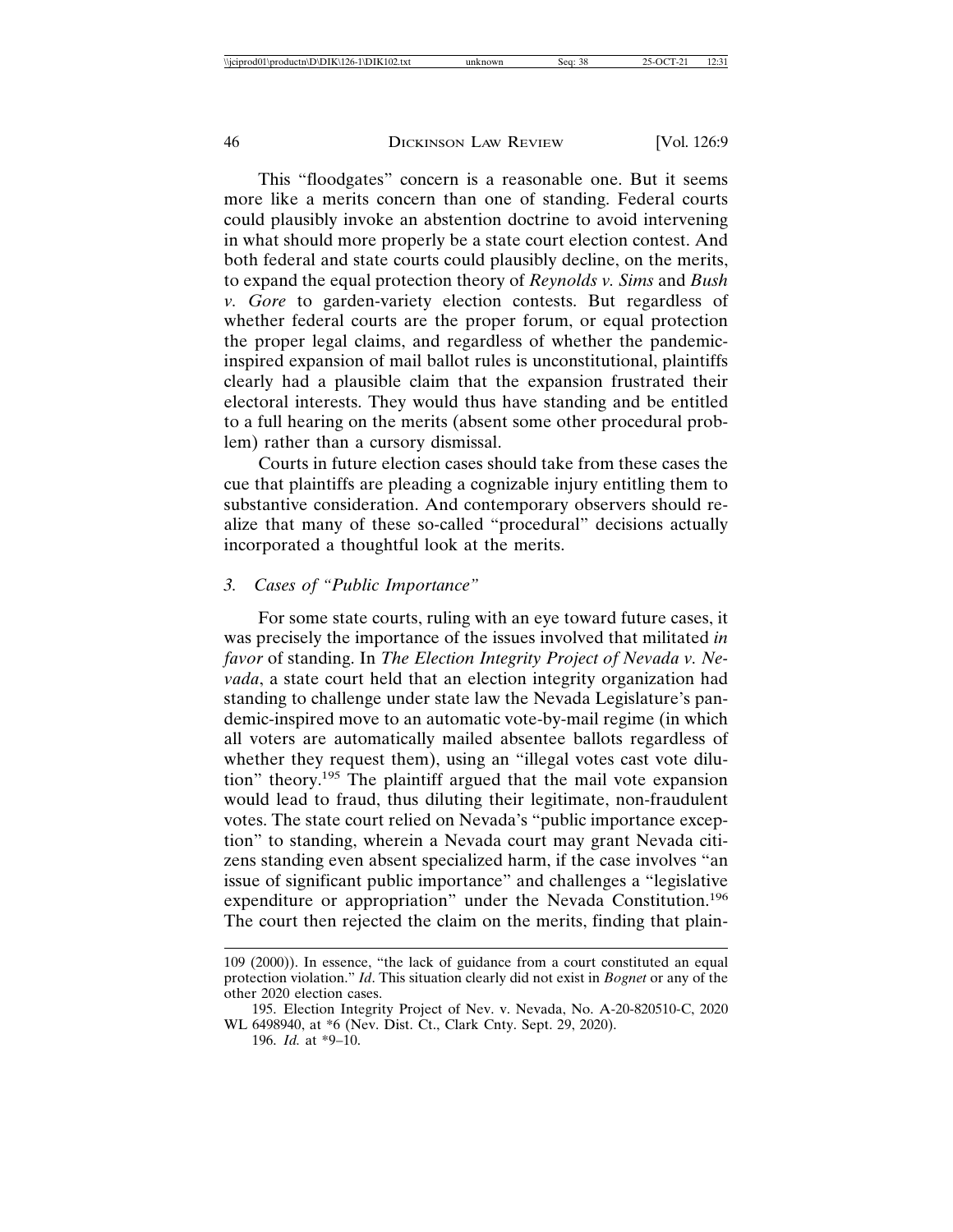tiffs' "unfounded speculations regarding voter fraud fall far short of the 'substantial evidence' required to obtain injunctive relief" under Nevada law.<sup>197</sup>

This result seems appropriate. An organization dedicated to election integrity clearly has an interest in combating election procedures which would lead to fraud. But once it gets to the merits, it cannot rely on speculation or conclusory assertions to obtain preliminary relief, or to withstand proper dispositive motions.

More important, the court recognized that election cases generally were "issues of significant public importance" which should not be cursorily dismissed in the ordinary course. As it happens, most state courts have "public interest" exceptions to their standing doctrines, as well as for ripeness and mootness doctrines.198 They should readily be applied to election and voting rights cases, to ensure adequate judicial review of alleged infringement on the right to vote and other fundamental structures of democracy.

Federal courts do not recognize such an exception, given the unique restraints placed on them by Article III's "Case or Controversy" requirement.199 Indeed, federal courts may be inclined to shun such cases, given their deference to the political process, which motivates much of the federal justiciability doctrine.<sup>200</sup> But the public importance of the question can be considered in applying the "capable of repetition, yet evading review" exception to mootness, which has been held to apply to election cases. $^{201}$ 

## *4. Availability of Post-Election Remedies; Revotes*

Again, some of the 2020 decisions rejecting this "illegal votes cast vote dilution" theory did so in alarmingly overbroad terms. A district court in Michigan rejected this theory because plaintiffs

201. *Id.*

<sup>197.</sup> *Id*. at \*10. The court also found that speculative nature of the harm rendered this pre-election challenge not ripe. *Id*.

<sup>198.</sup> Fialka-Feldman v. Oakland Univ. Bd. of Trustees, 639 F.3d 711, 716 (6th Cir. 2011) (listing examples of state cases); Gator.com Corp. v. L.L. Bean, Inc., 398 F.3d 1125, 1141 (9th Cir. 2005) (en banc) (Fletcher, J., dissenting) ("[A]lmost every state in the union" has such an exception) (cleaned up).

<sup>199.</sup> *Fialka-Feldman*, 639 F.3d at 716; WRIGHT & MILLER, *supra* note 26, at § 3533.9; *see also* DeFunis v. Odegaard, 416 U.S. 312, 316 (1974) (recognizing that applicable state law would allow consideration of the case under its "public importance" exception, but clarifying that the Court would have to consider justiciability under distinct federal rules); Richardson v. Ramirez, 418 U.S. 24, 36 (1974) (recognizing the same). The doctrinal difference reflects the fundamental difference between federal and state courts, with the former courts of limited jurisdiction and the latter ones of general jurisdiction. *Fialka-Feldman*, 639 F.3d at 716.

<sup>200.</sup> *See id.* at 715.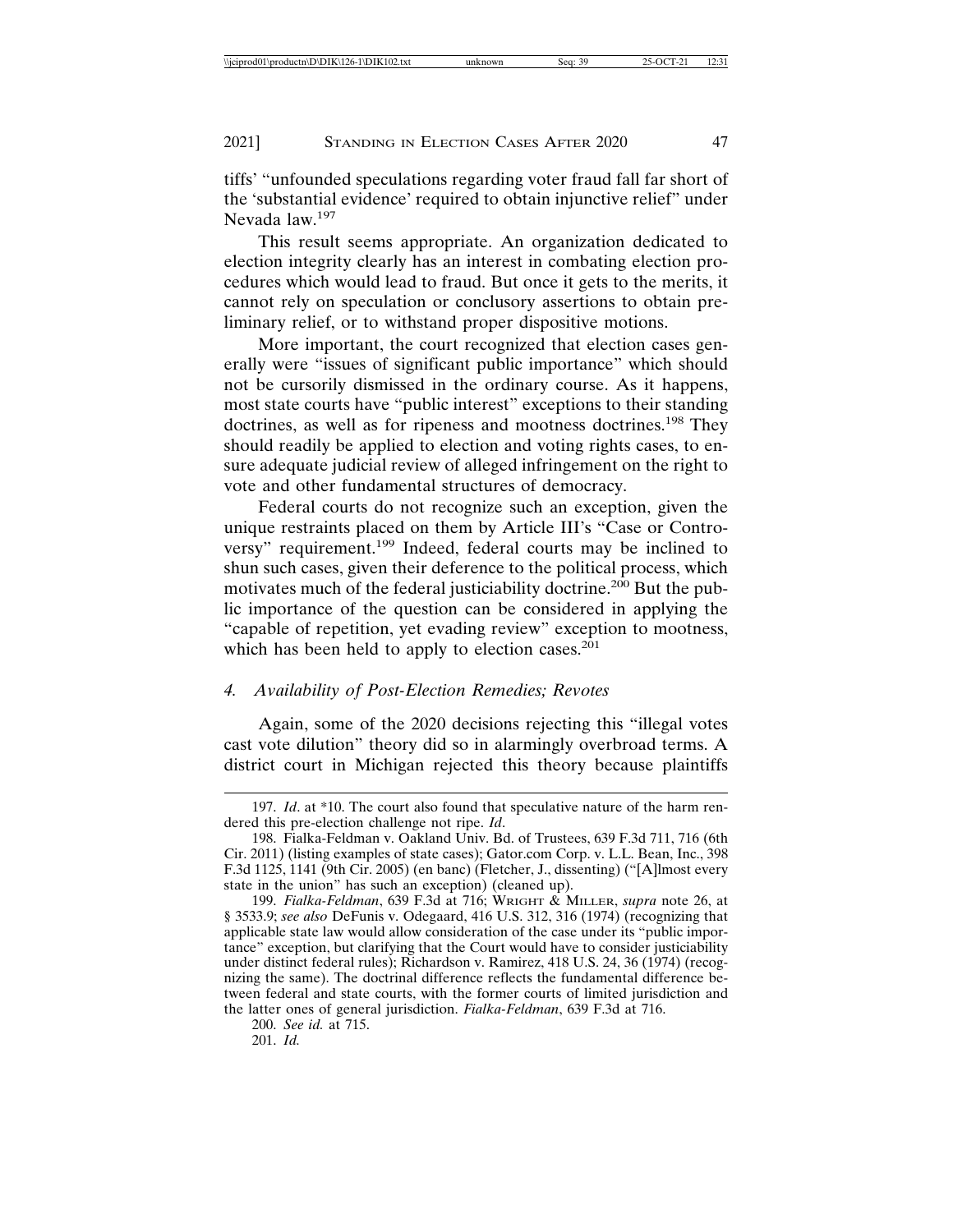sought decertification of the election results, which would cancel the votes of millions of people. Rather than simply stating that the evidence did not support such a sweeping remedy, the court dismissed the case as a matter of standing because "the alleged injury of vote-dilution" could not be redressed by "denying millions of others of *their* right to vote."202 But where the alleged harm is "dilution" of one's counted voters, rather than having one's vote improperly rejected, cancellation of the election results would indeed remedy the alleged harm. In fact, once the election has occurred, that is the *only* remedy which adequately addresses the harm.

The courts' squeamishness at cancelling millions of already cast votes is understandable. But it is a matter of the merits, or perhaps a matter of equitable remedial discretion, not a question of whether the plaintiff has met the three prongs of standing. It applies only to those cases decided after the election, of course.

But even as to those cases, it is by no means clear that a postelection remedy is unavailable. Because this reluctance to cancel the election underscored the courts' thinking in these cases, causing so much standing doctrine mischief, this point is worth addressing in some detail.

Courts can, and do, cancel election results after the fact when given sufficient evidence of electoral improprieties. Where there is sufficient evidence to show that a different candidate than the declared winner actually won, the remedy can be an injunction requiring a different candidate elected.203 Where it is clear there were sufficient irregularities to cast doubt on the election outcome, but not enough evidence to state with confidence which candidate won, a court can order a "revote"—i.e., a special election held under proper election rules.204 As one federal court has stated, explaining why federal courts "have often ordered special elections" to rem-

<sup>202.</sup> King v. Whitmer, 505 F. Supp. 3d 720, 735 (E.D. Mich. 2020).

<sup>203.</sup> *See* Adkins v. Huckabay, 755 So. 2d 206, 218–19 (La. 2000) ("[C]ourts are not powerless to overturn elections where irregularities are present."); Broadhurst v. City of Myrtle Beach Election Comm'n, 537 S.E.2d 543, 547 (S.C. 2000) (stating that a remedy is not available "in the absence of fraud, a constitutional violation, or a statute so providing.").

<sup>204.</sup> *See, e.g.*, Hadnott v. Amos, 394 U.S. 358, 367 (1969) (ordering new county elections because of constitutional violations); Connor v. Coleman, 440 U.S. 612, 618 (1979) (ordering statewide special elections for state legislature because of constitutional and statutory violations); Armstrong v. Adams, 869 F.2d 410, 413 n.3 (8th Cir. 1989) (ordering special elections to remedy voting rights violations); Cousins v. City Council of Chicago, 503 F.2d 912, 924 (7th Cir. 1974) (ordering special elections to remedy voting rights violations), *cert. denied*, 320 U.S. 992 (1975); Tucker v. Burford, 603 F. Supp. 276, 279 (N.D. Miss. 1985) (ordering the same); Pestrak v. Ohio Elections Comm'n, 670 F. Supp. 1368, 1378 (S.D. Ohio 1987).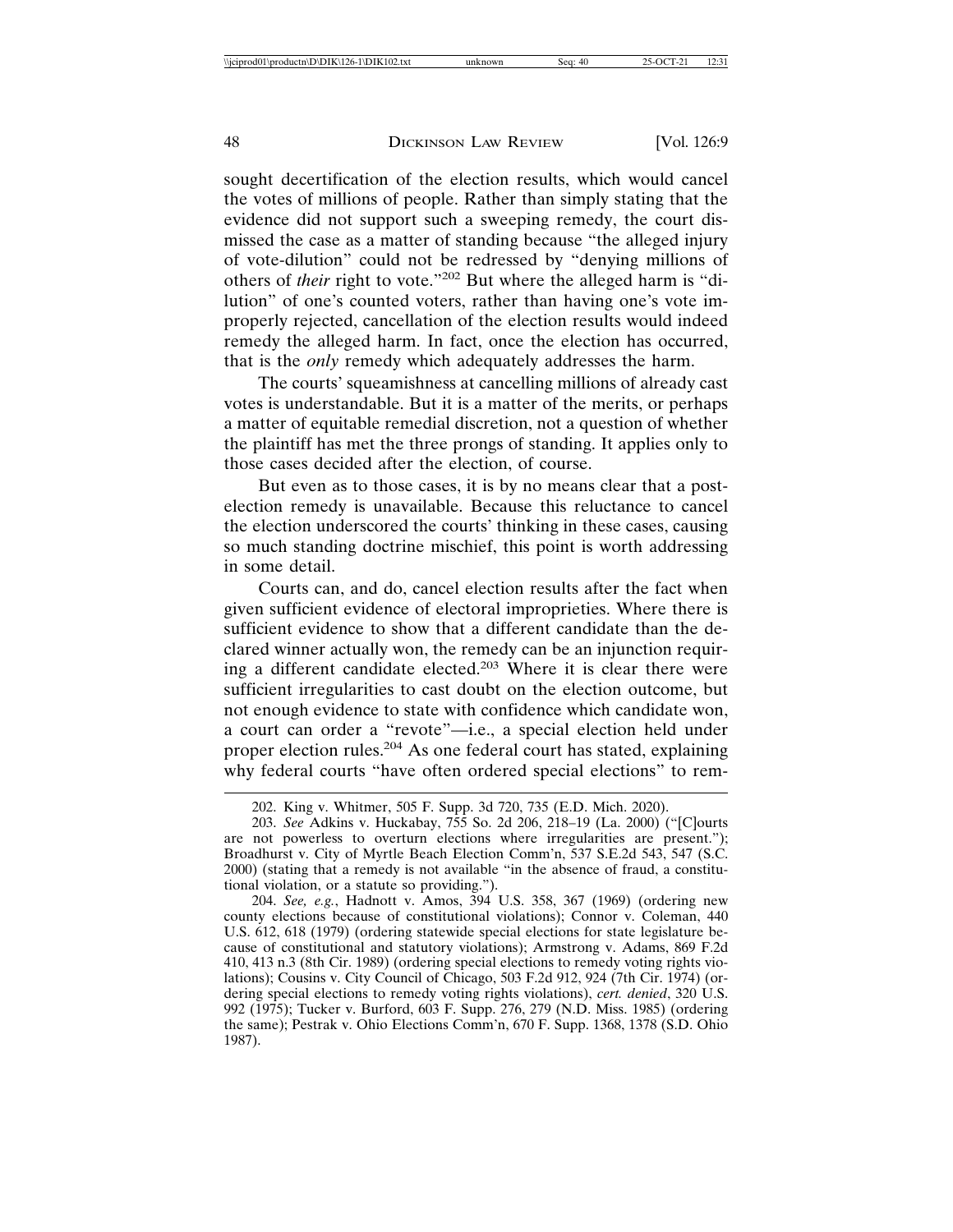edy voting rights violations: "Prospective relief alone is of little consequence to the many voters who sought to vote . . . and could not do it effectively."<sup>205</sup>

A legitimate question arises as to whether courts could order a "revote" in a federal election, let alone a presidential election. The Electors Clause provides that Congress "may determine the Time of choosing the Electors, and the Day on which they shall give their vote; which Day shall be the same throughout the United States."206 Pursuant to that authority, Congress has statutorily authorized a single uniform date for the presidential election.207 Congress also designated a single uniform date for congressional elections as well.208 Every four years, the congressionally-mandated uniform date for congressional and presidential elections coincides.

Some have argued that this precludes any court-ordered special election remedy in a presidential election or a congressional election. Indeed, the 2000 Gore campaign originally considered challenging the Palm Beach County, Florida "butterfly ballot," given plentiful evidence of a ballot defect causing massive voter confusion, depriving candidate Gore of thousands of votes. But it opted not to, reasoning that a court-ordered special election was not possible.209 And a Florida trial court at the time agreed.210 But actually, both federal courts<sup>211</sup> and state courts<sup>212</sup> have on numerous occasions ordered special congressional elections to remedy election lawsuits. The theory is that while the date for a *regular* election should be uniform pursuant to law, a *special* election, by definition, need not be. Special elections are held all the time to fill

211. *See, e.g.*, Vera v. Bush, 933 F. Supp. 1341, 1353 (S.D. Tex. 1996) (ordering new congressional elections because of constitutional violations in districting); Busbee v. Smith, 549 F. Supp. 494, 525 (D.D.C. 1982) (ordering a new congressional election because of statutory violations in districting).

212. *See, e.g.*, LaCaze v. Johnson, 310 So. 2d 86, 86 (La. 1974) (ordering a new congressional election because one voting machine malfunctioned, resulting in the loss of 144 votes in a close race); Lowenstein v. Larkin, 288 N.E.2d 133, 133 (N.Y. 1972) (setting aside a congressional election and ordering a new election because of errors by polling place official who wrongly turned away some voters and allowed others to vote).

<sup>205.</sup> Ketchum v. City Council of Chi., 630 F. Supp. 551, 565 (N.D. Ill. 1985).

<sup>206.</sup> U.S. CONST. art. II, § 1, cl. 4.

<sup>207. 3</sup> U.S.C. § 1 (1948). 208. 2 U.S.C. § 7 (1934).

<sup>209.</sup> *See* Steven Mulroy, *Right Without a Remedy? The "Butterfly Ballot" Case and Court-Ordered Federal Election "Revotes*,*"* 10 GEO. MASON L. REV. 215, 216, 222–23 (2001) (collecting sources).

<sup>210.</sup> *See* Fladell v. Elections Canvassing Comm'n of Fla., No. CL-0010965, 2000 WL 35531402 (Fla. Cir. Ct. Nov. 20, 2000) (holding so in the Palm Beach County, Florida "butterfly ballot" case during the 2000 presidential election controversy).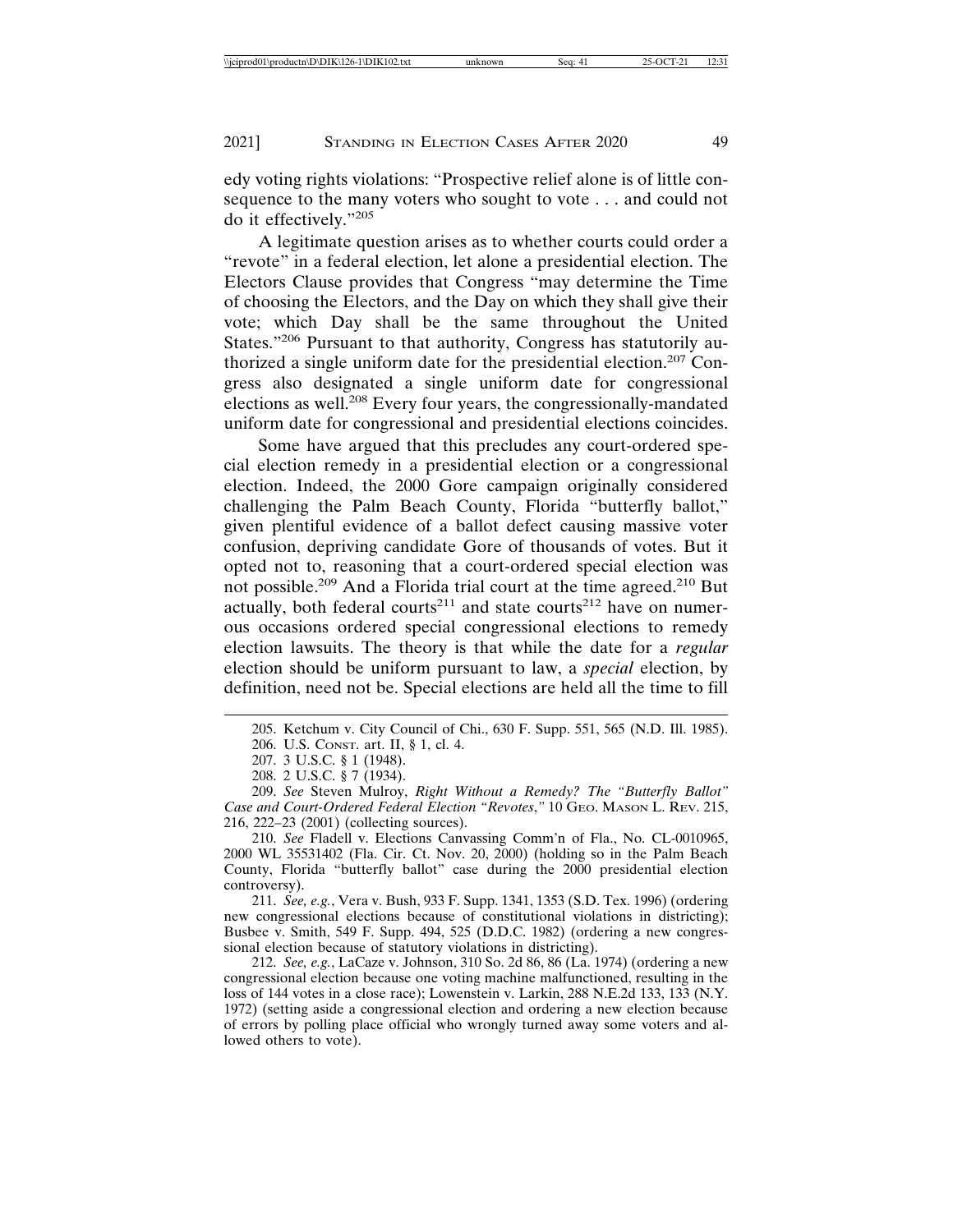congressional vacancies; they do not all coincide with the "first Tuesday in November" of even-numbered years set out in 2 U.S.C. § 7.<sup>213</sup> Otherwise, no matter how clear-cut and serious the voting rights violation—a deliberate destruction of thousands of ballots, a hurricane which prevented a quarter of the population from going to the polls, widespread voting machine breakdowns preventing thousands from casting Election Day ballots—a court's remedial hands would be tied.

Nor must the answer differ with respect to presidential elections. A federal court has actually considered this question and concluded that ordering a revote of a presidential election is within the equitable authority of federal courts, if truly necessary to vindicate substantial electoral improprieties denying the right to vote.<sup>214</sup> Such violations, of either the Constitution or of a specific federal statute like the Voting Rights Act,<sup>215</sup> could take precedence over the more general statutory mandate of 3 U.S.C. § 1 and 2 U.S.C. § 7.216 Or, just as plausibly, those statutes could be read to apply to *regular* elections, and not *special* elections. A similar reading could be given to the Electors Clause.

Even further, the Electors Clause might not even actually require that the *regular* presidential election be held on the same day. The better interpretation of the Electors Clause is that in the Clause:

The Congress may determine the Time of chusing the Electors, and the Day on which they shall give their Votes; which Day shall be the same throughout the United States.<sup>217</sup>

The phrase "the Day" which "shall be the same throughout the United States" is "the Day" on which the Electors shall "give their Votes"—i.e., the day on which they meet as the Electoral College rather than "the Time of chusing the Electors." Thus, there is more temporal flexibility regarding the initial mechanism for assigning Electors (in the modern era, the general election) than for the later "Day" when they "shall meet in their respective States"<sup>218</sup> to cast their ballots.

- 217. U.S. CONST. art. II, § 1, cl. 4.
- 218. U.S. CONST. art. II, § 1, cl. 3.

<sup>213. 2</sup> U.S.C. 7 (2018); *see* Steven Mulroy, *Right Without a Remedy? The "Butterfly Ballot" Case and Court-Ordered Federal Election "Revotes*,*"* 10 GEO. MASON L. REV. 215, 223–28 (2001) (making this argument).

<sup>214.</sup> Donohue v. Bd. of Elections, 435 F. Supp. 957, 967–68 (E.D.N.Y. 1976) (explaining that on the merits, relief was not appropriate).

<sup>215. 52</sup> U.S.C. § 10101 (2018).

<sup>216. 3</sup> U.S.C. § 1 (2018); 2 U.S.C. § 7 (2018).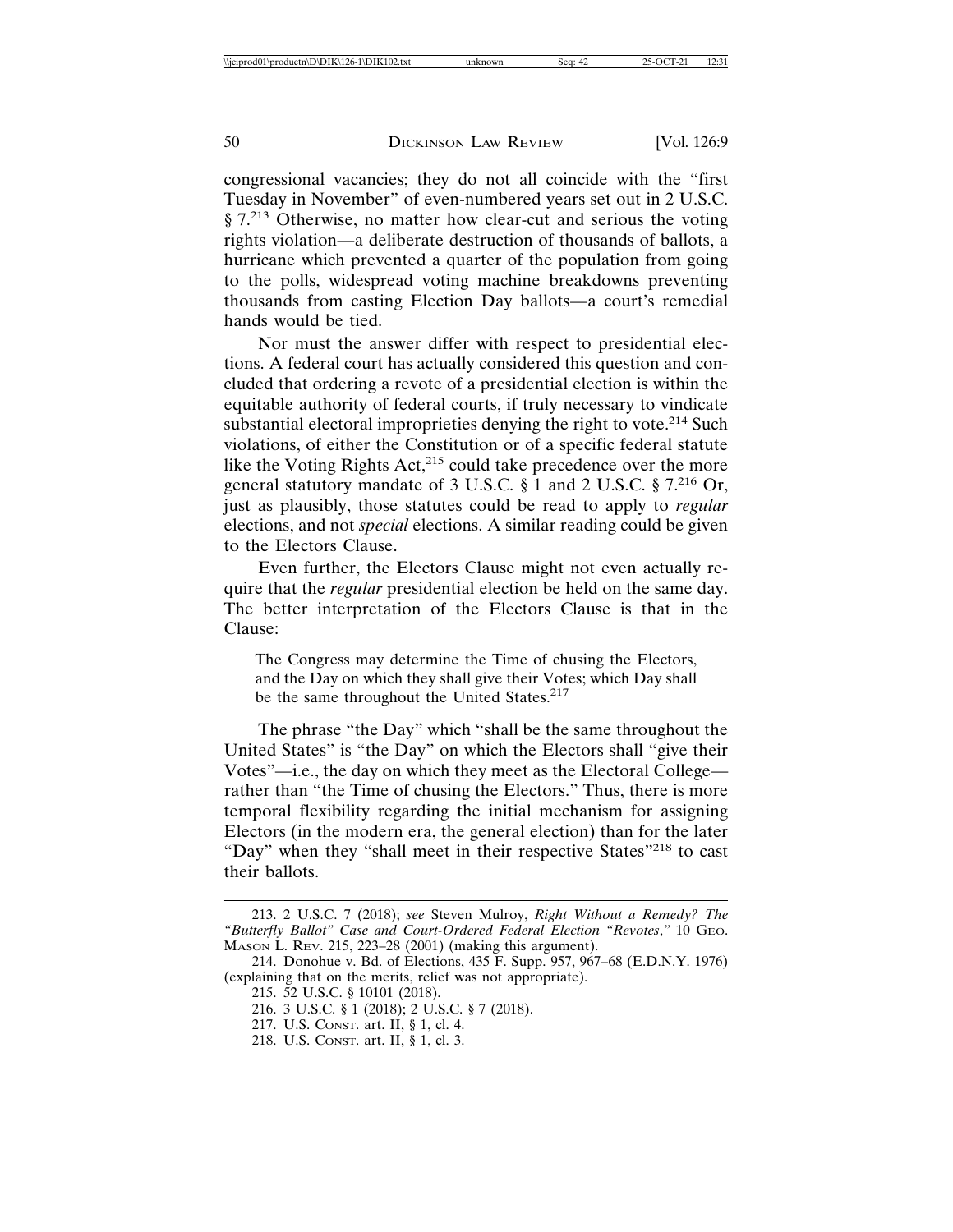#### 2021] STANDING IN ELECTION CASES AFTER 2020 51

This interpretation is consistent with historical practice. In the early decades of the Republic, states would either hold an election, hold a series of caucuses at various locations around the state, or simply appoint a slate of Electors through a vote of the state legislature.219 Indeed, most states chose the latter method early on in the Republic, with presidential elections not becoming universal until the 1840s.220 During this period, there was no federal statute prescribing a uniform date for the "chusing."

## *5. Poll Observer Claims*

One pattern in the 2020 election cases was complaints about insufficient access of Republican poll observers to the counting of ballots. Except for one early injunction temporarily giving poll observers closer access in the days immediately after the election, while absentee ballots were still being counted, $221$  these claims went nowhere, and for good reasons. In some cases, plaintiffs failed to allege that election officials were discriminating against Republican poll observers.222 In other cases, the remedy sought—invalidation of the election results well after the counting had stopped—was incommensurate with the nature of the alleged injury.<sup>223</sup>

## *6. Other Troubling Standing Doctrine Pronouncements*

Even more troubling are alternative grounds given by the Third Circuit in *Bognet* for rejecting standing on the Equal Protection Clause claim. Before even getting to the "pleading deficiency" and "floodgates" concerns, the court made some dubious, overarching claims about standing.

First, it said that because the "source" of the alleged voting illegality is "necessarily a matter of state law," any alleged harm

222. *See, e.g.*, Wood v. Raffensperger, 501 F. Supp. 3d 1310, 1322 (N.D. Ga. 2020) (stating that the alleged injury was a generalized grievance as plaintiff did not allege that *he* attempted to participate as an election monitor, individually, nor did he allege that election monitors of his designation, acting on behalf of the GOP, were denied participation).

223. Donald J. Trump for President, Inc. v. Boockvar, 502 F. Supp. 3d 899, 906 (M.D. Pa. 2020) ("This Court has been unable to find any case in which a plaintiff has sought such a drastic remedy in the contest of an election . . . .").

<sup>219.</sup> McPherson v. Blacker, 146 U.S. 1, 27 (1982)

<sup>220.</sup> Chiafalo v. Washington, 140 S. Ct. 2316, 2322 (2020).

<sup>221.</sup> *In re* Canvassing Observation, No. 1094, 2020 WL 6551316, at \*4 (Pa. Commw. Ct. Nov. 5, 2020). *Id.* at \*1 n.4 (explaining that the proceedings were expedited due to the time constraints posed by the matter). *But see In re* Canvassing Observation, 241 A.3d 339, 351 (Pa. 2020) (vacating that order and denying relief), *cert. denied sub nom*. Donald J. Trump for President, Inc. v. Degraffenreid, 141 S. Ct. 1451 (2021).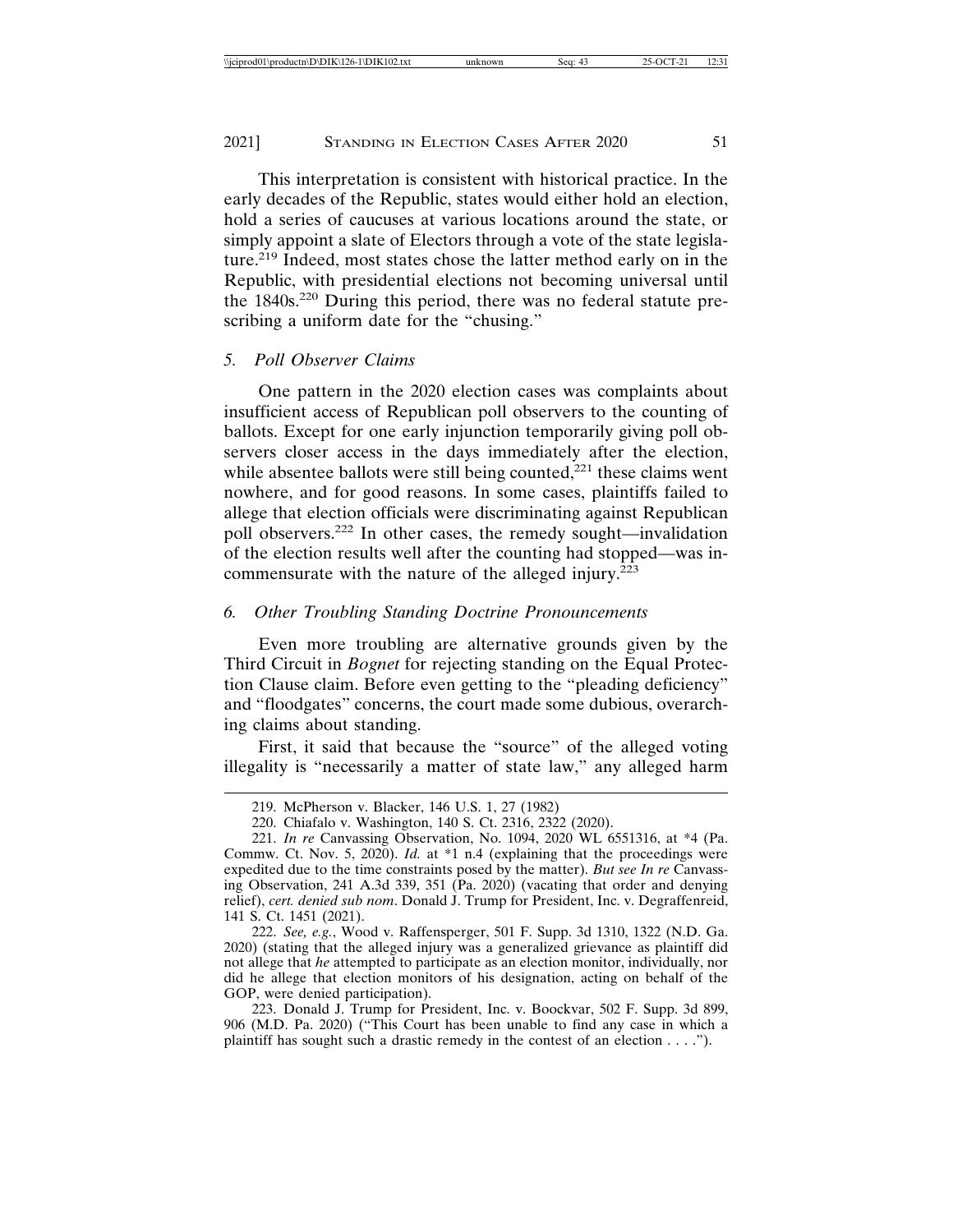stemming from the mail ballot Deadline Extension was thus "abstract for purposes of the Equal Protection Clause."224 But voter plaintiffs challenge election rules which are products of state law determinations all the time.<sup>225</sup> It is hard to see how that makes all such challenges "abstract," or even the instant challenge in *Bognet*, which involved very specific allegations about identified classes of votes.

The court also stated that alleged vote dilution harm was not "concrete" because it would occur even if the identical Extension had been made by the state legislature, and thus clearly not in violation of the Electors Clause.226 It is even harder to make sense of this statement. The alleged violation is precisely that a state actor other than the state legislature made the voting change, in supposed violation of the Electors Clause.<sup>227</sup> One cannot logically deny standing on the ground that the burden on the plaintiff would be the same if, counterfactually, it came from a legal source as opposed to an illegal one. By that logic, if the President unilaterally and unconstitutionally imposed a tax on certain industries without seeking congressional approval, an industry paying the tax would not have standing to challenge the separation of powers violation

227. There are a number of good reasons to reject this Electors Clause theory on the merits. For example, one can reasonably conclude that state statutes granting emergency rulemaking authority to the state's Secretary of State, Governor, or other official, or statutes conferring on state courts jurisdiction to adjudicate alleged violations of the state constitution, are proper delegations of the state legislature's Electors Clause authority. *See* Trump v. Kemp, 511 F. Supp. 3d 1325, 1337–38 (N.D. Ga. 2021) (finding that the Governor's certification of the election, as required by state statute, did not violate Electors Clause); *cf.* Ariz. State Legislature v. Ariz. Indep. Redistricting Comm'n, 576 U.S. 787, 787 (2015) (finding that a state referendum moving redistricting authority from the state legislature to an independent commission did not violate the Elections Clause). There are also sound equitable reasons for not granting relief on this theory under the facts of the 2020 elections cases—e.g., that it is unfair to disenfranchise voters who relied in good faith on mid-2020, pandemic-triggered state official pronouncements as to how to properly vote, or that it is too close to the election to judicially change election rules. Paher v. Cegavske, No. 3:20-cv-00243, 2020 WL 2748301, at \*6 (D. Nev. May 27, 2020) (declining to take any action to alter Nevada officials' enacted plan to conduct an all-mail election in order to diminish the spread of COVID-19); *see* Purcell v. Gonzalez, 549 U.S. 1, 4–5 (2006) (noting that federal courts should generally avoid ordering election changes close to the election, to avoid voter confusion and administrative disruption). But those questions are distinct from the threshold standing inquiry.

<sup>224.</sup> Bognet v. Sec'y Pa., 980 F.3d 336, 353 (3d Cir. 2020).

<sup>225.</sup> *See generally* League of Women Voters of Ohio v. LaRose, 489 F. Supp. 3d 719 (S.D. Ohio 2020); Nemes v. Bensinger, 467 F. Supp. 3d 509 (W.D. Ky. 2020).

<sup>226.</sup> *Bognet*, 980 F.3d at 353.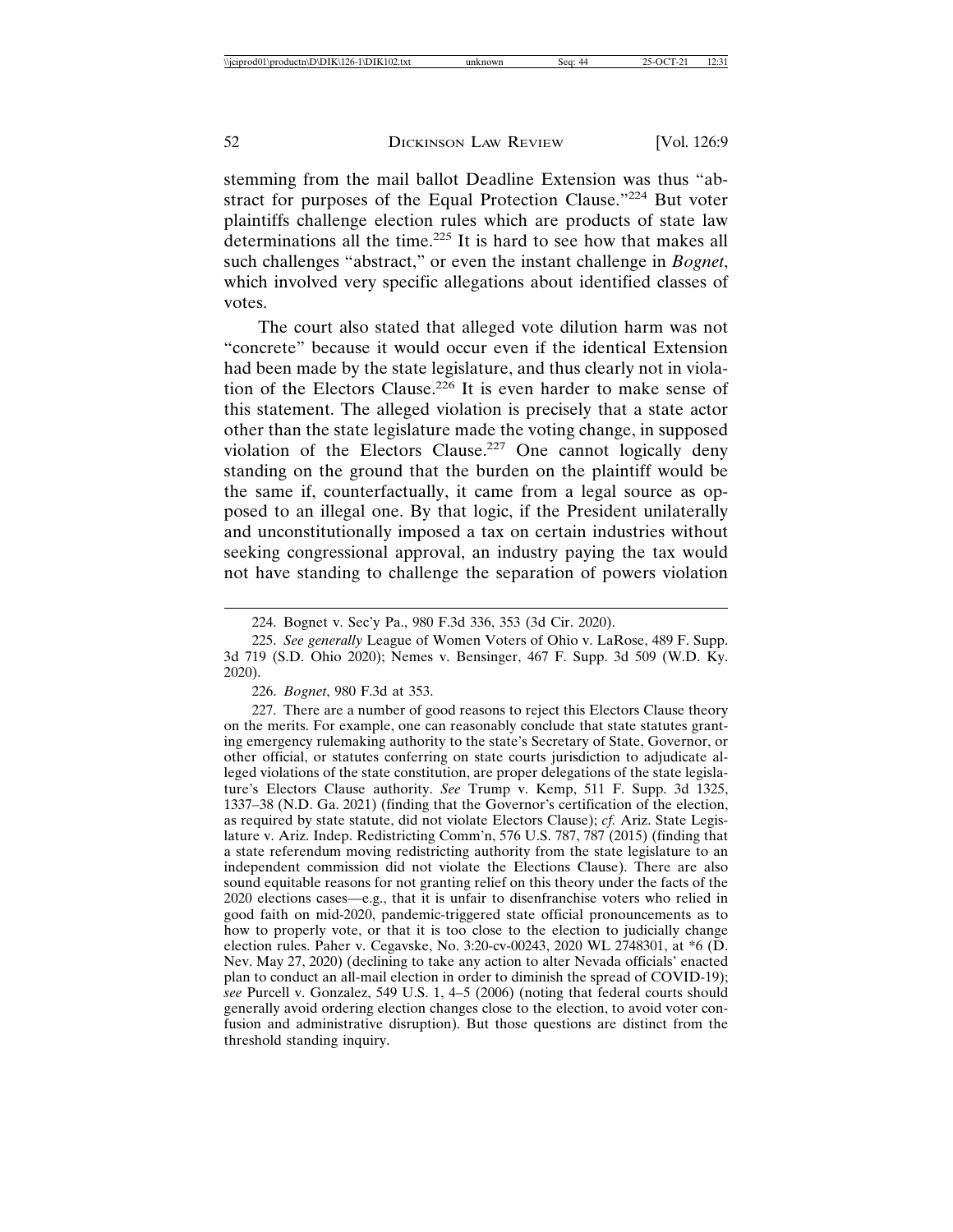2021] STANDING IN ELECTION CASES AFTER 2020 53

because the amount of tax would be the same even if Congress had actually passed it.<sup>228</sup>

These two statements—about state law as the "source" of the alleged violation and about the burden on plaintiffs being the same regardless of whether it stemmed from a legal or illegal authority would, if taken seriously, substantially and improperly eliminate standing for a host of otherwise proper plaintiffs.

## *7. Appropriate Rejections of Standing*

Sometimes, voters who otherwise might have standing sued the wrong defendants or sought the wrong relief, creating problems not with the "injury" prong of standing but the "causation" and "redressability" prongs.

For example, in *Donald J. Trump for President, Inc. v. Boock*var,<sup>229</sup> two voters complained that Pennsylvania allowed counties to vary widely as to whether and how they allowed absentee ballot voters to "cure" their mail ballots. Plaintiffs sued the Secretary of State, who had issued guidance encouraging but not requiring counties to do so,<sup>230</sup> seeking to invalidate the election results.<sup>231</sup> The voter plaintiffs had a credible claim of injury: each of their mail ballots had been canceled by counties which failed to provide opportunities to cure.<sup>232</sup> The district court found that they had met the first prong of "injury in fact."233 But they failed to meet the second and third prongs of the standing inquiry.234 Because their county election office canceled their ballots, and not the defendant Secre-

<sup>228.</sup> *Cf.* Sierra Club v. Trump, 379 F. Supp. 3d 883, 905–08 (N.D. Cal. 2019) (finding that an environmental organization had standing to challenge a unilateral presidential allocation of funds for border wall construction without congressional approval); Trump v. Sierra Club, 963 F.3d 874, 883–86 (9th Cir. 2020) (sustaining the ruling on standing). The Third Circuit excluded the Presumption of Timeliness from this counterfactual analysis, because it was not clear that the state legislature actually could constitutionally provide for the Presumption. *Bognet*, 980 F.3d at 353 n.9. This was because the Presumption allegedly might allow at least some voters to cast a ballot after Election Day, benefiting from the USPS' failure to legibly postmark it as such. *Id.* This would arguably violate the requirement that presidential elections be held on a single uniform day throughout the United States. *See U.S.* CONST. art. II, § 1, cl. 4 (authorizing Congress to establish a uniform date); 3 U.S.C. § 1 (establishing Election Day for presidential elections); 2 U.S.C.§ 7 (establishing same Election Day for congressional elections).

<sup>229.</sup> *See generally* Donald J. Trump for President, Inc. v. Boockvar, 502 F. Supp. 3d 899 (M.D. Pa.), *aff'd sub nom.* Donald J. Trump for President, Inc. v. Sec'y Pa., 830 F. App'x 377 (3d Cir. 2020).

<sup>230.</sup> *Id.* at 906.

<sup>231.</sup> *Id.*

<sup>232.</sup> *Id.* at 907. 233. *Id.* at 912.

<sup>234.</sup> *Id.*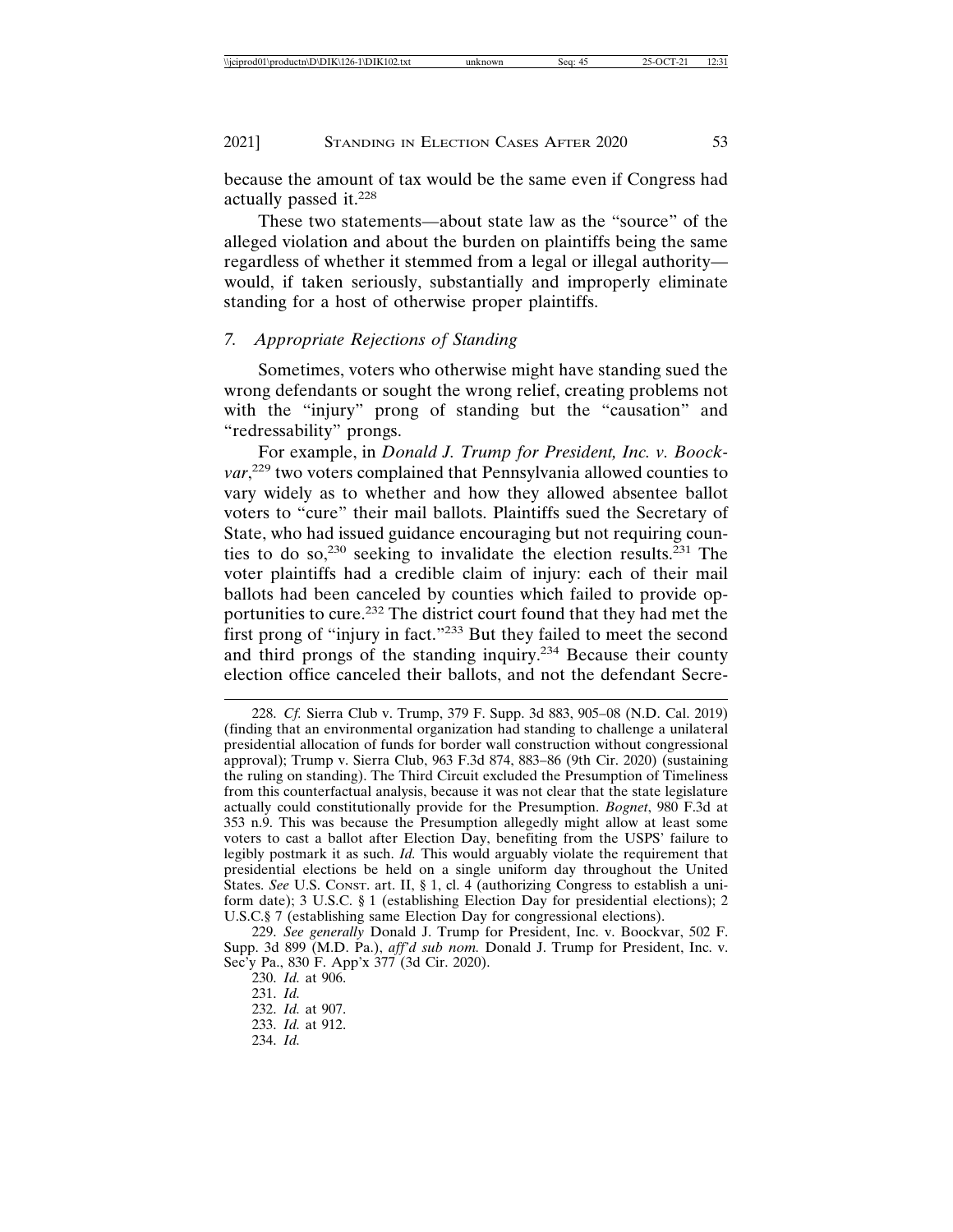tary of State, plaintiffs' injuries were not "fairly traceable" to actions of the defendant.<sup>235</sup> And because their injury of vote cancellation would not be alleviated "by invalidating the votes of others," plaintiffs also lacked the third, "redressability" prong.<sup>236</sup> This was not the only such instances of plaintiffs suing the wrong party and losing the standing argument on the second or third prongs.<sup>237</sup>

In an earlier order in the same case, the court rejected other claims on standing grounds because they were too speculative. Plaintiffs had also objected to Pennsylvania's (i) use of unmanned drop boxes for absentee ballots, (ii) failure to require all counties to check mail ballot signatures for matches with signatures on file, and (iii) requirement that poll watchers be residents of the county they conducted poll-watching in.<sup>238</sup> The plaintiffs' theory was that these challenged practices increased the risk of election fraud and that the inclusion of fraudulent votes in the vote totals diluted their legitimate votes to their detriment.<sup>239</sup> For all three challenged practices, the court concluded that the supposed harm was too remote and hypothetical.240 After reviewing all of the evidence before it on the state's motion for summary judgment, the court concluded that plaintiffs had not met their burden of establishing a genuine issue of fact on whether the type of fraud alleged was "certainly impending," as opposed to just "a possible future injury."<sup>241</sup>

239. *Id.* at 370.

<sup>235.</sup> *Id.*

<sup>236.</sup> *Id*. On a related note in that same case, the district court rejected the plaintiffs' Equal Protection Claim on the merits because, *inter alia*, plaintiffs sought to enjoin certification just of the presidential election, and not of any other election race on the ballot, despite all such races being theoretically tainted to the same degree by the disparate ballot curing procedures. The court questioned whether it was "logically possible to hold Pennsylvania's electoral system both constitutional and unconstitutional at the same time." *Id.* at 920 n.118.

<sup>237.</sup> *See, e.g.*, Ga. Republican Party, Inc. v. Sec'y of State for Ga., No. 20- 14741, 2020 WL 7488181, at \*2 (11th Cir. Dec. 21, 2020) (noting that plaintiffs sued Georgia Secretary of State over allegedly lax mail ballot signature-matching, but it was county election officials who conducted the matching); Jacobson v. Fla. Sec'y of State, 974 F.3d 1236, 1254–56 (11th Cir. 2020) (noting that plaintiffs sued Florida Secretary of State over improper placement of candidate names on ballots, a function carried out by county election officials).

<sup>238.</sup> Donald J. Trump for President, Inc. v. Boockvar, 493 F. Supp. 3d 331, 342 (W.D. Pa. 2020).

<sup>240.</sup> *Id.* at 371–79. 241. *Id.* at 377.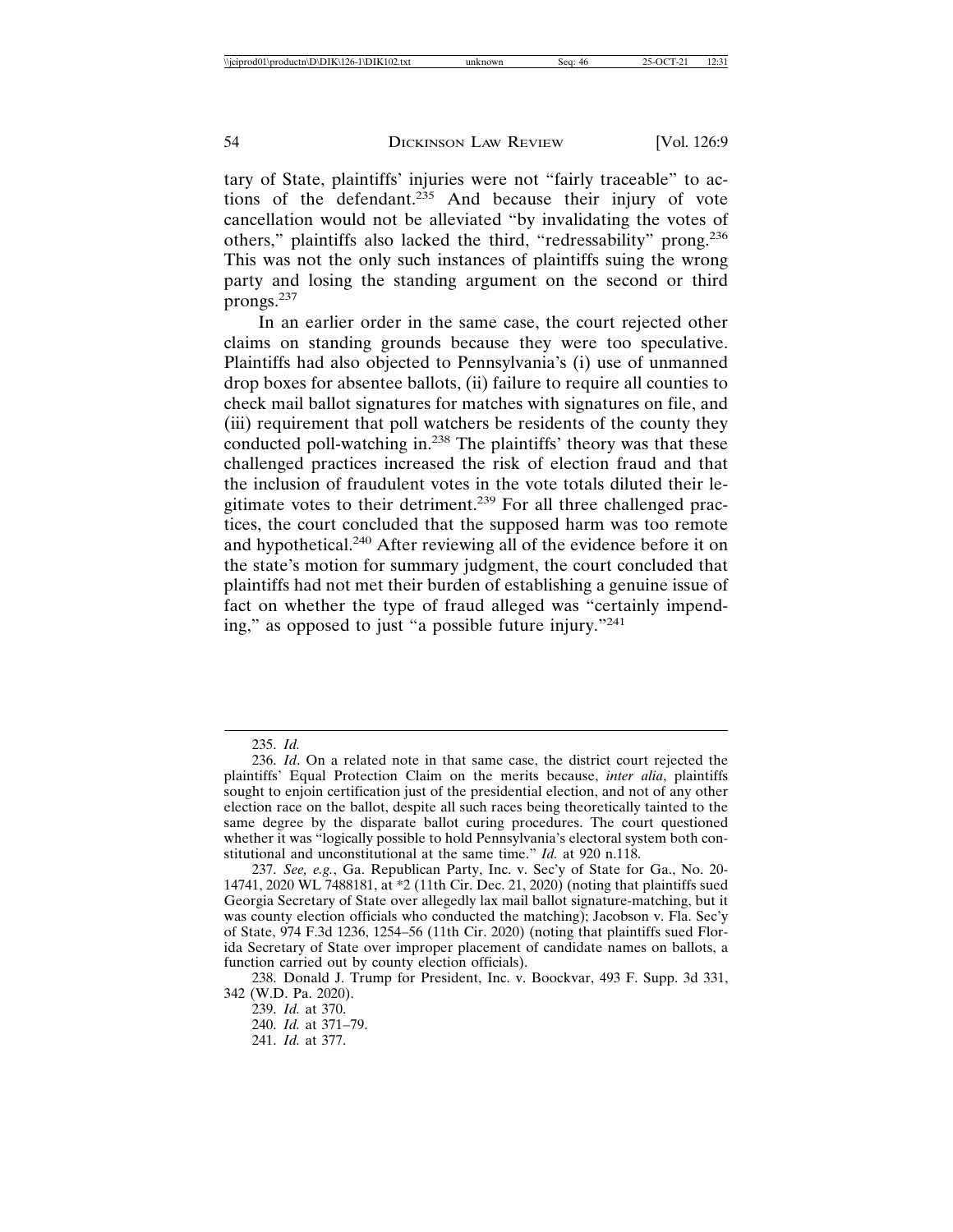#### 2021] STANDING IN ELECTION CASES AFTER 2020 55

## IV. CAMPAIGN/ORGANIZATION STANDING

### *A. Preexisting Law*

Courts often recognize the standing of political parties to bring election challenges.242 They consider campaign organizations and political parties similarly to candidates when it comes to standing, including using a "competitive standing" theory.<sup>243</sup>

The challenge to Indiana's voter identification law is a good example. In that case, the Seventh Circuit ruled that the Democratic Party had standing to challenge Indiana's requirement that voters present a photo identification in order to vote. The court recognized the reality that most voters without photo identification "are low on the economic ladder."<sup>244</sup> Citing polling data, the court further recognized the reality that such persons "are more likely to vote for Democratic than Republican candidates."245 Thus, the new law injured the Democratic Party by requiring it to devote resources to turn out voters who might otherwise be discouraged to show up.246 The court also recognized the associational standing of the Party on behalf of those of its members who lacked adequate photo identifications.<sup>247</sup>

Indeed, political parties may often be better situated than individual voters to sue on these claims. They represent a wide diversity of voters who may be adversely affected by electoral rules and can

247. *Id.*

<sup>242.</sup> *See* Tex. Democratic Party v. Benkiser, 459 F.3d 582, 585–86 (5th Cir. 2006) (finding that a party had standing to challenge a last-minute replacement of one rival candidate with another on the ballot); Schulz v. Williams, 44 F.3d 48, 52 (2d Cir. 1994) (finding that the Libertarian Party had standing to challenge ballot access laws); Owen v. Mulligan, 640 F.2d 1130, 1132–33 (9th Cir. 1981) (finding that a county Republican Central Committee had standing to challenge the USPS's practice of providing preferential mail rates to rival candidate); SAM Party v. Kosinski, 483 F. Supp. 3d 245, 250 n.1 (S.D.N.Y. 2020) (noting that a third party could challenge ballot access provisions regarding status as a recognized "party," but lacked standing to challenge ballot access provision for independent candidates unaffiliated with a party).

<sup>243.</sup> *See, e.g.*, Green Party of Tenn. v. Hargett, 767 F.3d 533, 542–44 (6th Cir. 2014) (concluding that the Green Party had standing to challenge ballot-access laws); Pavek v. Simon, 967 F.3d 905, 907 (8th Cir. 2020) (finding that a campaign had standing to challenge a ballot-ordering provision).

<sup>244.</sup> Crawford v. Marion Cnty. Election Bd., 472 F.3d 949, 951 (7th Cir. 2007); *aff'd*, 553 U.S. 181 (2008).

<sup>245.</sup> *Id*.

<sup>246.</sup> *Id.*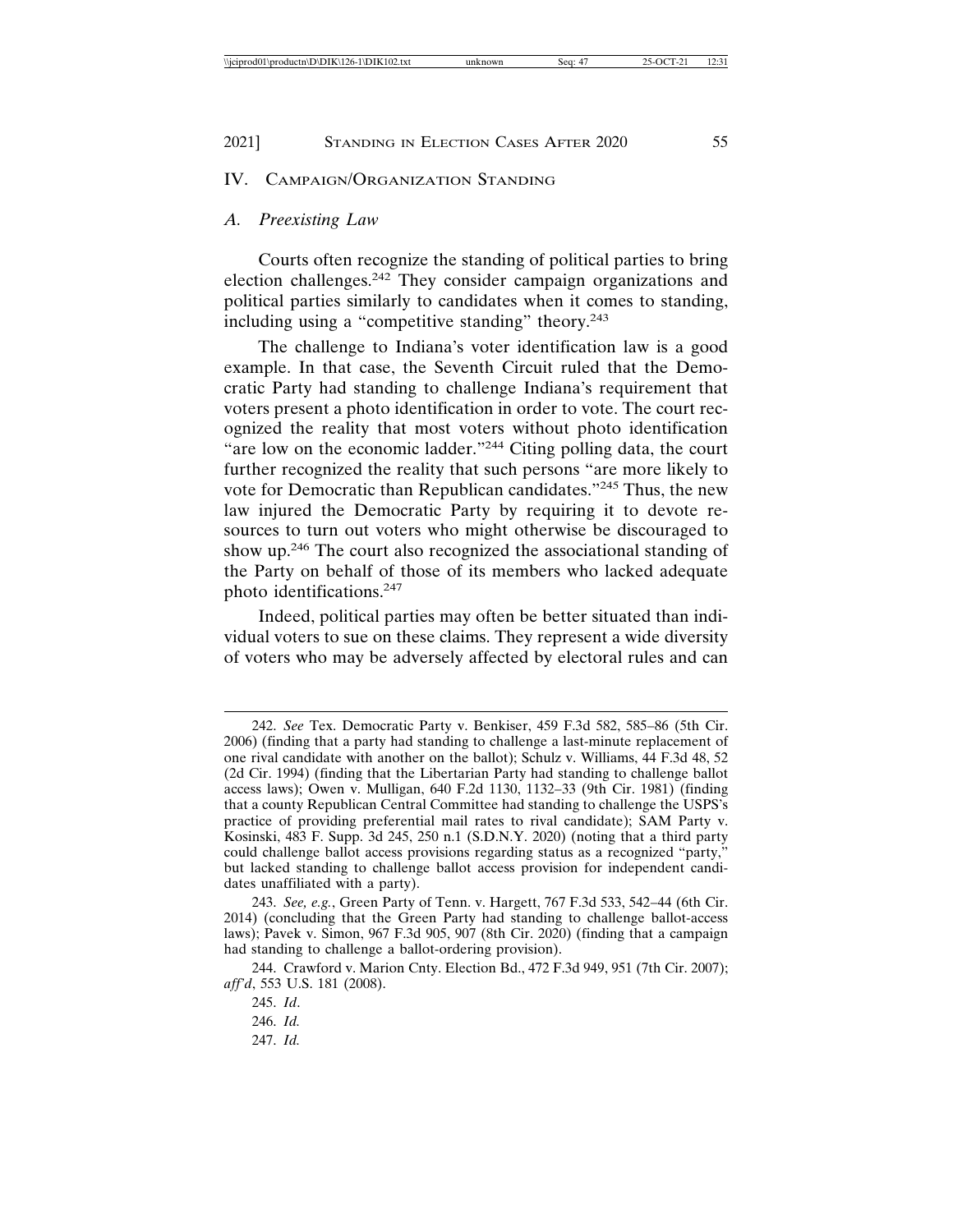represent a broader range of interests, not limited to the individual circumstances of one or a few voters.<sup>248</sup>

In some cases, political parties and organizations can separately achieve "associational standing" and bring suit on behalf of their members. Associational standing is met where (1) the organization's members would have standing to sue in their own right, (2) the interests sought to be protected are germane to the organization's purpose, and (3) neither the claim asserted nor the relief requested requires the participation of individual members in the lawsuit.249 Typically, the organization meets the third prong of the test if it seeks only injunctive relief and not money damages.<sup>250</sup> And, as noted above with respect to candidates themselves, organizations can satisfy their standing burden by showing that the challenged governmental practice has forced them to divert resources to deal with the practice.<sup>251</sup> To prevail under that theory, however, organizations must be specific about what activities they would divert resources *from*, and what they would divert resources *to*, as a result of the challenged voting or election rule.<sup>252</sup>

#### *B. 2020 Election Cases*

In some cases, party organizations were cursorily dismissed as lacking standing, sans analysis.253 In others, courts dismissed them on standing grounds for a pleading deficiency surprisingly common in these cases. They raised a "competitive standing" theory but

250. Clark v. McDonald's Corp., 213 F.R.D. 198, 207 (D.N.J. 2003).

251. *See* Havens Realty Corp. v. Coleman, 455 U.S. 363, 378–79, 379 n.21 (1982) (concluding that a fair housing organization had standing to challenge discriminatory renting practices); Fla. State Conf. of NAACP v. Browning, 522 F.3d 1153, 1163 n.13, 1165–66 (11th Cir. 2008) (finding that the NAACP had standing to challenge a voter photo ID law based on a 'diversion of resources' theory).

<sup>248.</sup> *See* Zipkin, *supra* note 44, at 227–38 (arguing for a broader, less individualized approach to standing in such cases and thus for broader organizational standing).

<sup>249.</sup> Hunt v. Wash. State Apple Advert. Comm'n, 432 U.S. 333, 343 (1977); *see also* Am. Civ. Rts. Union v. Martinez-Rivera, 166 F. Supp. 3d 779, 790–91 (W.D. Tex. 2015) (finding that a nonprofit election integrity group had organizational standing to challenge the alleged failure of a county election office to conduct list maintenance efforts and purge voter registration rolls of ineligible voters).

<sup>252.</sup> *See* Jacobson v. Fla. Sec'y of State, 974 F.3d 1236, 1250–52 (11th Cir. 2020) (concluding that the Democratic National Committee and a Democraticsupporting PAC lacked standing under this theory for failing to so allege with sufficient specificity).

<sup>253.</sup> Bowyer v. Ducey, 506 F. Supp. 3d 699, 710 (D. Ariz. 2020) (dismissing standing of Republican Party County Chair plaintiffs "outright," because plaintiffs' briefing did not contain any arguments explaining why they had standing).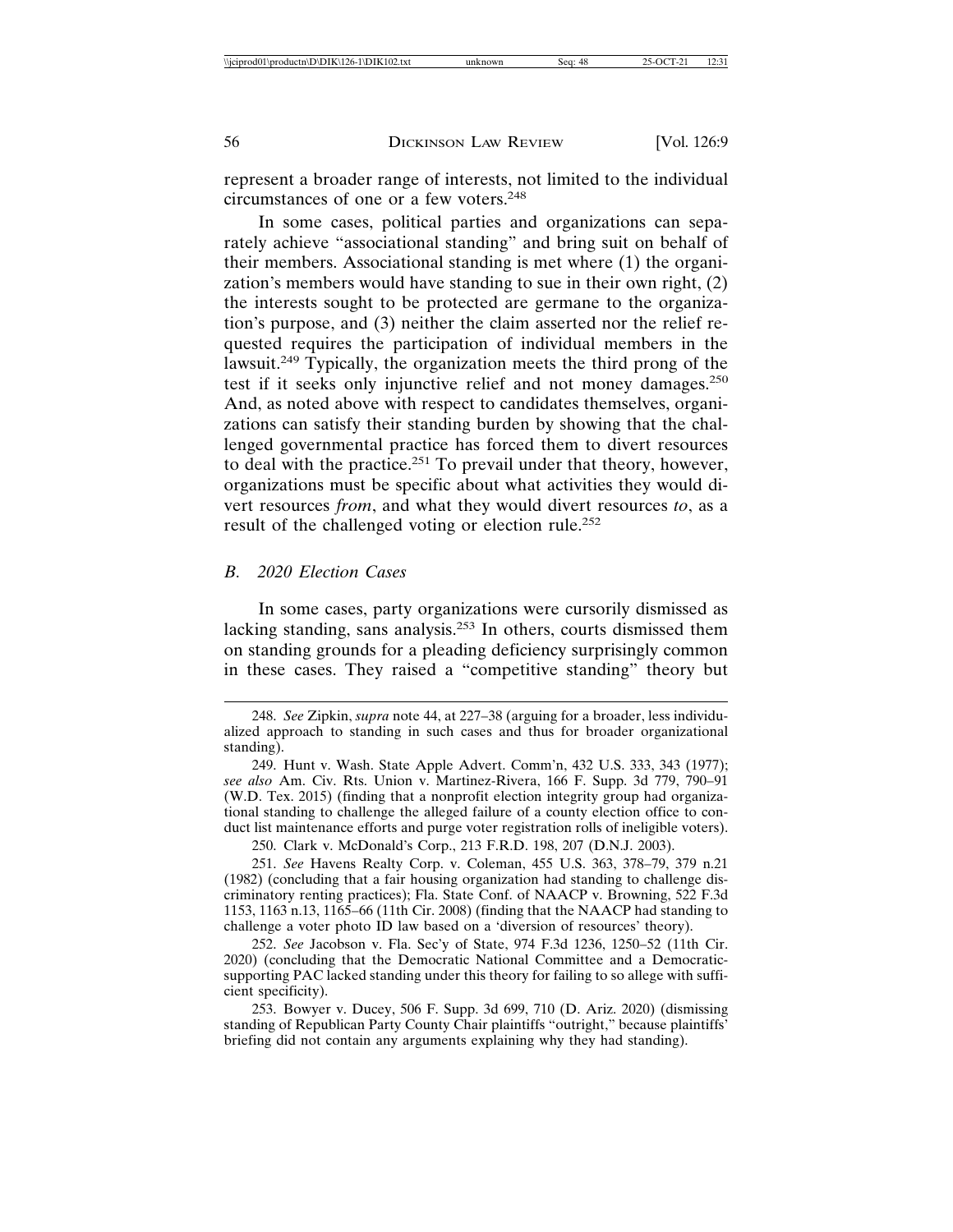failed to allege how the challenged governmental practices would disproportionately harm *their* side's voters.<sup>254</sup>

Still another approach was to dismiss for failure to meet the first prong of the associational standing test. The organization's individual members, voters, supposedly lacked standing to pursue a fraud or "illegal votes cast vote dilution" theory because these harms were too "speculative" or "general."<sup>255</sup> This analysis is subject to the same criticism above as applied to voter plaintiffs.<sup>256</sup>

Other courts used perhaps the most problematic approach when they rejected the standing of the Trump Campaign organization for failing to meet the second prong of the associational standing test: the interests asserted are germane to the organization's purpose. One district court in Nevada reasoned that the Trump Campaign did not represent Nevada voters, but rather only candidate Trump's "electoral and political goals."257 While it may achieve those goals through Nevada voters, the court continued, the individual interests of Nevada voters are wholly distinct.<sup>258</sup>

This is dubious. Federal courts generally recognize that the second, "germaneness" prong of associational standing is "undemanding."259 All that is required is that the lawsuit would, if successful, "reasonably tend to further general interests that individual members sought to vindicate in joining the association."260 The interests sought in the litigation need not be the sole or primary goals of the organization.261 The interests of the organization and its members need not be exactly coextensive.<sup>262</sup>

The Trump Campaign in Nevada undoubtedly had members who were Nevada voters who supported candidate Trump. They shared the Trump Campaign's interest in seeing Trump elected, and thus furthered Trump's "electoral and political goals." The cam-

257. *Cegavske*, 488 F. Supp. 3d at 999.

262. *Id.* at \*7.

<sup>254.</sup> Donald J. Trump for President, Inc. v. Cegavske, 488 F. Supp. 3d 993, 1003 (D. Nev. 2020).

<sup>255.</sup> *Id.* at 1000.

<sup>256.</sup> *See supra* Section III.

<sup>258.</sup> *Id.*

<sup>259.</sup> Presidio Golf Club v. Nat'l Park Serv., 155 F.3d 1153, 1159 (9th Cir. 1998); Humane Soc'y of U.S. v. Hodel, 840 F.2d 45, 58 (D.C. Cir. 1998).

<sup>260.</sup> Bldg. & Constr. Trades Council of Buffalo v. Downtown Dev., Inc., 448 F.3d 138, 149 (2d Cir. 2006); W. Va. Coal. Against Domestic Violence, Inc. v. Morrisey, No. 2:19-cv-00434, 2020 WL 6948093, at\*7 (S.D. W. Va. Nov. 25, 2020) (quoting *Downtown Dev., Inc.*).

<sup>261.</sup> *W. Va. Coal. Against Domestic Violence, Inc.*, 2020 WL 6948093, at \*7–8 (rejecting defense's argument that the domestic violence coalition had no interest in being able to ask visitors if they bore firearms, because the organization was interested in curbing domestic violence and not the free exchange of ideas).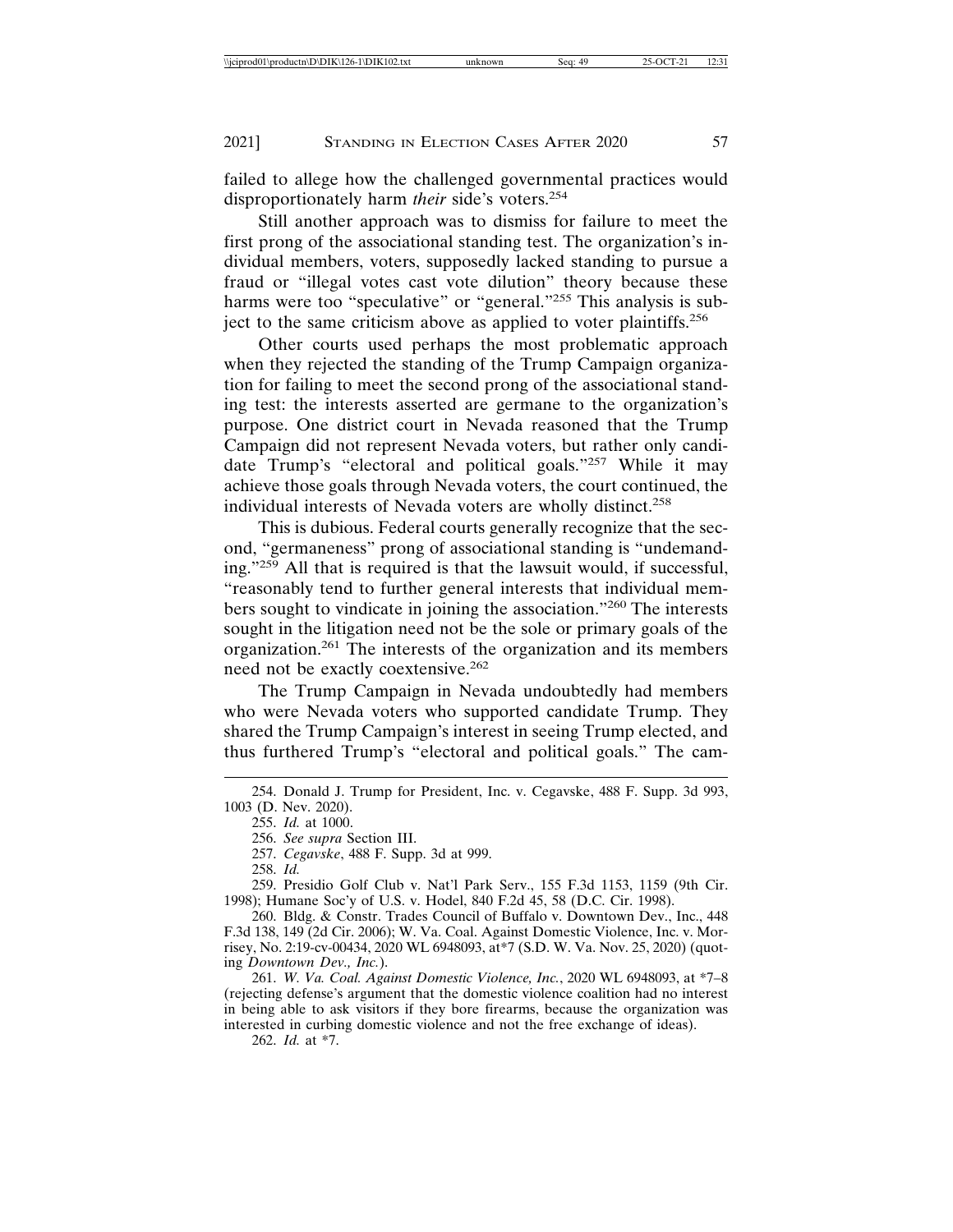paign did not need to represent the interests of *all* Nevada voters, or of all Nevada voters equally. It sufficed if there were at least *some* members of its organization who would have standing and who share the general purposes of the campaign.

The Nevada court had a similarly cramped view of the standing of the Republican National Committee and Nevada Republican Party, who were also plaintiffs. In addition to "associational standing," which is derivative of the standing held by an association's individual members, the RNC and Nevada GOP also asserted "direct organizational standing"—i.e., that the state's alleged violations caused a diversion of its resources and a frustration of its mission.263 Courts commonly recognize this theory of standing for political parties and organizations.<sup>264</sup>

The RNC and Nevada GOP argued that the Nevada Legislature's pandemic-inspired expansion of mail balloting would confuse Nevada voters and keep them away from the polls. The organizations would thus have to divert resources to voter education and Get-Out-The-Vote efforts.<sup>265</sup> The court rejected this argument because voters confused by the new mail balloting rules could still vote in person; the rules for voting in person had not changed.<sup>266</sup>

This reasoning seems persuasive if one views the "diversion of resources" theory in isolation. Combining a "diversion of resources" with a "competitive standing" theory might be more effective: i.e., because Democrats vote by mail at greater rates, Republicans will need to take advantage of the new mail voting opportunities to stay competitive, thus requiring more resources. However, in yet another failure of pleading, the plaintiffs in *Cegavske* failed to allege this partisan imbalance.<sup>267</sup>

<sup>263.</sup> Donald J. Trump for President, Inc. v. Cegavske, 488 F. Supp. 3d 993, 999 (Dist. Nev. 2020).

<sup>264.</sup> *See, e.g.*, DNC. v. Reagan, 329 F. Supp. 3d 824, 841 (D. Ariz. 2018), *rev'd on other grounds sub nom.* DNC v. Hobbs, 948 F.3d 989 (9th Cir. 2020) (en banc) (finding that a party had organizational standing to challenge a state law banning ballot collection by third parties); Ga. Coal. for People's Agenda, Inc. v. Kemp, 347 F. Supp. 3d 1251, 1258 (N.D. Ga. 2018) (finding that a public advocacy organization had organizational standing to challenge a state voter ID law); Feldman v. Ariz. Sec'y of State's Office, 208 F. Supp. 3d 1074, 1080–81 (D. Ariz. 2016) (finding that a political party had organizational standing to challenge law limiting who may collect a voter's early ballot); Crawford v. Marion Cnty. Election Bd., 472 F.3d 949, 951 (7th Cir. 2007), *aff'd*, 553 U.S. 181 (2008) (finding that a political party had standing to challenge voter ID law).

<sup>265.</sup> *Cegavske*, 488 F. Supp. 3d at 1001.

<sup>266.</sup> *Id.* at 1002.

<sup>267.</sup> *Id.*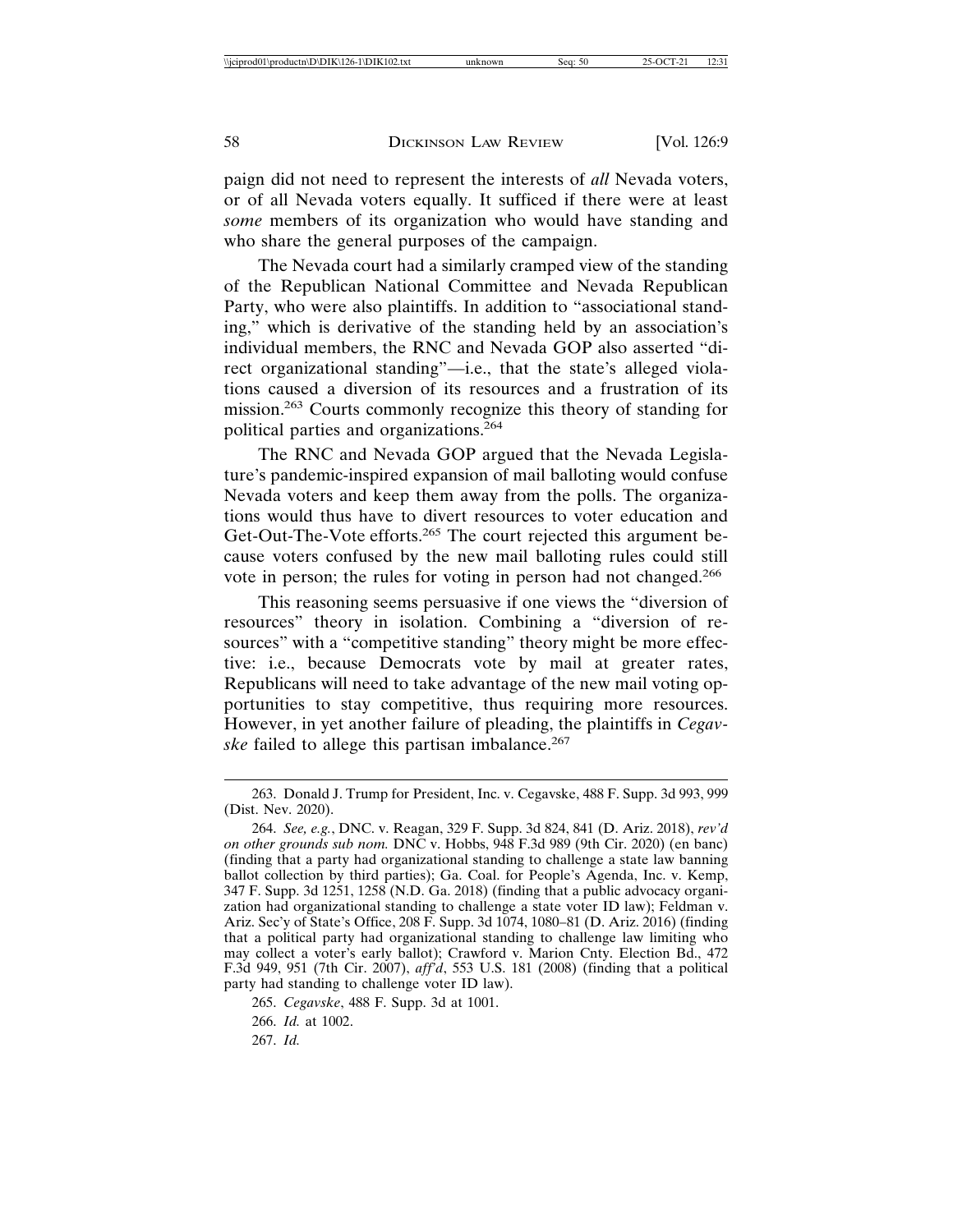## V. ELECTORS

There is relatively little preexisting precedent on the standing of potential Electors to raise election-related claims. But the 2020 round of election litigation certainly provided ample opportunity for courts to blaze new trails in this area. With the notable exception of the Eighth Circuit, courts by and large rejected the contention that persons nominated by their political party to be presidential Electors had standing to sue.

The Eighth Circuit provided the broadest reading of standing, holding that persons designated by the Republican Party to be potential presidential Electors had standing to challenge, under the Electors Clause, a state court-ordered extension of Minnesota's statutorily provided deadline for the receipt of mail ballots.<sup>268</sup> Overruling a district court ruling to the contrary, the Eighth Circuit concluded that Minnesota election statutes treat Electors as candidates.269 As such, they had a concrete and particularized interest in ensuring that "the final vote tally accurately reflects the legally valid votes cast," and thus had standing.<sup>270</sup> In doing so, the Eighth Circuit directly (and properly) rejected the notion that only the state legislature would have standing to bring an Electors Clause  $claim.$ <sup>271</sup>

The opinion drew a dissent, which concluded that although Minnesota law "at times refers to them as candidates," the Electors "are not candidates for public office as that term is commonly understood."272 This is because they are not "presented to and chosen by the voting public for their office, but instead automatically assume that office based on the public's selection of entirely different individuals"—i.e., the actual candidates for President.<sup>273</sup> Even if Electors were "candidates," the dissent continued, their claimed injury of an "inaccurate vote tally" is "precisely the kind of undifferentiated, generalized grievance about the conduct of government" that the Supreme Court in *Lance* considered insufficient for stand-

<sup>268.</sup> Carson v. Simon, 978 F.3d 1051, 1057 (8th Cir. 2020). The court-ordered deadline change was the product of a consent decree agreed to by the state. *Id*. 269. *Id.* at 1058.

<sup>270.</sup> *Id.* The court reasoned that this injury was "directly traceable" to the State defendants, and that the requested injunction would address the injury. *Id*.

<sup>271.</sup> *Id.* at 1058–59 ("Although the Minnesota Legislature may have been harmed by the Secretary's usurpation of its constitutional right under the Elector Clause, the Electors have been as well.").

<sup>272.</sup> *Id.* at 1063 (Kelly, J., dissenting).

<sup>273.</sup> *Id.* (citing M<sub>INN</sub>. S<sub>TAT</sub>.  $\S$  2048.03 (2020) (providing that a vote cast for the presidential candidate shall be considered a vote cast for that party's Electors)).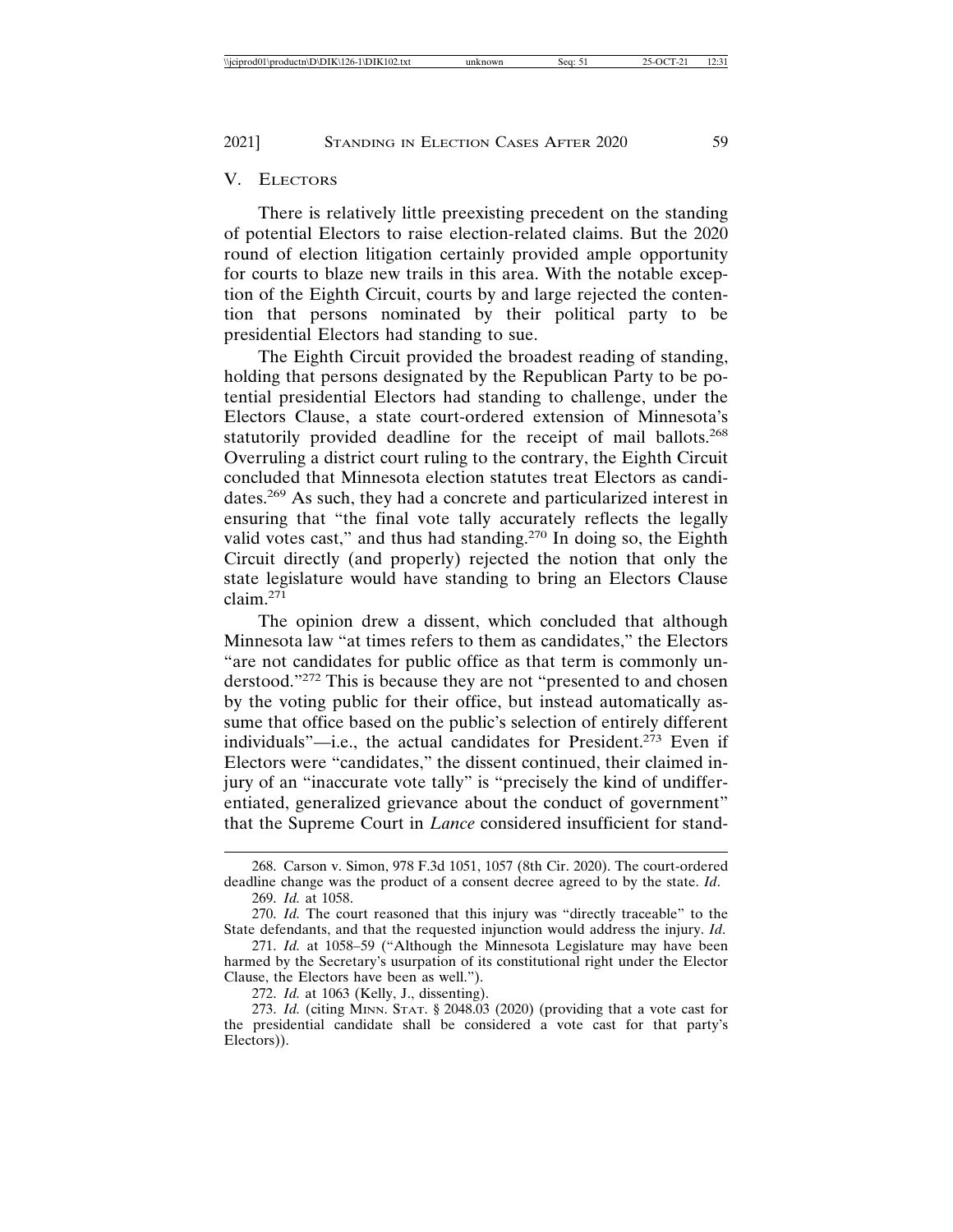ing under the related Elections Clause.274 Because they are legally required under Minnesota law to vote for the presidential candidate who won the state's popular vote, the dissent reasoned, they lack a "particularized stake" distinct from that of the general population.275

Most other courts addressing this issue in 2020 agreed with the dissent. A federal district court in Wisconsin, for example, ruled that potential Electors did not have standing, citing the Eighth Circuit decision and expressly stating that the dissent's reasoning was more persuasive.276 That decision also relied on the U.S. Supreme Court's 2020 decision in *Chiafalo v. Washington*, 277 where the Court ruled that Electors had no right to be "faithless," and that states could cancel the vote of and replace any Elector who disregarded the election results in her state. Other courts reached the same result on Elector standing and distinguished the Eighth Circuit decision by noting that their state statutes did not characterize Electors as "candidates."278

The Eighth Circuit majority had the better view. Electors have interests distinct from that of voters. The Supreme Court decision in *Chiafalo* is not necessarily to the contrary.

At present, 32 states and the District of Columbia require Electors to pledge to cast their Electoral College vote for the candi-

Like Minnesota electors, Wisconsin electors may be referred to as 'candidates' by statute but they are not traditional political candidates presented to and chosen by the voting public. Their interest in seeing that every valid vote is correctly counted and that no vote is diluted is no different than that of an ordinary voter.

*Id.*

277. Chiafalo v. Washington, 140 S. Ct. 2316, 2328 (2020).

278. Bowyer v. Ducey, 506 F. Supp. 3d 699, 710 (D. Ariz. 2020) (stating that electors are not "candidates" under Arizona law); *cf.* Gohmert v. Pence, 510 F. Supp. 3d 435, 442 n.1 (E.D. Tex. 2021) (declining to decide whether Electors were "candidates" under Arizona law, because injury asserted was "fairly traceable" to the Vice President, the only named defendant).The latter case is another example of fatal pleading deficiencies: rather than seek as relief an order that they be permitted to vote in the Electoral College, plaintiffs merely sought a declaration that Vice President Pence could exercise discretion to decide that they should so serve, *or* that no one from Arizona should so serve. Rejecting standing on the "redressability" ground, the court ruled that "[i]t is well established that a plaintiff lacks standing where it is 'uncertain that granting the relief . . . would remedy its injuries.'" *Id*. at 443 (citing Inclusive Cmtys. Project, Inc. v. Dep't of Treasury, 946 F.3d 649, 657–58 (5th Cir. 2019)).

<sup>274.</sup> *Id.*

<sup>275.</sup> *Id.* (quoting Lance v. Coffman, 549 U.S. 437, 442 (2007)).

<sup>276.</sup> Feehan v. Wis. Elections Comm'n, 506 F. Supp. 3d 596, 612 (E.D. Wis. 2020). The court stated: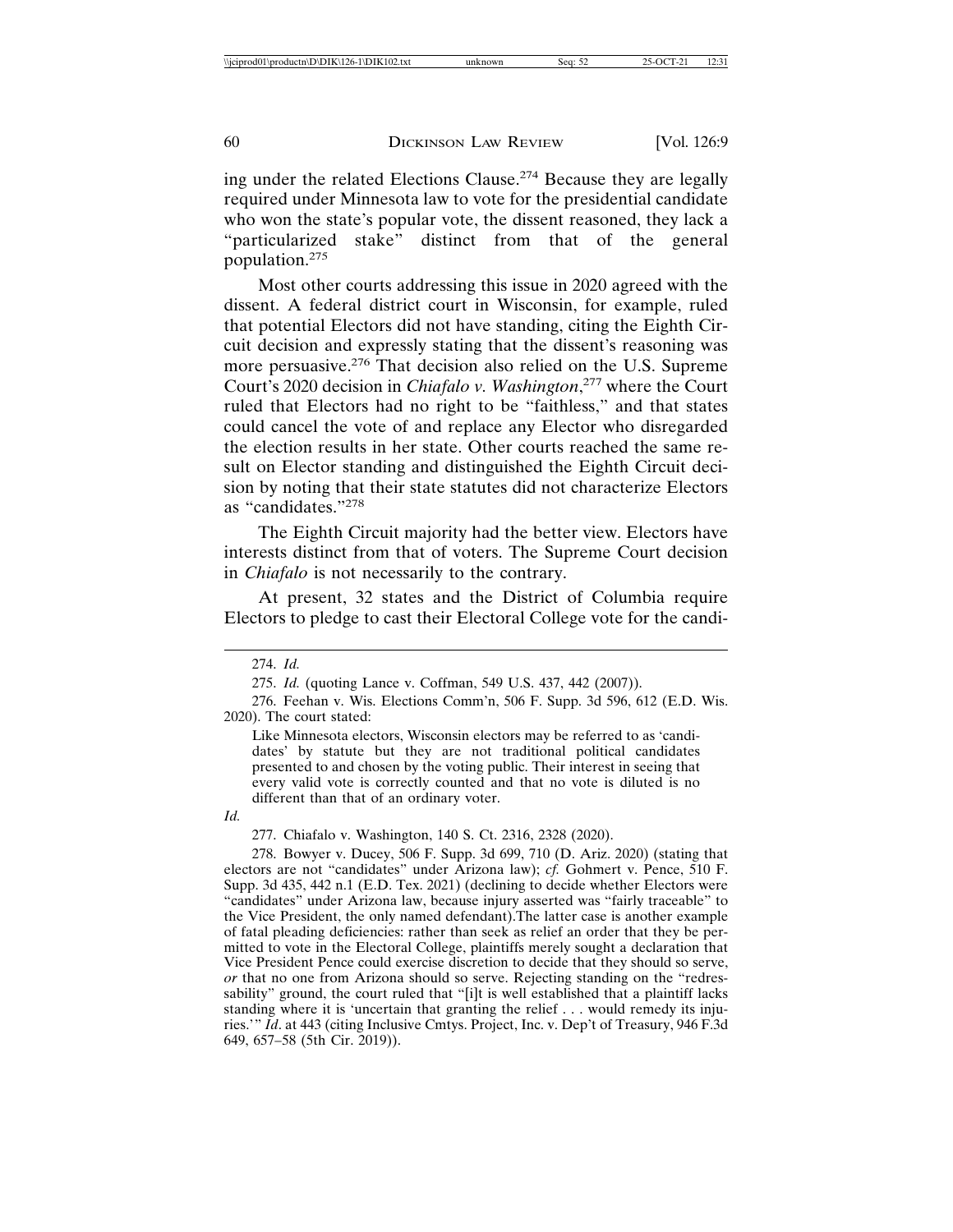date who won the state's popular vote.<sup>279</sup> But not all states do so. And in many of these states, there is no penalty for violating that pledge, or the penalty is only a small fine.<sup>280</sup> And only 15 states go so far as to provide that faithless Electors will be removed as Electors or that their Electoral College votes will not count.281 This number may of course increase now that the Supreme Court in *Chiafalo* clarified that states have the authority to do so.<sup>282</sup>

So, for many Electors, they still have the legal ability to use their independent judgment and cast a vote different from that called for by the result of the presidential election in their state. To that extent, they certainly have an interest in serving in the Electoral College distinct from that of the general populace.

But even in states which have removed that possibility, Electors have an interest distinct from that of the public at large, albeit perhaps not a particularly weighty one. Simply put, Electors get to do things, and achieve honor and a place in history, that distinguish them from the average voter. The Electors physically meet in a designated place in their state capital for an official Electoral College ceremony. The meeting is typically solemnized with patriotic traditions like the Pledge of Allegiance or the national anthem.283 Each Elector then gets to sign the official Certificate of Vote.284 All Certificates of Vote are then held in perpetuity as an official record by the National Archives.285 The Certificate of Vote contains the names of each Elector from that state.<sup>286</sup>

Thus, an Elector could certainly meet the "particularized" portion of the "injury in fact" prong. Electors have an interest distinct

280. Only six states explicitly.

281. *See* ARIZ. REV. STAT. ANN. § 16-212 (2021); CAL. ELEC. CODE §§ 6906, 18002 (West 2021); COLO. REV. STAT. § 1-4-304 (2021); IND. CODE § 3-10-4-9 (2019); MICH. COMP. LAWS § 168.47 (2021); MINN. STAT. §§ 208.43, .46 (2021); MONT. CODE ANN. §§ 13-25-304, -307 (2021); NEB. REV. STAT. §§ 32-713, -714 (2021); NEV. REV. STAT. §§ 298.045, .075 (2021); N.M. STAT. ANN. § 1-15-9 (2021); N.C. GEN. STAT. ANN. § 163-212 (West 2021); OKLA. STAT. tit. 26, §§ 10-102, -109 (2021); S.C. CODE ANN. § 7-19-80 (2021); UTAH CODE § 20A-13-304 (2021); WASH. REV. CODE §§ 29A.56.084, .090 (2021).

282. *Chiafalo*, 140 S. Ct. at 2317.

283. Jordan Smith, *What Happens at the Electoral College Meeting?*, FOX 10 PHX. (Nov. 24, 2020), https://bit.ly/3hd3m08 [https://perma.cc/3BTH-ARQW].

284. *Roles and Responsibilities in the Electoral College Process*, NAT'L ARCHIVES, https://bit.ly/3qt6tW0 [https://perma.cc/FGX2-G32J] (last visited Aug. 5, 2021).

285. *See id.*

286. *See, e.g.*, *2020 Electoral College Results*, NAT'L ARCHIVES, https://bit.ly/ 3xZktJU [https://perma.cc/8RUG-7F9H] (last visited Aug. 5, 2021).

<sup>279.</sup> *Chiafalo*, 140 S. Ct. at 2321; *see also Summary: State Laws Regarding Presidential Electors*, NAT'L ASS'N OF SEC'YS OF STATE (Oct. 2020), https://bit.ly/ 3quxXuD [https://perma.cc/KYQ5-SLL7].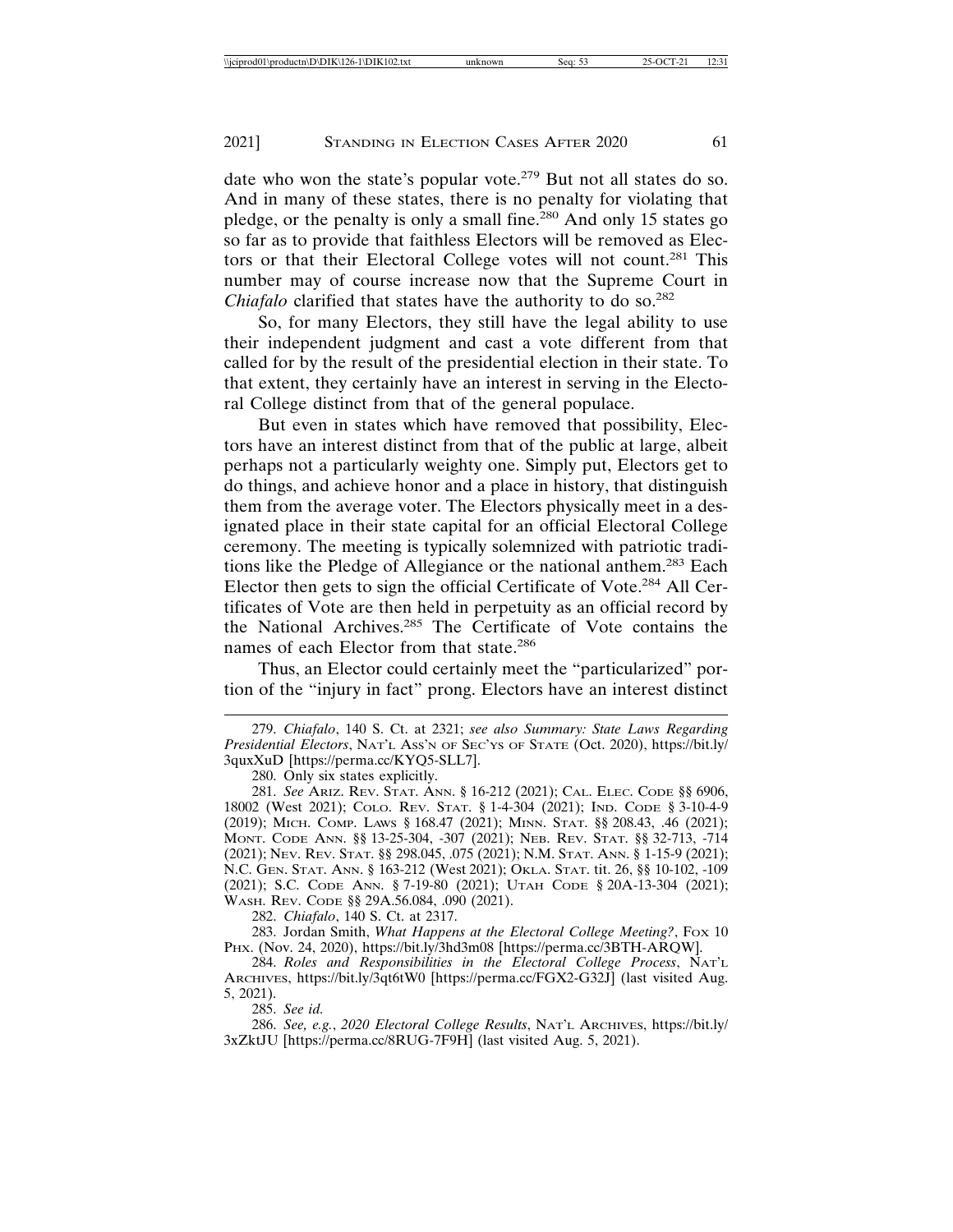from the rest of the citizenry. The question is whether this interest is sufficiently non-abstract to meet the "concreteness" portion of the first prong, which the Supreme Court has said is a distinct inquiry from whether the alleged harm is "particularized."<sup>287</sup>

As the Supreme Court has recently made clear, a "concrete" injury can be an intangible injury.<sup>288</sup> Courts can, and do, recognize "dignitary harm" as sufficient for standing, including in cases involving the violation of civil rights. Indeed, the Court has stated that the "stigma" caused by discrimination "is one of the most serious consequences of discriminatory government action and is sufficient in some circumstances to support standing."<sup>289</sup>

This notion extends to the context of election and voting rights cases. Under the U.S. Supreme Court cases of *Shaw v. Reno* and *Miller v. Johnson*, 290 white plaintiffs can sue under the Equal Protection Clause to challenge so-called "reverse racial gerrymanders" even where they cannot show any actual vote dilution.<sup>291</sup> Thus, even when a white plaintiff asserting such a claim cannot show that a challenged redistricting plan over-represents African-Americans, the mere existence of an oddly-shaped black-majority district which allegedly subordinates traditional redistricting principles to race can constitute a legally cognizable harm.<sup>292</sup> Indeed, such a white plaintiff could prevail on this kind of a claim even if white voters were *over-represented* under a districting plan but could still point to one oddly-shaped Black or Hispanic district.<sup>293</sup> According to the Supreme Court, such a district supposedly causes "stigmatic harm:" it "reinforces the perception that members of the same racial group . . . think alike, share the same political interests, and will prefer the same candidates at the polls."<sup>294</sup> Scholars have referred to this as "expressive harm."295

There is much cause to be skeptical about regarding this "expressive harm" theory in the context of *Shaw/Miller* "reverse racial gerrymander" claims. Whether prodded by litigation under the Vot-

291. *Shaw*, 509 U.S. at 647–48.

292. *Id.*

293. *See, e.g.*, *Miller*, 515 U.S. at 916; Bush v. Vera, 517 U.S 952, 979 (1996); Shaw v. Hunt, 517 U.S. 899, 900 (1996).

294. *Shaw*, 509 U.S. at 647.

<sup>287.</sup> Spokeo, Inc. v. Robins, 136 S. Ct. 1540, 1548–50 (2016).

<sup>288.</sup> *Id.*; *see also* Miller v. Johnson, 515 U.S. 900, 916 (1995).

<sup>289.</sup> Allen v. Wright, 468 U.S. 737, 755 (1984).

<sup>290.</sup> *See generally* Shaw v. Reno, 509 U.S. 630 (1993); Miller v. Johnson, 515 U.S. 900 (1995).

<sup>295.</sup> *See generally* Richard H. Pildes & Richard G. Niemi, *Expressive Harms*, *"Bizarre Districts," and Voting Rights: Evaluating Election-District Appearances After Shaw v. Reno*, 92 MICH. L. REV. 483 (1993).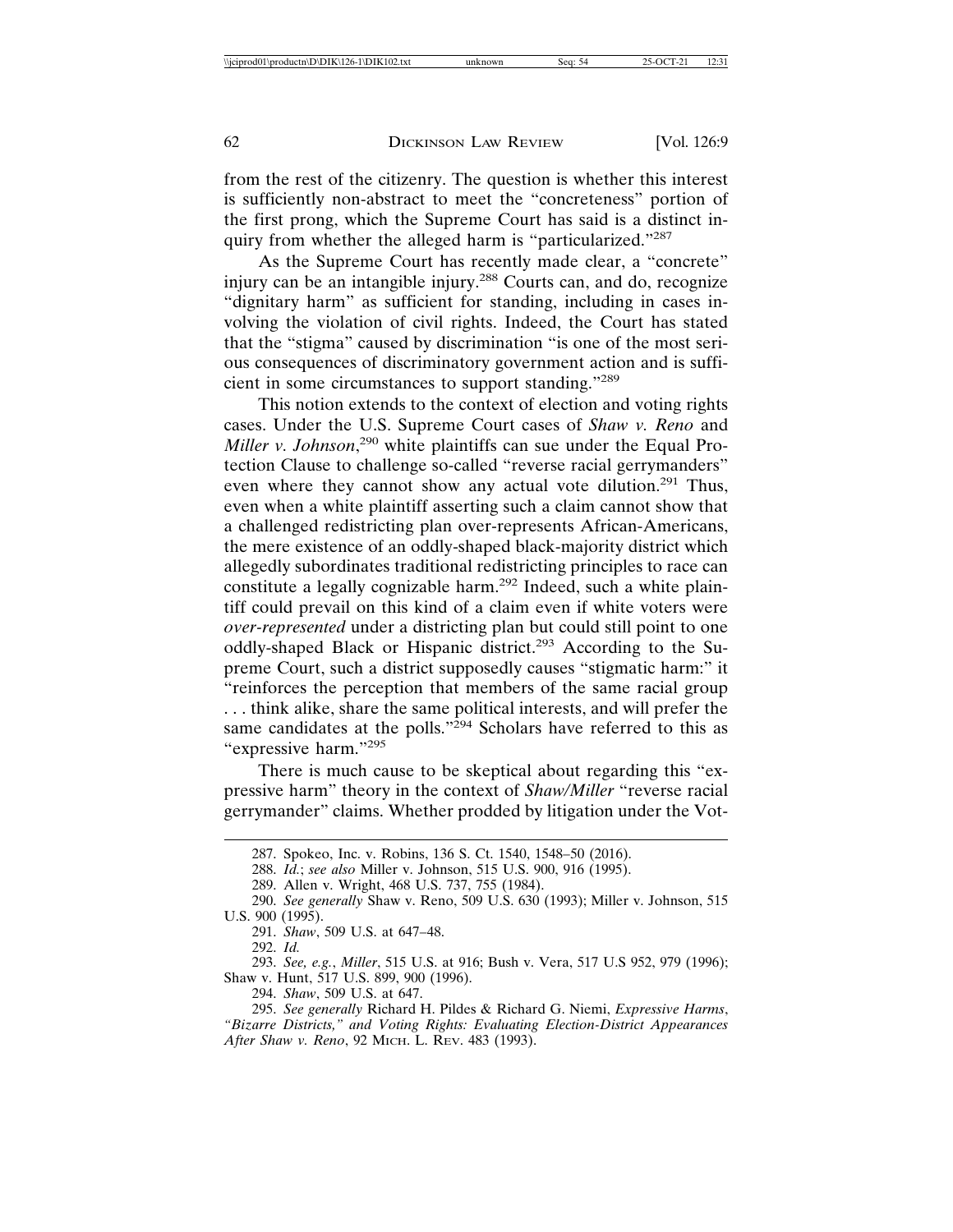ing Rights Act, the threat of such litigation, or honest policy concerns about minority vote dilution on the part of the jurisdiction enacting the districting plan, minority-majority districts are almost always drawn in situations where competent statistical evidence demonstrates racially polarized voting patterns in the jurisdiction.296 Thus, the tendency of minority voters to vote alike is not some bigoted or condescending supposition; it has been demonstrated. There is no "stigma" in recognizing this evident reality. Otherwise, all traditional minority vote dilution claims under the Voting Rights Act would be unconstitutional.297 And there is no constitutional requirement that districts be compact, either. So, absent actual vote dilution, it is hard to see how an oddly-shaped minority district creates a "concrete" harm to a white voter. But we nonetheless recognize it as such. If the bar is that low in the election context, then a disappointed potential Elector ought to be recognized as having a concrete harm as well—let alone an actual candidate or political party.

Another illustrative example of how low the "concreteness" bar can be comes from "one person, one vote" cases. For congressional redistricting, the doctrine requires that districts be mathematically equal in population "as nearly as practicable."<sup>298</sup> Although state and local redistricting is given more leeway, allowing deviations from ideal district populations to be considered presumptively constitutional,<sup>299</sup> states must draw congressional districts "with populations as close to perfect equality as possible."<sup>300</sup> As a result, standing has gone unchallenged when voter plaintiffs pursue a one-person, one-vote theory, even when the asserted harm is so mathematically miniscule as to border on the theoretical.<sup>301</sup> As one commentator put it, "Any citizen who lives in a congressional district whose population deviates even a scintilla from the ideal district size has standing."<sup>302</sup> While robust judicial review of malap-

302. Pamela Karlan, *Politics by Other Means*, 85 VA. L. REV. 1697, 1719 (1999).

<sup>296.</sup> *See* STEVEN J. MULROY, RETHINKING U.S. ELECTION LAW: UNSKEWING THE SYSTEM 84–89 (2018).

<sup>297.</sup> *Id.* at 87 n.22 (making this point).

<sup>298.</sup> Wesberry v. Sanders, 376 U.S. 1, 7–8 (1973).

<sup>299.</sup> Mahan v. Howell, 410 U.S. 315, 328–29 (1973).

<sup>300.</sup> Evenwel v. Abbott, 136 S. Ct. 1120, 1124 (2016) (quoting Kirkpatrick v. Preisler, 394 U.S. 526, 530–31 (1969)).

<sup>301.</sup> *See, e.g.*, Anne Arundel Cnty. Republican Cent. Comm. v. State Advisory Bd. of Election L., 781 F. Supp. 394, 395, 398–99 (D. Md. 1991) (three-judge district court) (reaching the merits of a malapportionment claim when the challenged districting plan deviated by an average of 10 people from the ideal district population of 597,684 people).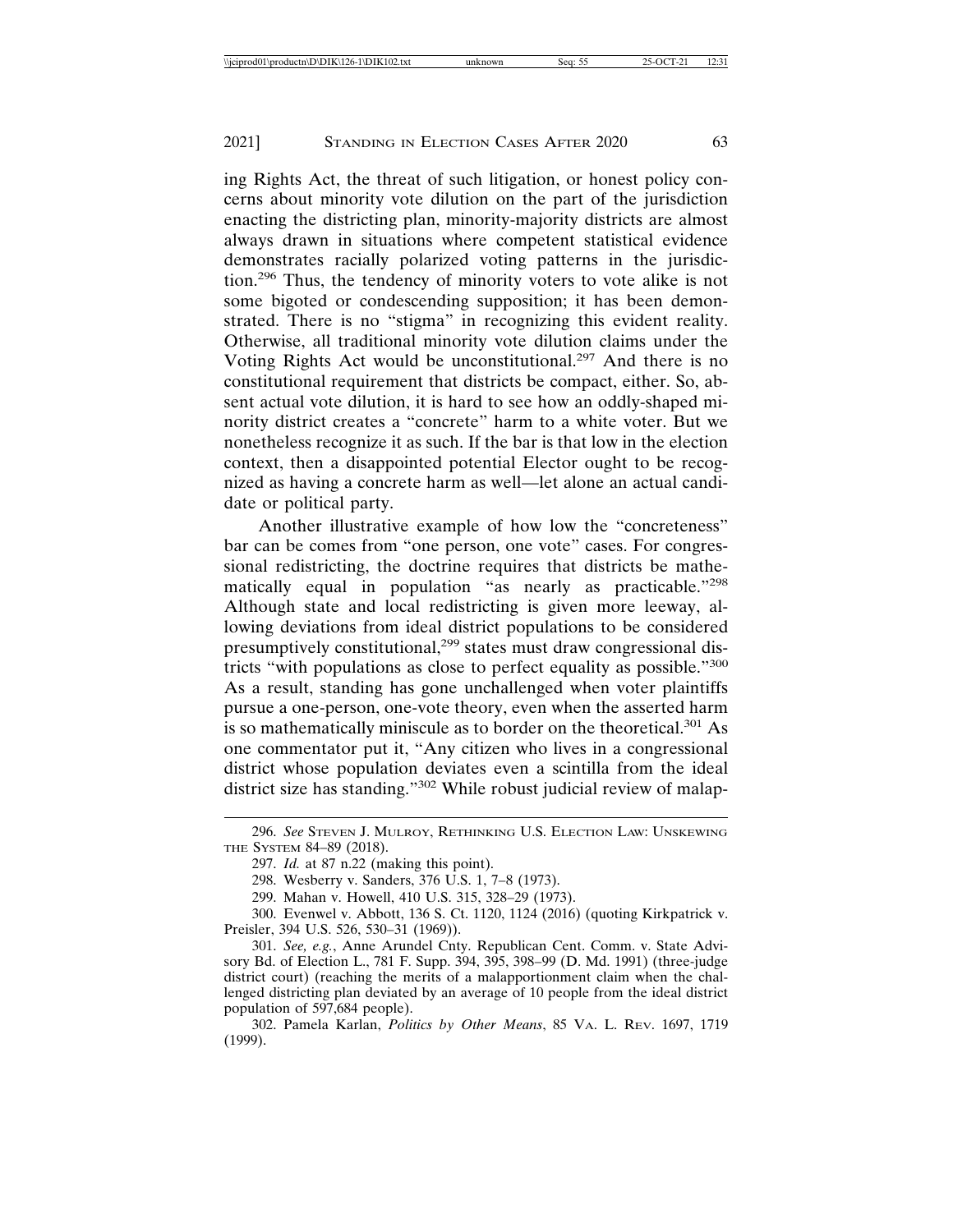portionment is certainly sound as a doctrinal and normative matter, it is hard to see how this is less "abstract" and more "concrete" than the plight of a potential Elector cheated out of his chance to make history.

#### VI. ELECTED OFFICIALS

A unique standing issue arose in one of the last 2020 election challenges to be filed, *Gohmert v. Pence*. 303 In that case, a House of Representatives member and a group of potential Electors claimed that the rules for the Joint Session of Congress provided by the Electoral Count Act to finalize the certification of the presidential election results were invalid,<sup>304</sup> that those Electoral Count Act provisions were unconstitutional, and that, contrary to the Act, the Vice President had sole authority to determine which slate of Electors from a contested state should count.<sup>305</sup> Specifically, the complaint asserted that the Electoral Count Act provided for the House to determine disputes as to a particular state's Electoral votes by vote of the membership as a whole, as opposed to the state-by-state voting procedure set out in the 12th Amendment.<sup>306</sup>

The district court properly rejected the congressman's standing because his theory complained of an institutional injury to the House of Representatives as a whole. This holding is in accord with precedent that says that just a few members of a legislative house lack authority to sue on behalf of the entire house, or to vindicate that house's rights.<sup>307</sup>

In the alternative, Rep. Goehmert (belatedly, in his reply brief) asserted rights as a voter. But the court correctly dismissed this theory of standing as well, because his pleadings made clear that he was not complaining of a problem in the Texas presidential election in which he participated, but rather specifically his right to participate in the upcoming congressional proceedings held pursuant to the Electoral Count Act.<sup>308</sup>

One part of the decision does give pause. The court rejected the claimed injury as "speculative."309 According to the court, the

- 305. *Gohmert*, 510 F. Supp. 3d at 438–39.
- 306. *Id.* at 440.

309. *Id.* at 441.

<sup>303.</sup> Gohmert v. Pence, 510 F. Supp. 3d 435, 441 (E.D. Tex. 2021).

<sup>304. 3</sup> U.S.C. §§ 5, 15 (2019) (containing the disputed provisions).

<sup>307.</sup> *See, e.g.*, Raines v. Byrd, 521 U.S 811, 821 (1997).

<sup>308.</sup> *Gohmert*, 510 F. Supp. 3d at 441. His claimed injury was that when he participated in the Joint Session of Congress, he would "not be able to vote as a Congressional Representative in accordance with the Twelfth Amendment." *Id.* at 440.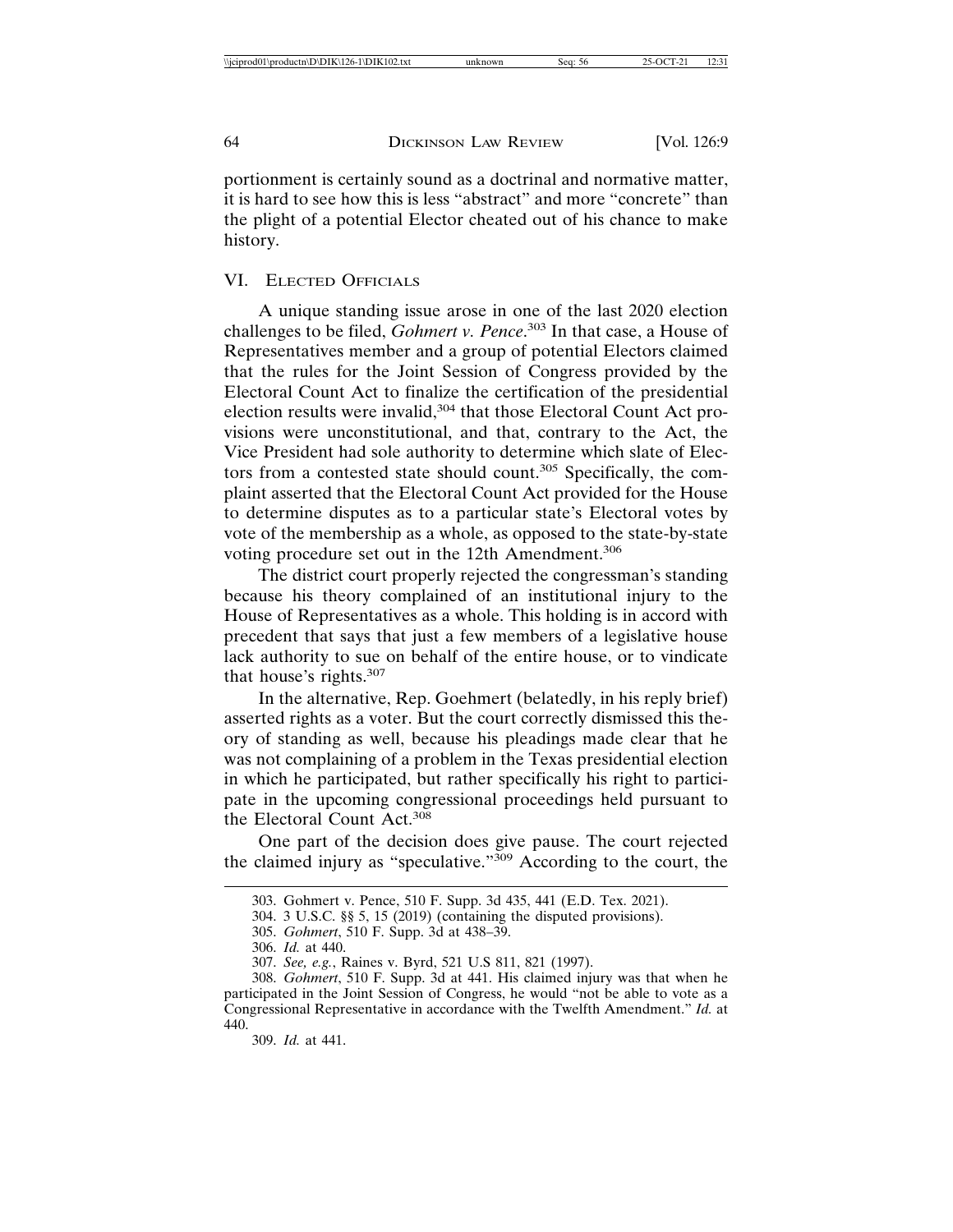claimed injury required "a series of hypothetical—but by no means certain—events."310 Specifically, one Representative and one Senator would have to object to a state's vote certification; Vice President Pence would then have to decline to rule favorably on the objection, and instead send each chamber to debate separately per the Electoral Count Act, and preside in such a way that the House would vote based on total membership, rather than state-bystate.<sup>311</sup>

This result is problematic, and a good example of why courts should be less strict in requiring that asserted harms be "certainly impending."312 If courts wait until the feared electoral harm is certain and imminent, it will be too late to provide relief before the election. It will also often be too late to provide relief after the election because it may be difficult to discern exactly how many votes (if any) were affected by the alleged electoral impropriety.313 For example, in a challenge to a voter identification requirement, a court could not speculate post-election about how many voters may have been discouraged from attempting to vote, so there would be no grounds for overturning an election result.

A similar dynamic was at work in *Gohmert*. If one waited to see whether members of Congress would object to a state's presidential vote, and to see how Vice President Pence would react, it would then be too late to file suit and seek relief: Congress would have made a final determination on the presidential election. The opportunity to either have Vice President Pence make a sole determination, or for the House to vote on a state-by-state basis, would have been lost.<sup>314</sup>

Indeed, courts in election cases have recognized that an allegation of feared future harm will suffice as long as there is "a 'substantial risk' that the harm will occur."<sup>315</sup> Here, there was more

314. A court-ordered "do-over" of the Joint Session of Congress seems extraordinary and farfetched in this context. And, the political momentum to resist any retroactive changes once Congress completed its Joint Session would be irresistible. A post-January 6 lawsuit was not plausible as a practical reality.

315. Susan B. Anthony List v. Driehaus, 573 U.S. 149, 158 (2014) (quoting *Clapper*, 568 U.S. at 414 n.5).

<sup>310.</sup> *Id.*

<sup>311.</sup> *Id.*

<sup>312.</sup> Clapper v. Amnesty Int'l USA, 568 U.S. 398, 409 (2013).

<sup>313.</sup> The tendency of courts to apply the "capable of repetition yet evading review" exception to mootness in election cases may help somewhat in this regard. *See* Storer v. Brown, 415 U.S. 724, 737 n.8 (1974). It may allow continued judicial consideration of the claimed electoral problem for future elections. But that will be small comfort to the plaintiffs who are concerned about the actual result of the election at hand.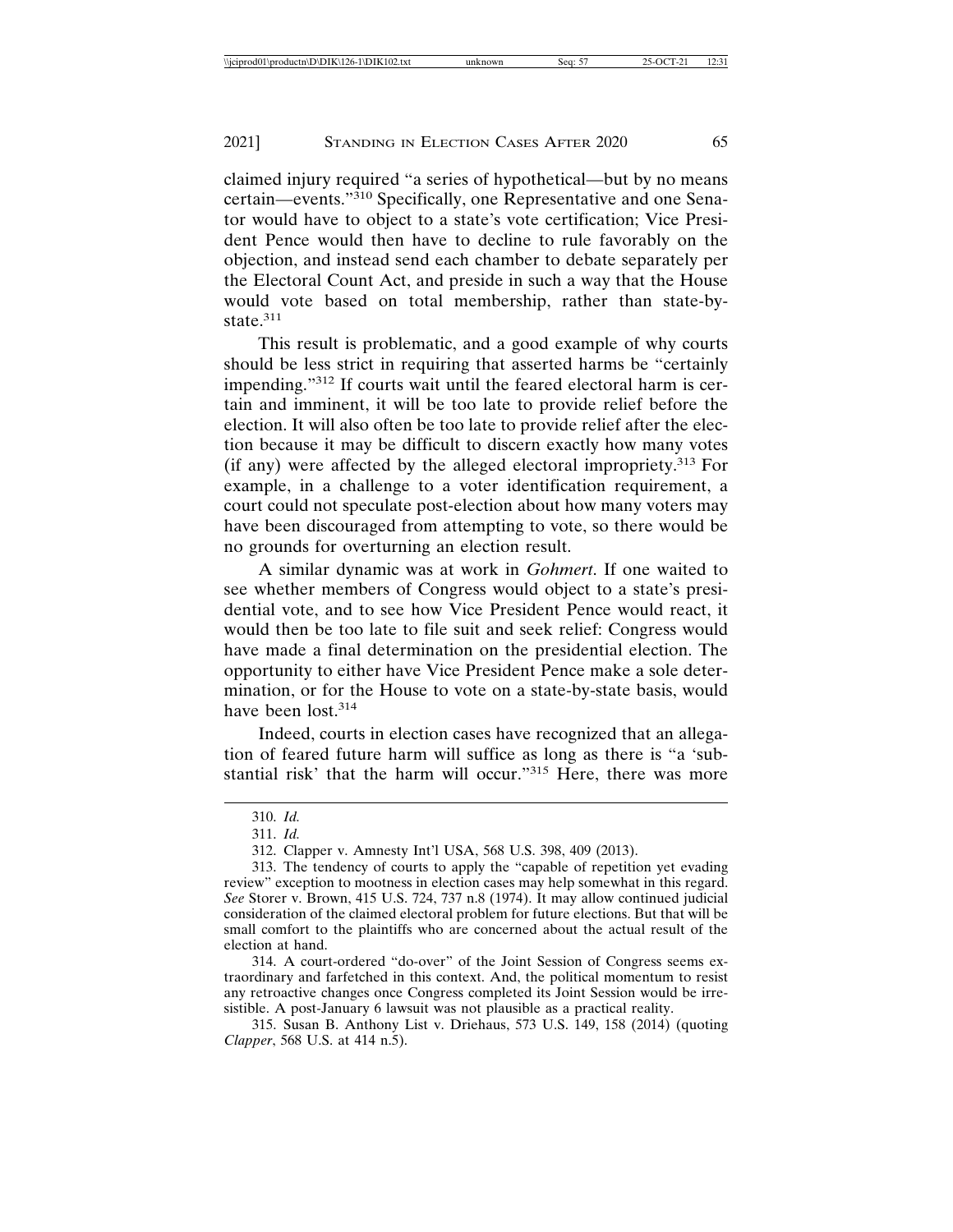than a "substantial risk" that the Joint Session would play out as Rep. Gohmert predicted. Publicly available statements already demonstrated that at least one Representative and at least one Senator would object to a state's certification, forcing Vice President Pence to rule on the objection, and Vice President Pence had already announced his intention to follow the Electoral Count Act procedures rather than purport to decide the issues by himself.<sup>316</sup>

Much more coherent would have been a ruling which accepted standing on the basis of the claimed injury, but simply rejected the suit on the merits. There is no legitimate authority requiring that a congressional vote *to choose between two competing slates of Electors* has to use the same voting procedure as the Twelfth Amendment, which was designed for the distinct situation when *no one candidate obtained a majority of the Electoral votes*. That latter situation would normally occur because there were three or more candidates splitting the vote.<sup>317</sup> *Gohmert* presented the former situation, as the plaintiffs themselves alleged.<sup>318</sup>

#### **CONCLUSION**

On the whole, while the cases discussed herein reached the correct result on the merits, they were quite a mixed bag on the question of standing. While some cases correctly analyzed standing doctrine, a surprisingly large number did not. They often reached problematic conclusions rejecting the right of Electors to sue,  $319$  or of anyone other than state legislatures to sue under the Electors Clause;320 or the right of voters to claim vote dilution from rules

317. One possible theory here might be that if Congress rejected a state's certified Electors, but failed to rule that a competing slate of Electors was appointed, then the "plurality winner only" scenario contemplated by the Twelfth Amendment might be triggered. But that argument would also be unavailing. A mere failure of a state or states to certify *any* presidential winner would not trigger the Twelfth Amendment procedure, which kicks in only if no candidate receives a "majority of the whole number of Electors *appointed*." U.S. CONST. amend. XII (emphasis added). Thus, states racking up zero Electoral votes would reduce the denominator, and, thus, the number of Electoral votes needed to achieve a majority.

<sup>316.</sup> Carl Campanile, *VP Pence Says He Can't Block Congress from Certifying Electoral College Results*, N.Y. POST (Jan. 6, 2021, 1:31 PM), https://bit.ly/ 2Tb2CAD [https://perma.cc/2ZCT-XHSL]; Maggie Haberman & Annie Karni, Pence Said to Have Told Trump He Lacks Power to Change Election Result, N.Y. TIMES (Apr. 30, 2021), https://nyti.ms/3x1b9ov [https://perma.cc/TL62-AHQ3]; Kyle Cheney & Josh Gerstein, *Pence: Gohmert's Fight to Overturn the 2020 Election Results is with Congress, Not Me*, POLITICO (Dec. 31, 2020, 6:57 PM), https:// politi.co/3gV8KpY [https://perma.cc/SXZ9-489Y].

<sup>318.</sup> Gohmert v. Pence, 510 F. Supp. 3d 435, 438–39 (E.D. Tex. 2021).

<sup>319.</sup> *See supra* Section V.

<sup>320.</sup> *See supra* Section II.B.3.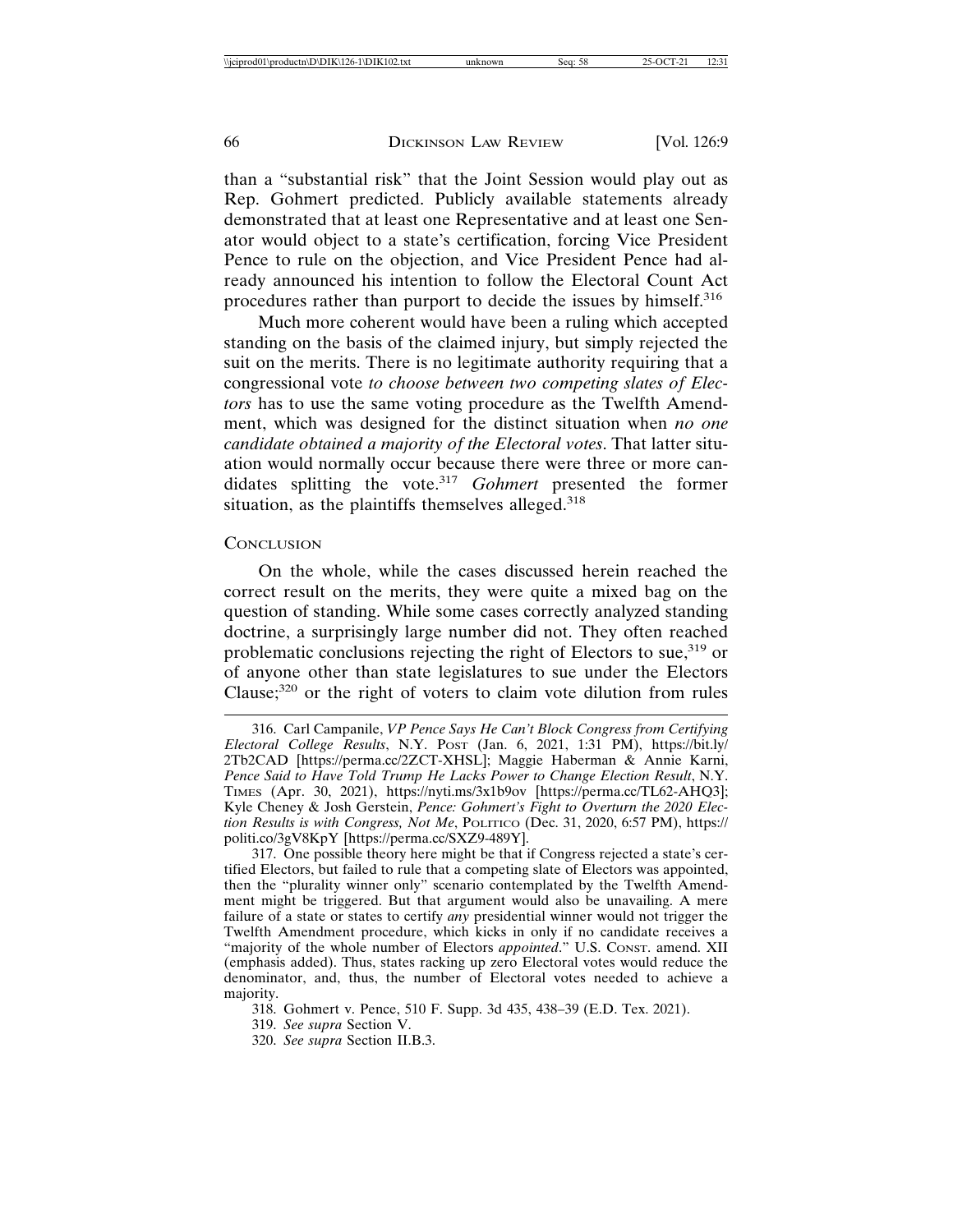allowing illegal votes to be cast.<sup>321</sup> They often confused standing with the merits,  $322$  or with mootness,  $323$  or with the perceived impracticality of the requested relief.<sup>324</sup> Almost laughably, at least one court improperly ruled that there was insufficient overlap of interests between a campaign and the voters supporting that campaign,325 and another cavalierly dismissed as too "speculative" future events which were near-certain.<sup>326</sup>

The various rationales for having a standing doctrine in the first place counsel for a more relaxed approach. When voters, candidates, campaigns, or Electors sue over voting and election rules, they generally have a sufficient stake in the outcome to adequately develop the factual record and the law. If the various election cases brought during the election year of 2020 are any guide, there is no significant frequency of collusive litigation. And the disputes involved are sufficiently detailed and concrete as to avoid any undue risk of "abstract" disputes leading to wrong decisions. Finally, as discussed above,<sup>327</sup> the very fact that they involve claimed flaws in the electoral process means that the political process may not be adequate to address the flaws, thus justifying the need for judicial intervention and ameliorating concerns about judicial overreach.

In light of this, clarity about a few basic rules of standing in election cases is desirable.

First, voters should continue to have standing whenever they challenge a direct impediment to their ability to cast a ballot and have it counted with proper weight, from registration requirements, to voter purge practices, to early/mail/in-person voting procedures, to vote dilution stemming from methods of election and districting decisions. They should also be able to challenge "illegal votes cast voter dilution" theories wherever they can plausibly and specifically show that the threat of illegal votes would tend to skew the electoral result in a particular direction unfavorable to their own interests. They should further be able to challenge the legality of items placed on the ballot, as well as rules which affect transparency and deny voters access to material information about candidates and referenda (e.g., campaign disclosure information).

<sup>321.</sup> *See supra* Section III.B.2.

<sup>322.</sup> *See supra* Sections II.B.4, III.B.2.

<sup>323.</sup> *See supra* Section II.B.4.

<sup>324.</sup> *See supra* Section III.B.4.

<sup>325.</sup> *See* Bowyer v. Ducey, 506 F. Supp 3d 699, 724 (D. Ariz. 2020); *supra* Section IV.B.

<sup>326.</sup> *See* Gohmert v. Pence, 510 F. Supp. 3d 435, 441 (E.D. Tex. 2021); *supra* Section V.

<sup>327.</sup> *See supra* Section I.